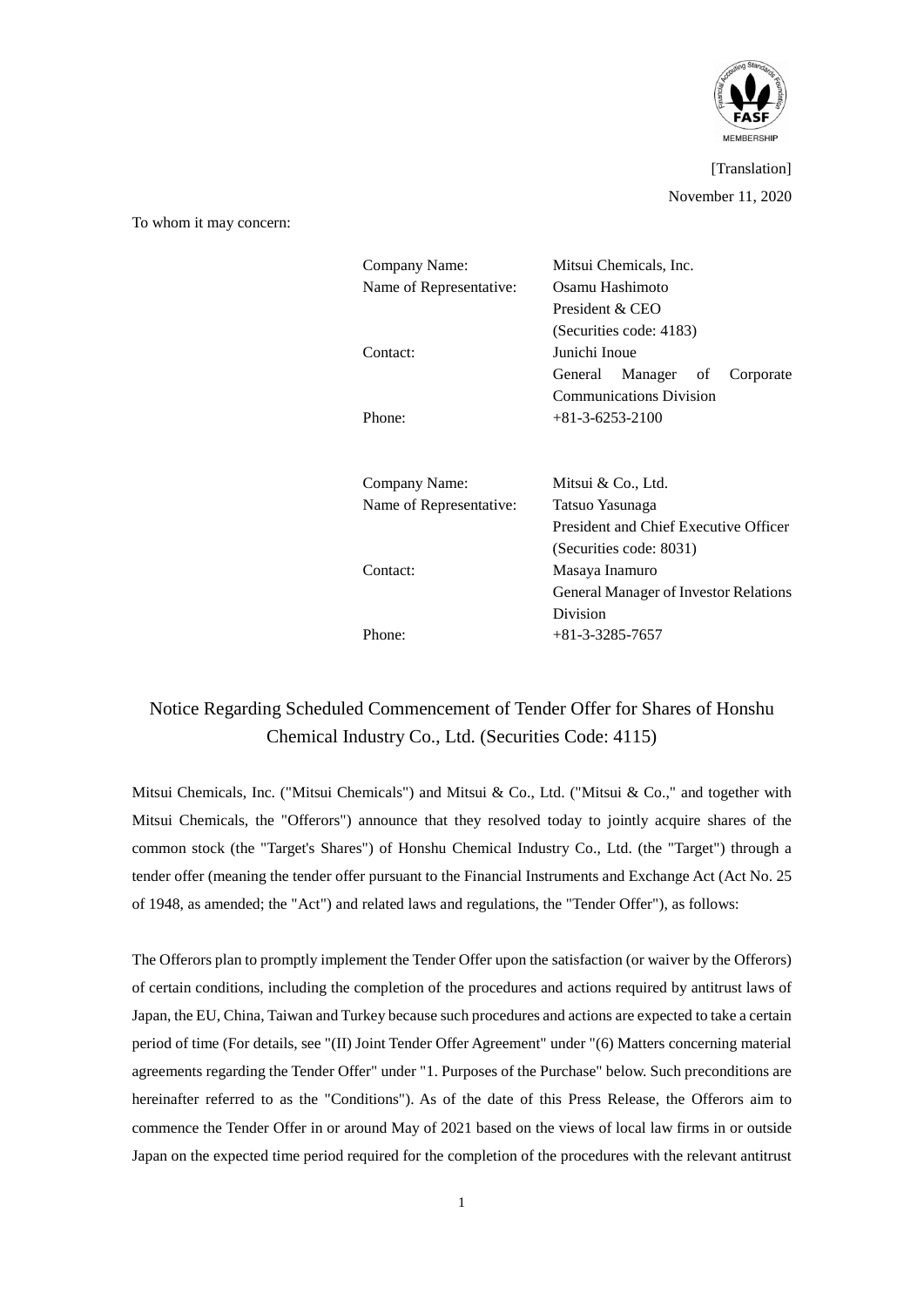authorities. However, as it is difficult to precisely estimate the time period required for the procedures with domestic and foreign antitrust authorities, the detailed schedule for the Tender Offer will be announced as soon as it is finalized.

- 1. Purposes of the Purchase
	- (1) Outline of the Tender Offer

As of the date of this Press Release, each of the Offerors (Note 1) holds 3,098,000 shares (Shareholding Ratio (Note 2): 26.99%) of the Target's Shares, which are listed on the Second Section of Tokyo Stock Exchange, Inc. (the "TSE"), making the Target an equity method affiliate of each Offeror.

- (Note 1) As of March 31, 2020, Mitsui Chemicals did not hold any shares in Mitsui & Co., but was entitled to instruct the exercise of the voting rights pertaining to 3,592,000 shares of the common stock of Mitsui & Co. held in the name of Mitsui Chemicals, Inc. Retirement Benefit Trust Account (shareholding ratio (rounded to the second decimal place) to the total number of issued shares (excluding the treasury shares owned by Mitsui & Co.): 0.21%). As of March 31, 2020, Mitsui & Co. held 3,474,078 shares of the common stock of Mitsui Chemicals (shareholding ratio (rounded to the second decimal place) to the total number of issued shares (excluding the treasury shares owned by Mitsui Chemicals): 1.82%), and was entitled to instruct the exercise of the voting rights pertaining to 3,474,000 shares of the common stock of Mitsui Chemicals held in the name of Mitsui & Co., Ltd. Retirement Benefit Trust Account (shareholding ratio (rounded to the second decimal place) to the total number of issued shares (excluding the treasury shares owned by Mitsui Chemicals): 1.82%).
- (Note 2) "Shareholding Ratio" refers to the ratio (rounded to the second decimal place) to the number of Target's Shares (11,476,846 shares) obtained by deducting the number of treasury shares owned by the Target as of September 30, 2020 (23,154 shares) from the total number of issued shares as of September 30, 2020 (11,500,000 shares), both as stated in the "Consolidated Financial Results for the Six Month Ended September 30, 2020 (Japanese GAAP)" published by the Target on November 6, 2020 (the "Target's Quarterly Earnings Briefing"). However, due to changes occurring after September 30, 2020 or other circumstances, the Shareholding Ratio calculated based on the most recent information available at the time of commencement of the Tender Offer may be different from the above figure. Hereinafter the same applies.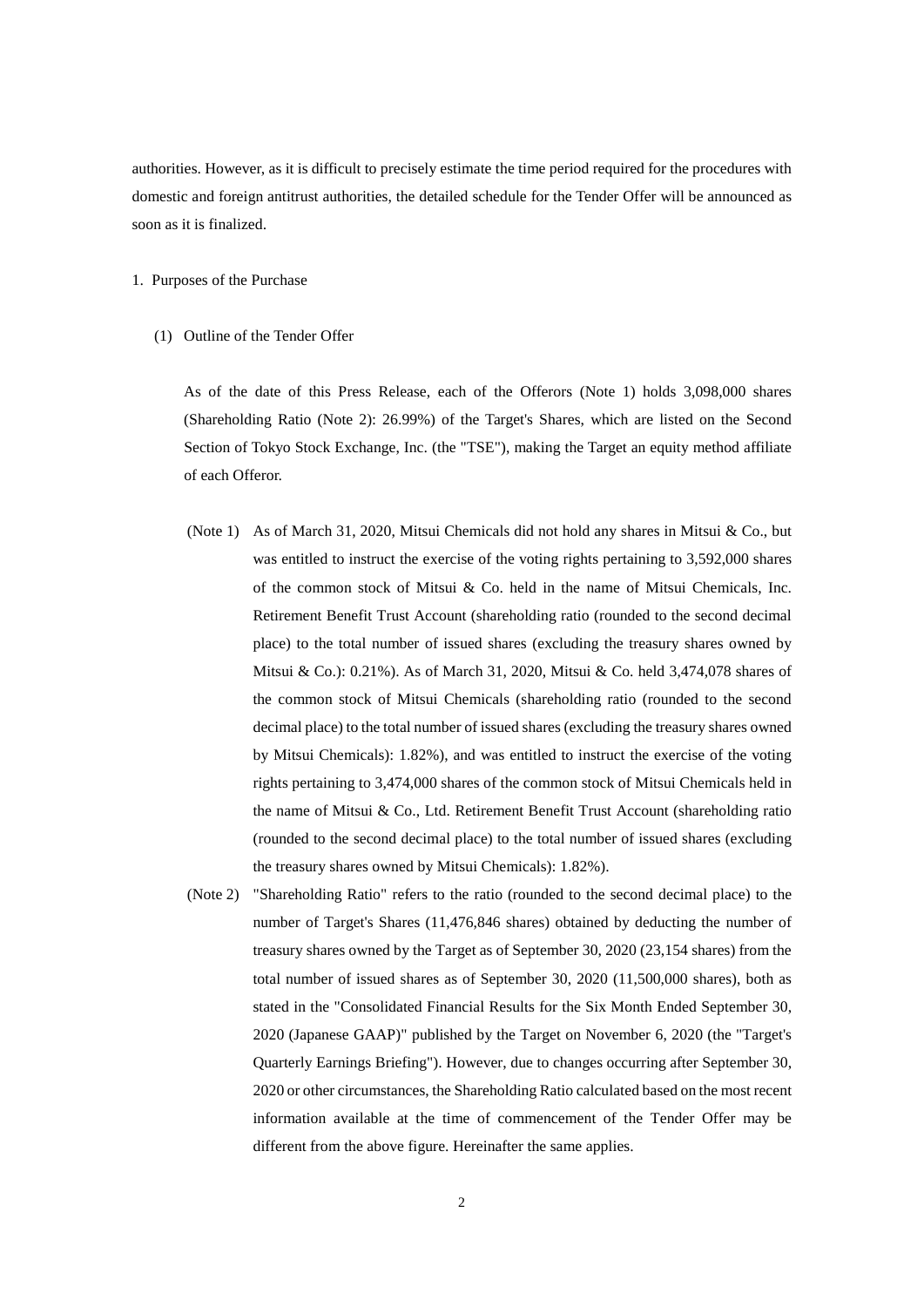The Offerors entered into a joint tender offer agreement (the "Joint Tender Offer Agreement") as of the date of this Press Release, and each of the Offerors resolved to jointly implement the Tender Offer for all of the Target's Shares (excluding the Target's Shares owned by the Offerors and the treasury shares owned by the Target; hereinafter the same) as part of the series of transactions (the "Transaction") to make the Offerors the sole shareholders of the Target, with Mitsui Chemicals' and Mitsui & Co.'s voting right percentages in the Target after the privatization being 51% and 49%, respectively, subject to the satisfaction (or waiver by the Offerors) of the Conditions as provided in the Joint Tender Offer Agreement, as follows:

- (i) The special committee established by the Target issued a written report in favor of the Target (x) supporting the Tender Offer and (y) recommending the shareholders of the Target to tender in the Tender Offer and (z) implementing the Share Consolidation (as defined in (III) Establishment of independent special committee at the Target and procurement of written report from the said committee" under "(3) Measures to ensure the fairness of the Tender Offer, such as measures to ensure the fairness of the Tender Offer Price and measures to avoid conflict of interests" below; hereinafter the same), and this report has not been withdrawn;
- (ii) The Target's board of directors, excluding directors who have or may have interests with the Offerors, reached an unanimous resolution to support the Tender Offer and to recommend the Target's shareholders to tender in the Tender Offer, and this resolution was publicly announced and no resolution has been made to withdraw this opinion or that conflicts with this opinion;
- (iii) It has been confirmed that there have been no material facts concerning the Target's business (those facts stipulated in Article 166, Paragraph 2 of the Act) that have not been publicly disclosed (as defined in Article 166, Paragraph 4 of the Act) by the Target;
- (iv) The Offerors have agreed between themselves on the contents of the disclosure documents to be filed or announced jointly by the Offerors by the date of public notice concerning commencement of the Tender Offer;
- (v) Necessary procedures were performed, necessary arrangements were made, and waiting periods (if any) have lapsed (including to receive notice that no cease and desist order will be issued) pursuant to the antitrust laws of Japan, the EU, China, Taiwan, and Turkey with respect to the Transaction, and it is reasonably projected that no measures or procedures will be assumed that would prevent the implementation of the Transaction by the antitrust authorities and other judicial or administrative agencies concerning antitrust laws of those countries or regions;
- (vi) There are no filings, litigation or procedures pending at judicial or administrative agencies that seek to restrict or prohibit any of the Transaction, and there is no judgment or a concrete possibility for a judgment to be made, by any judicial or administrative agency that restricts or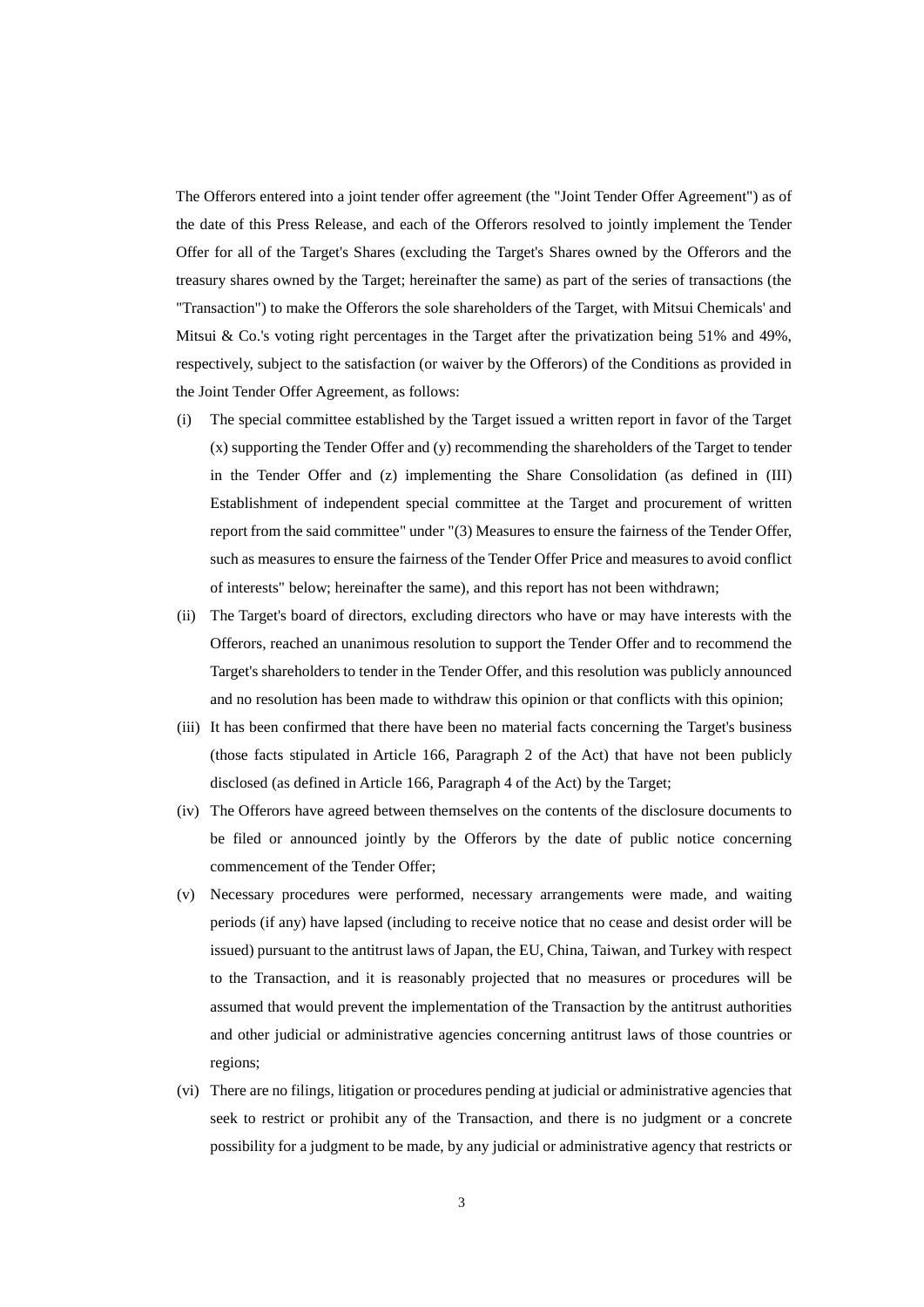prohibits any of the Transaction;

- (vii) Each company in the Target Group (as defined in "(I) Background and purposes of the Tender Offer and decision-making process leading to the consummation of the Tender Offer" under "(2) Background and purposes of the Tender Offer and decision-making process leading to the consummation of the Tender Offer and management policy after the Tender Offer" below) has received written confirmations from the counterparties to the agreements executed by each company in the Target Group that are materially important for business stating that those counterparties will not exercise their rights upon execution and performance of the Joint Tender Offer Agreement, and these confirmations have not been rescinded;
- (viii) The Shareholders Agreement (as defined in "(II) Management policy after the Tender Offer" under "(2) Background and purposes of the Tender Offer and decision-making process leading to the consummation of the Tender Offer and management policy after the Tender Offer" below) is executed between the Offerors and has been effective;
- (ix) The representations and warranties made by the Offerors (for the specific details thereof, see "(II) Joint Tender Offer Agreement" under "(6) Matters concerning material agreements regarding the Tender Offer" below) under the Joint Tender Offer Agreement are true and accurate in all material respects;
- (x) All obligations that must be performed, or complied with, by the Offerors by 3 PM on the business day immediately preceding the date of public notice of commencement of the Tender Offer pursuant to the Joint Tender Offer Agreement have been performed and complied with in all material respects; and
- (xi) There has been no material change in the business or property of the Target or any of its subsidiaries, and there has been no other circumstance that would materially impede the achievement of the purpose of the tender offer as provided in the proviso to Article 27-11, Paragraph 1 of the Act.

As of the date of this Press Release, the Tender Offerors are not aware of any event that would materially impede the satisfaction of the Conditions. The Tender Offerors will perform the procedures and actions that are required by antitrust laws of Japan, the EU, China, Taiwan and Turkey for the satisfaction of Condition (v) above, following legal advice from local law firms in and outside Japan. The Tender Offerors have already proceeded with preliminary works that are necessary for such procedures and actions, and plan to consult with judicial and administrative agencies enforcing antitrust laws from today so that such procedures and actions can be performed (That said, the Tender Offerors have already started prior consultation with the Fair Trade Commission of Japan.). Based on the views of local law firms in and outside Japan, the Tender Offerors aim to complete such procedures and actions by around May of 2021. It should be noted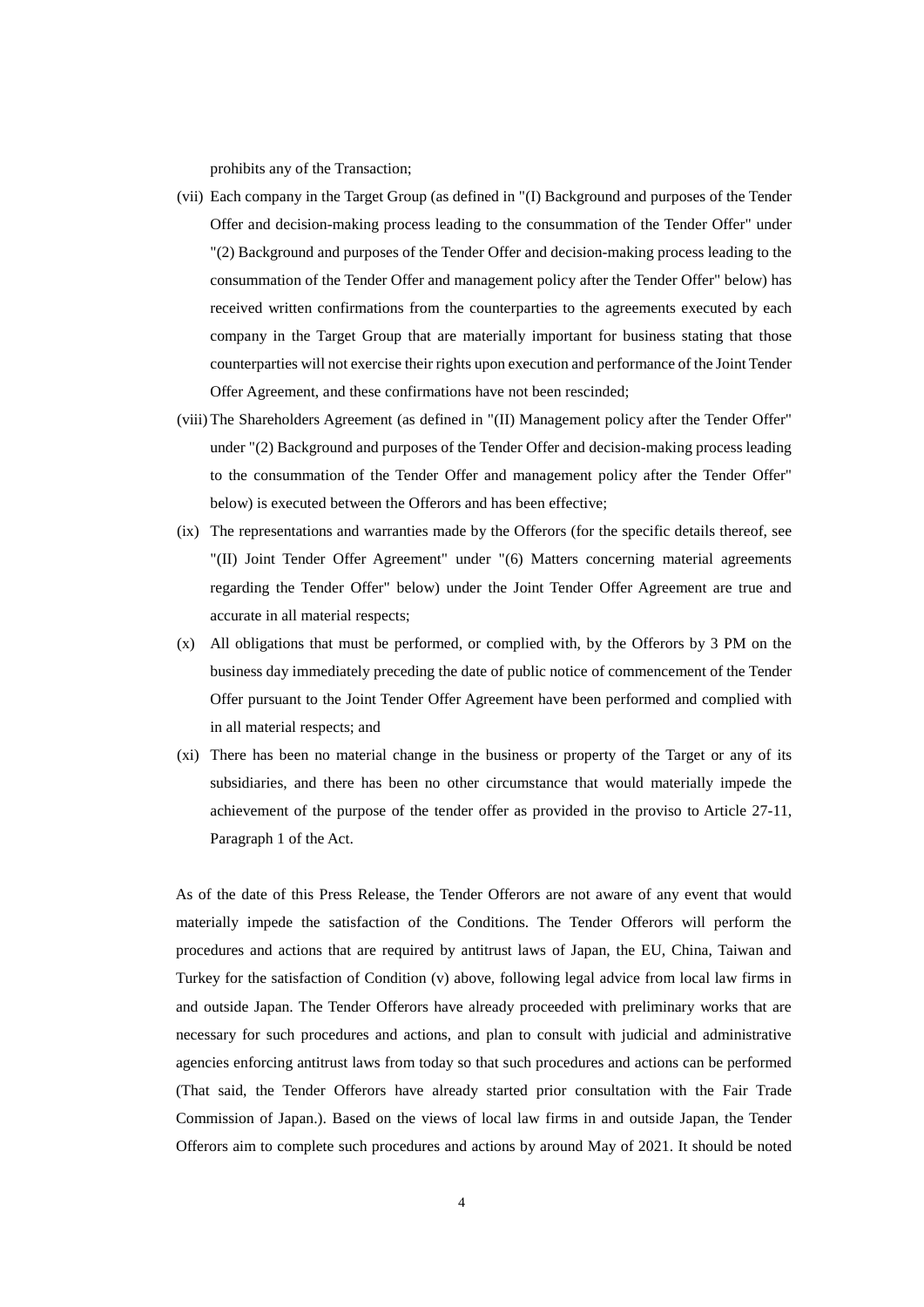that the Tender Offerors do not intend to commence the Tender Offer by waiving Condition (v) above.

The Offerors have set the minimum number of tendered shares to be purchased in the Tender Offer at 1,455,200 shares (Shareholding Ratio: 12.68%), and if the total number of shares, etc. tendered in the Tender Offer (the "Tendered Shares") is less than the minimum number of tendered shares to be purchased in the Tender Offer, the Offerors will purchase none of the Tendered Shares. Meanwhile, with the intention of privatizing the Target's Shares, the Offerors have not set the maximum number of tendered shares to be purchased in the Tender Offer. If the total number of the Tendered Shares is no less than the minimum number of tendered shares to be purchased in the Tender Offer, the Offerors will purchase all of the Tendered Shares. The minimum number of tendered shares to be purchased in the Tender Offer (1,455,200 shares) has been set so that the sum of the voting rights in the Target held by the Offerors upon the successful completion of the Tender Offer should be no less than two thirds  $(2/3)$  of the total number of voting rights in the Target (114,768, which is the number of voting rights pertaining to the number of shares (11,476,846 shares) obtained by deducting the number of treasury shares owned by the Target as of September 30, 2020 (23,154 shares) from the total number of issued shares of the Target as of September 30, 2020 (11,500,000 shares), both as stated in the Target's Quarterly Earnings Briefing). While the purpose of the Tender Offer is for the Offerors to be the sole shareholders of the Target, such minimum number of tendered shares to be purchased in the Tender Offer was set so that the Offerors will hold no less than two thirds (2/3) of the number of voting rights of all shareholders of the Target after the Tender Offer in order to ensure the adoption of a special resolution of the shareholders meeting of each company as provided in Article 309, Paragraph 2 of the Companies Act (Act No. 86 of 2005 as amended; hereinafter the same), which is a requirement for the implementation of the Share Consolidation under "(4) Policies on the organizational restructuring, etc. after the Tender Offer (matters concerning "two-step acquisition")" below.

As already mentioned, the Offerors intend to eventually set Mitsui Chemicals' and Mitsui & Co.'s respective voting right percentages in the Target at 51% and 49% through the Transaction and jointly seek to enhance the Target's corporate value. Mitsui Chemicals is considering aggressively investing business resources in the Target for research and development and production technologies by making it a consolidated subsidiary of Mitsui Chemicals. Mitsui & Co. believes that the privatization of the Target's Shares will enable it to invest business resources in the Target more aggressively, although the Target will remain an equity method affiliate of Mitsui  $\&$  Co. The method of fixing the number of the Tendered Shares to be purchased by each of Mitsui Chemicals and Mitsui & Co. upon the successful completion of the Tender Offer has not been determined as of the date of this Press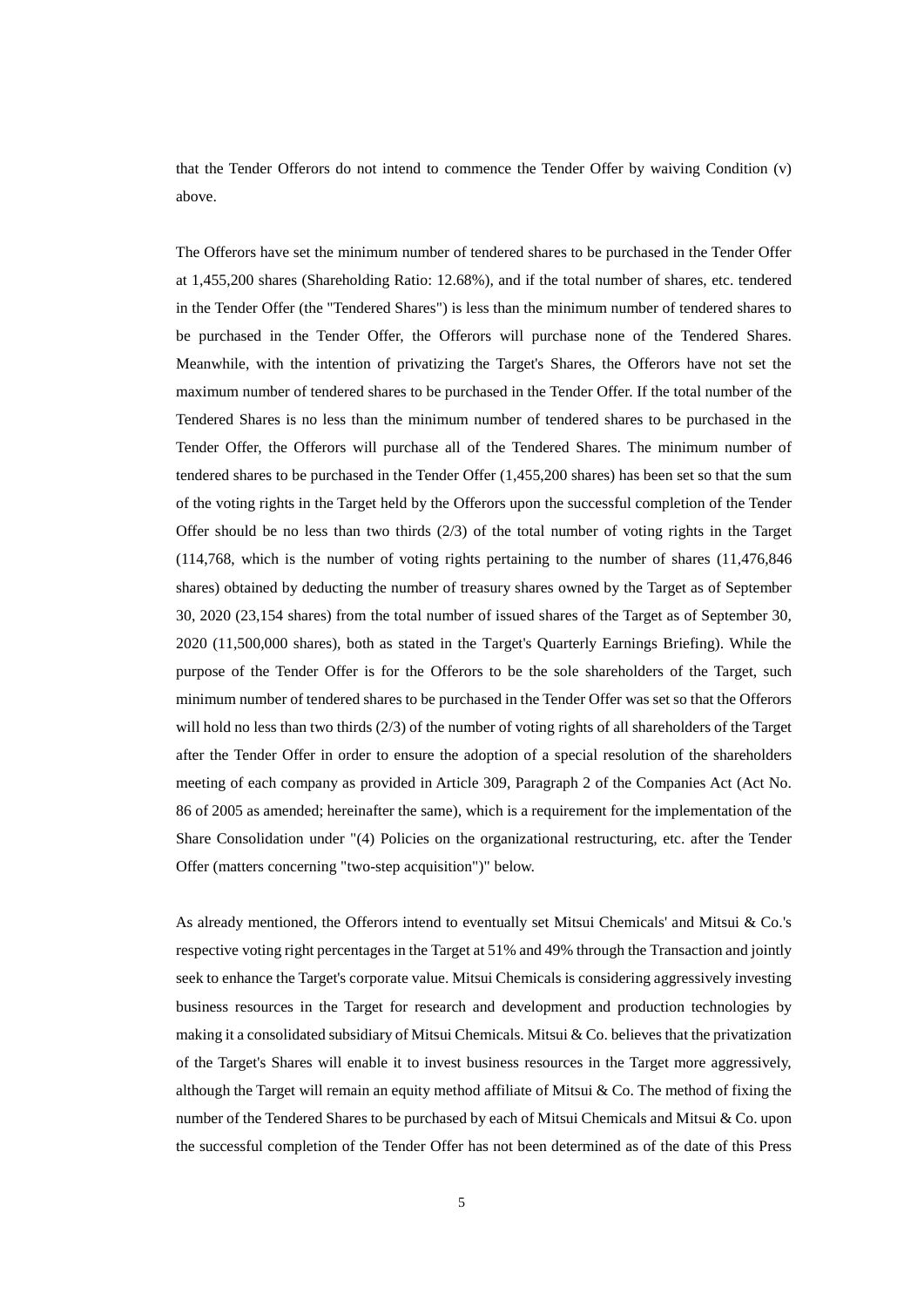Release. The Offerors will determine such method by the commencement of the Tender Offer through consultation.

If the Offerors fail to acquire all of the Target's Shares in the Tender Offer despite the successful completion of the Tender Offer, the Offerors will implement the series of procedures to make themselves the sole shareholders of the Target, as stated in "(4) Policies on the organizational restructuring, etc. after the Tender Offer (matters concerning "two-step acquisition")" below.

According to the "Statement of Opinion on the Tender Offer for Shares of Honshu Chemical Industry Co., Ltd. by Mitsui Chemicals, Inc. and Mitsui & Co., Ltd. and Recommendation for Tender" published today by the Target (the "Target's Press Release"), the Target resolved at its board of directors meeting held today to express its current opinion in support of the Tender Offer, if commenced, and to recommend that its shareholders tender their shares in the Tender Offer. For details of the process of decision-making by the board of directors of the Target, see the Target's Press Release and "(V) Unanimous approval of all disinterested directors of the Target and the opinion of all auditors that they have no objection" under "(3) Measures to ensure the fairness of the Tender Offer, such as measures to ensure the fairness of the Tender Offer Price and measures to avoid conflicts of interest" below.

- (2) Background and purposes of the Tender Offer and decision-making process leading to the consummation of the Tender Offer and management policy after the Tender Offer
	- (I) Background and purposes of the Tender Offer and decision-making process leading to the consummation of the Tender Offer

Mitsui Chemicals is a new company established by the equal merger of Mitsui Petrochemical Industries, Ltd. ("MPI") and Mitsui Toatsu Chemicals, Inc. as of October 1, 1997, and it originates from the commencement of operation of the ammonium sulfate plant located at Omuta-city, Fukuoka Prefecture in April 1933 by Toyo Koatsu Industries Inc., i.e. the predecessor company of Mitsui Toatsu Chemicals, Inc. Mitsui Chemicals was listed on the Second Section of the TSE and the Second Section of the Osaka Securities Exchange Co., Ltd. ("OSE") in October 1962, and was listed on the First Section of the TSE and the First Section of the OSE in February 1965. In December 2003, Mitsui Chemicals was delisted from the First Section of the OSE. Mitsui Chemicals and its 117 consolidated subsidiaries, 8 equity method subsidiaries and 31 equity method affiliates (as of March 31, 2020) ("Mitsui Chemicals Group") are mainly engaged in the: (i) "Mobility" business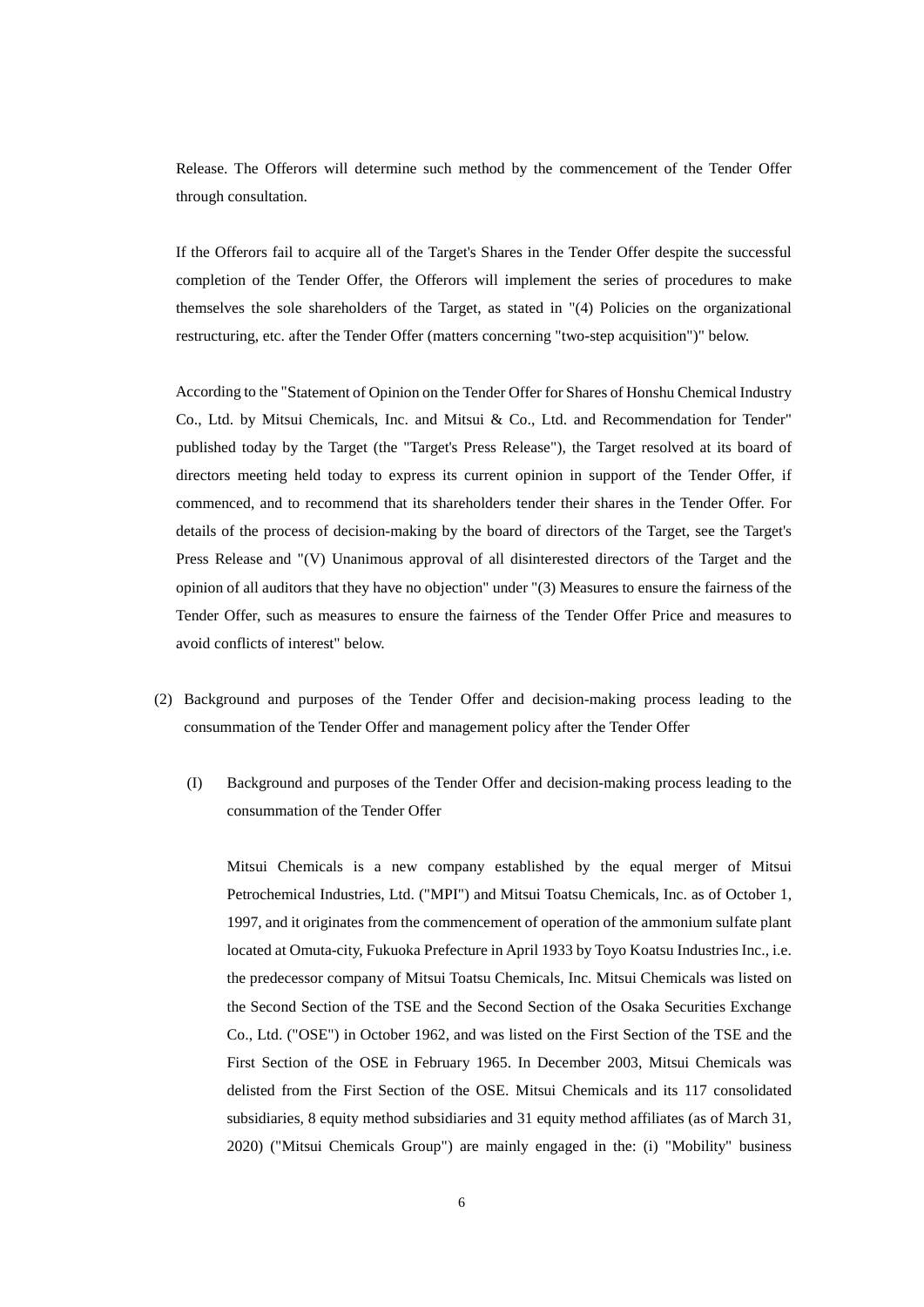mainly engaged in manufacture and sales of automobile-related materials; (ii) "Healthcare" business engaged in manufacture and sales of vision care materials, dental materials and nonwovens; (iii) "Food & Packaging" business engaged in manufacture and sales of agrochemicals and packaging materials; and (iv) "Basic Materials" business engaged in manufacture and sales of petrochemicals and basic chemicals. The Mitsui Chemicals Group has its ratio of overseas sales reaching approximately 45% and the ratio of overseas employees reaching approximately 43%. The Mitsui Chemicals Group's corporate mission is to: "Contribute broadly to society by providing high-quality products and services to customers through innovation and the creation of materials, while keeping in harmony with the global environment." Its corporate target is: "Constantly pursuing innovation and growth to become a chemical group with an undisputed global presence." On November 16, 2016, the Mitsui Chemicals Group issued its 2025 Long-term Business Plan that envisioned targets for 2025 ("2025 Long-term Business Plan"). According to the 2025 Long-term Business Plan, the mission of the Mitsui Chemicals Group is to contribute to solving social challenges in order to realize a "cohesive society in harmony with the environment," "health and happiness in an aging society," and "industrial platforms in harmony with local communities." The Mitsui Chemicals Group is making efforts to create a better future society in five (5) business categories, namely, "Mobility," "Healthcare," "Food  $\&$ Packaging," "Basic Materials," and "Next Generation Business," which creates new solutions and system businesses focused on energy solutions, agri-solutions, medical solutions and IoT (Note 1) solutions. In addition, as announced during the CEO Presentation of Business Results and Outlook on June 2, 2020, pursuant to the strategic policy of 2020, ICT (Note 2) was named as the business domain to be strengthened in the next period, and growth will be accelerated through aggressive investment.

- (Note 1) "IoT" is an acronym for Internet of Things, meaning the interconnection via the Internet of computing devices embedded in everyday objects.
- (Note 2) "ICT" is an acronym for Information and Communication Technology.

Mitsui & Co. was incorporated under the trade name of Daiichi Bussan Kaisha, Ltd. in July 1947. In February 1959, it changed its trade name to the current Mitsui & Co., Ltd. (Mitsui & Co. listed its shares on the TSE in May 1949, listed its shares on the Sapporo Securities Exchange, the Nagoya Stock Exchange, Inc. and the OSE in November 1954, and listed its shares on the Fukuoka Stock Exchange in February 1959. Due to the integration of the cash markets of the TSE and the OSE in July 2013, Mitsui  $\&$  Co. is no longer listed on the OSE). Utilizing the global operating locations, network and information resources as a general trading company, Mitsui & Co. and its 283 consolidated subsidiaries and 223 equity method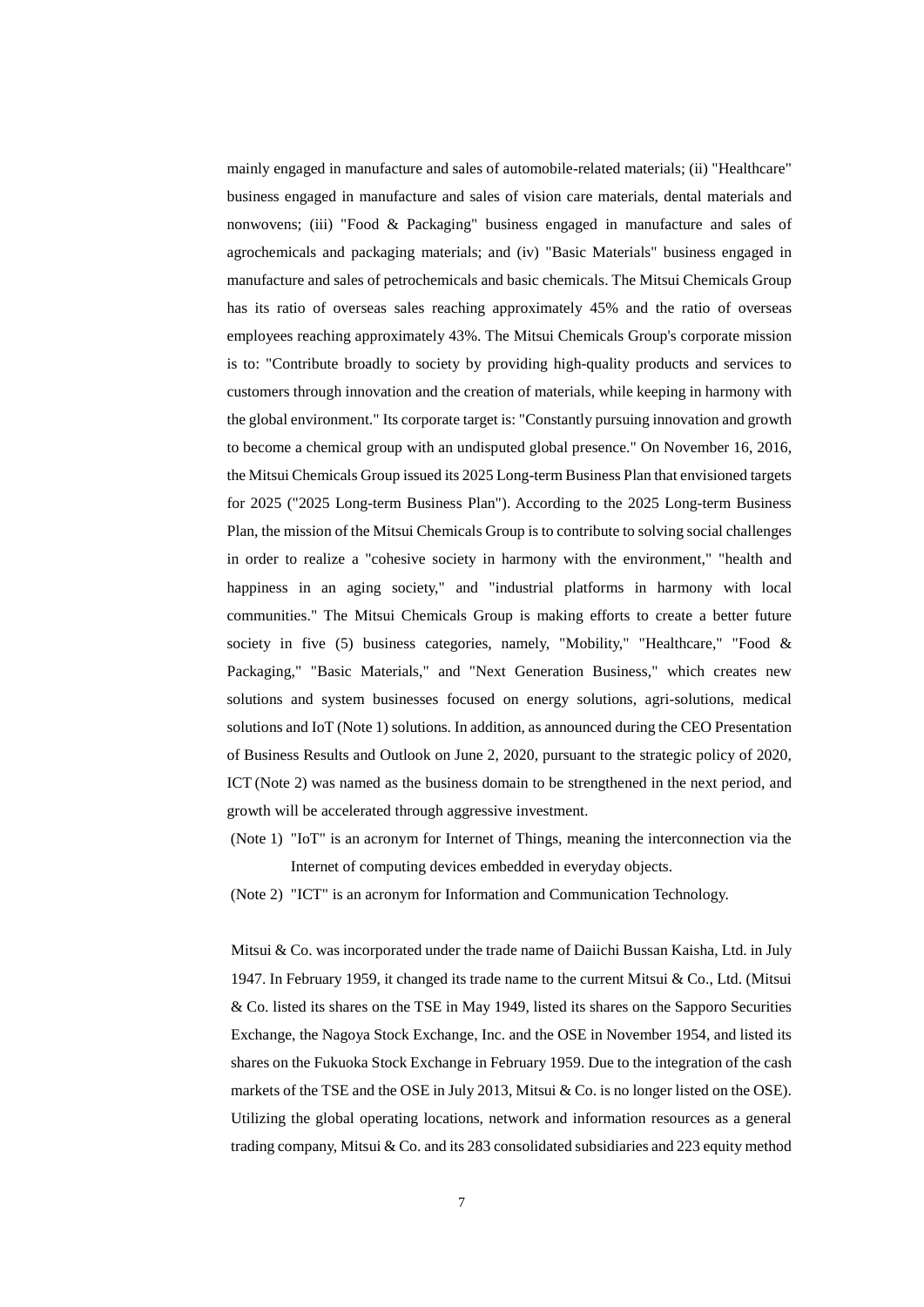affiliates (as of March 31, 2020) ("Mitsui & Co. Group") multilaterally pursue business in the fields of Iron & Steel Products, Mineral & Metal Resources, Energy, Machinery & Infrastructure, Chemicals, Lifestyle, and Innovation & Corporate Development. The Mitsui & Co. Group regards the Chemicals segment as one of the core business domains, and this encompasses trade and investment in a range of industries, from upstream and midstream chemicals such as basic chemicals and fertilizer and inorganic resources, to downstream chemicals that meet diverse market needs, including functional materials, electronics materials, specialty chemicals (Note 3), forestry and housing materials, fertilizers, feed additives, and flavor and fragrance chemicals. The Chemicals segment is also pursuing new initiatives in the tank terminal business (Note 4), carbon fiber, and human nutrition. The future basic strategies of the Chemicals segment are to make investments for business expansion leading to growth of existing businesses, as well as to increase profits of existing businesses through strengthening of business management capabilities, the establishment of next-generation revenue pillars in Energy Solutions and Healthcare/Nutrition (Note 5), the enhancement of trading functions given changes in market structures, and the engagement in new growth opportunities such as activities to achieve low-carbon society as stated in the "Medium-term Management Plan 2023" published on May 1, 2020.

- (Note 3) "Specialty chemicals" mean materials for green chemicals, materials for detergents, surface activating agents and their materials and materials for lubricants.
- (Note 4) "Tank terminal business" is a business engaged in the storage, preservation and shipment services for petroleum products and petrochemicals, which is a major infrastructure in the energy and chemical industries.
- (Note 5) "Healthcare/Nutrition" is a business field expected to drive creation of multifaceted value using existing businesses as a platform in order to create multifaceted value through integration of medicine and food including hospitals and their ancillary business, medical data business, integrated facility management, nutrition/presymptomatic diseases measures.

According to the Target's Press Release, the Target was initially founded by Asajiro Yura and his partners as Yuraseiko & Company in November 1914. Asajiro Yura and his partners succeeded in industrializing the production of aniline (Note 6) and synthetic phenol (Note 7) for the first time in Japan in 1914 in order to self-produce dye after its import from Europe was halted, and full production commenced at Kozaika in Wakayama-city (the Target's current Wakayama plant). However, an application of the Corporate Rehabilitation Act for the Target was filed in 1953. Subsequently, in March 1956, the corporate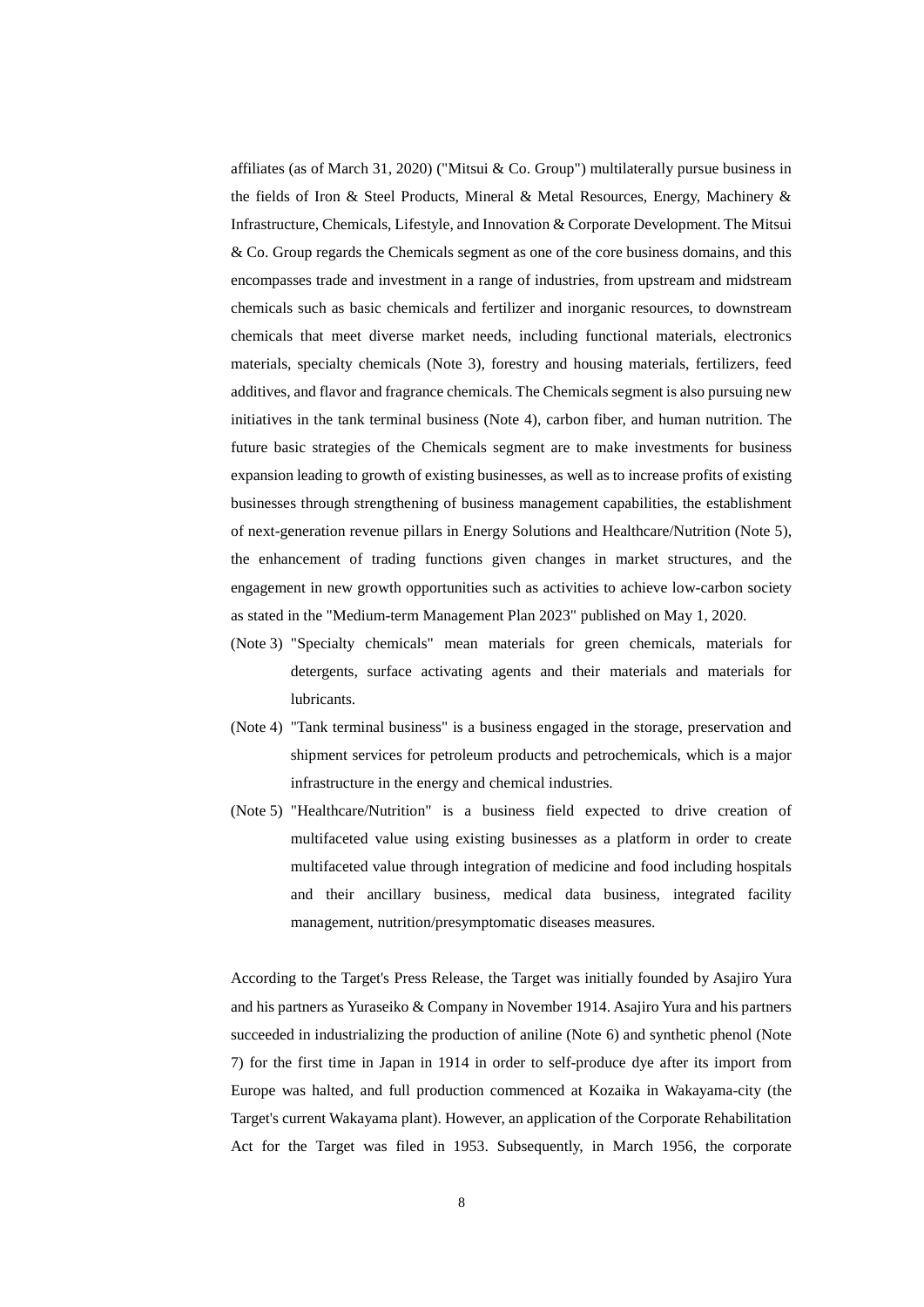rehabilitation process of the Target was closed with the full support of one of the predecessor companies of Mitsui & Co., Daiichi Trading Co., Ltd. ("Daiichi Trading") (and the Target changed its corporate name to the current Honshu Chemical Industry Co., Ltd. in October 1955 before the decision to close the corporate rehabilitation process was made). In October 1960, the Target listed its shares on the Second Section of the OSE and in December 1961, the Target listed its shares on the Second Section of the TSE. Due to the integration of the cash markets of the TSE and the OSE in July 2013, the Target is no longer listed on the OSE.

- (Note 6) "Aniline" is a type of aromatic compounds used as synthetic coating material of leather products. As of 1914, it was the main material for navy-blue *Kasuri* print. The first synthetic dye discovered is said to be coal-tar dye (aniline dye) discovered by Sir Perkins of the UK in 1856, and much research on synthetic dye was conducted in Europe thereafter.
- (Note 7) "Synthetic phenol" is a type of aromatic compounds used as a material for various chemicals such as dye, surface-active agent, bactericide, agrichemical, medicine and other intermediates. The Target, which was also successful in benzene distillation in addition to synthesis of aniline as of 1914, succeeded in the production of phenol from benzene using synthesis technology.

After the change of its corporate name, the Target began domestic production of bisphenol A (Note 8; "BPA") for the first time in Japan in 1959, and also became the world's first company to industrialize synthesis cresol in 1967, and thus succeeded in the production of various basic chemicals as a pioneer in the chemicals industry. However, since these basic chemicals are significantly affected by market changes, in 1980, the Target built a plant that was able to switch and produce multiple products in order to stabilize its business, and this allowed the Target to advance and enter the fine chemicals market, which are highperformance or high value-added chemicals of various types produced in small volumes. (Note 8) "Bisphenol A (BPA)" is a chemical mainly used as a material for plastic

(polycarbonate resin and epoxy resin).

Furthermore, the Target transferred its business related to the previous major product BPA to MPI in 1988, and accelerated the change of its focus from basic chemicals to unique products for niche markets, and also drastically changed its course to become a fine chemical specialist engaged in R&D. As a result, the Target is now equipped with a system to seamlessly conduct small-volume test production to large-scale production in accordance with the demands of customers by using plants operating switchable production of multiple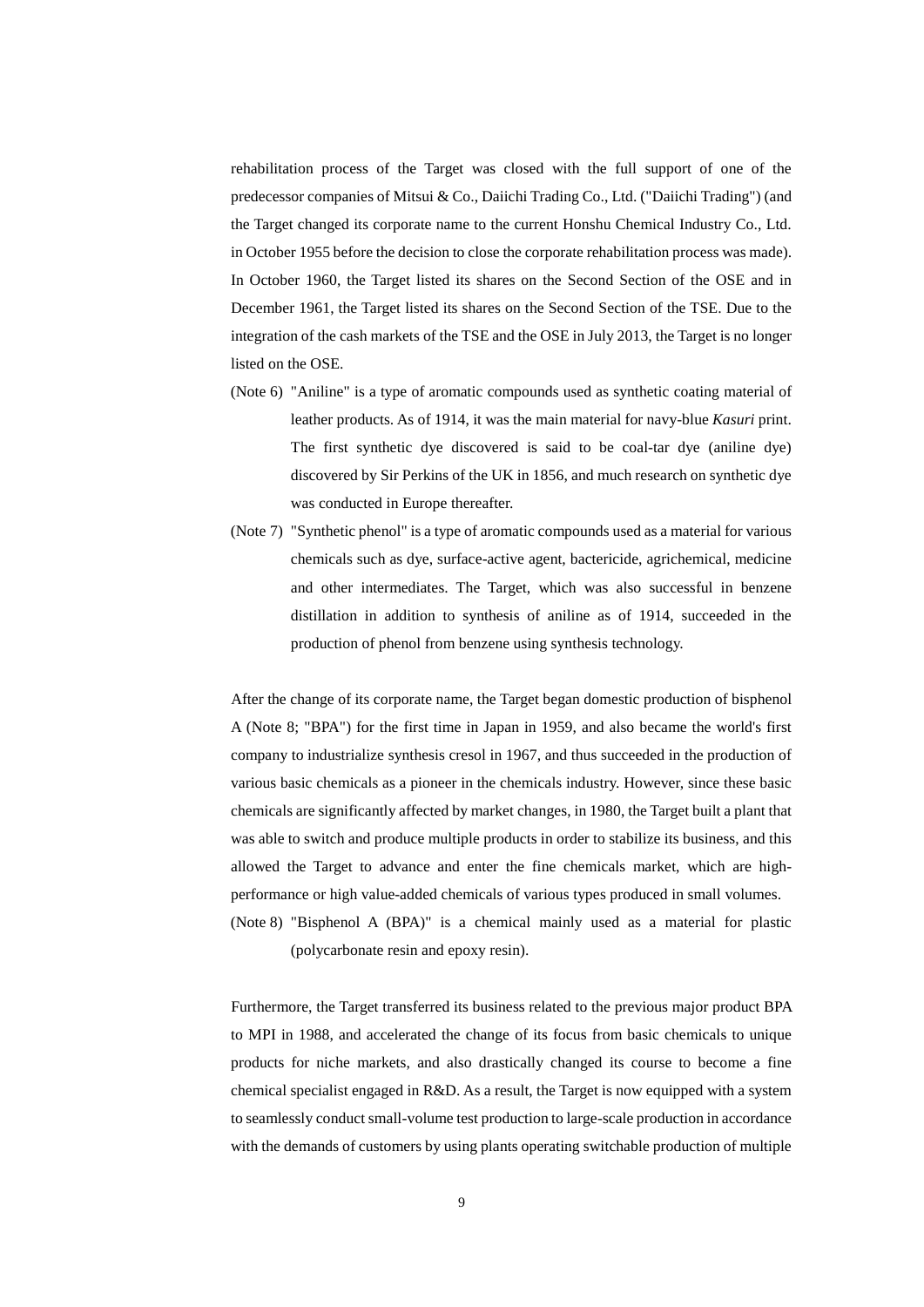products, and has achieved stable business management. In addition, for the purpose of strengthening the production of specialty bisphenol (Note 9), the Target established a joint venture company called Hi-Bis GmbH (consolidated subsidiary of the Target; "Hi-Bis") together with the Mitsui & Co. Group and other investors in 2001. In order to respond to further increase in demands, the second plant has been operating in Hi-Bis since 2014.

(Note 9) "Specialty bisphenol" is a chemical used as a material for specialty polycarbonate resin (for use in automobile components, optical and electronic components) and specialty epoxy resin (for use in semiconductor sealant, laminated plates), in order to enforce heat resistant features and optical properties.

The Mitsui Chemicals Group and the Target have built a relationship through capital relationships and business transactions through the present. Their relationship began in 1959 when the Target commenced to supply phenol to MPI, the predecessor company of Mitsui Chemicals. Thereafter, the Target continued to supply aniline, BPA and a number of other products to the Mitsui Chemicals Group. In December 1968, MPI acquired 700,000 shares of the Target's Shares (shareholding ratio based on the total number of issued shares at the time: 7.78%) from Toyo Rayon Co., Ltd. for the purpose of building an alliance on phenol, etc. For the purpose of reinforcing the relationship, MPI became an underwriter of a third party allotment by the Target in 1977. Subsequently, in 1980, MPI acquired the Target's Shares from minority shareholders of the Target. In 1987, MPI acquired 817,000 shares of the Target's Shares from Mitsui & Co. and as a result owned a total of 3,098,000 shares of the Target's Shares (shareholding ratio based on the total number of issued shares at the time: 30.98%). In 1988, MPI accepted the transfer of the Target's BPA business and also transferred production technologies, etc. of MPI's fine chemical products to the Target. After the capital increase of the Target in March 1997, the total number of issued shares of the Target increased to 11,500,000 shares and led to a decrease in the investment ratio of MPI in the Target. MPI, currently known as Mitsui Chemicals, continues to own 3,098,000 shares of the Target's Shares and its Shareholding Ratio is 26.99% (the history of investment is provided herein based on internal records). The Target is the main purchaser of phenol and meta-, para-cresol for the Mitsui Chemicals Group, while the Mitsui Chemicals Group is the main supplier of major materials, i.e. phenol and meta-, para-cresol, for the Target. Thus, these two parties have built both capital and transactional relationships.

The Mitsui  $\&$  Co. Group and the Target have also built a relationship through capital relationships and business transactions through the present. As a general trading company handling chemicals, the Mitsui  $& Co.$  Group has, since its days as one of its predecessor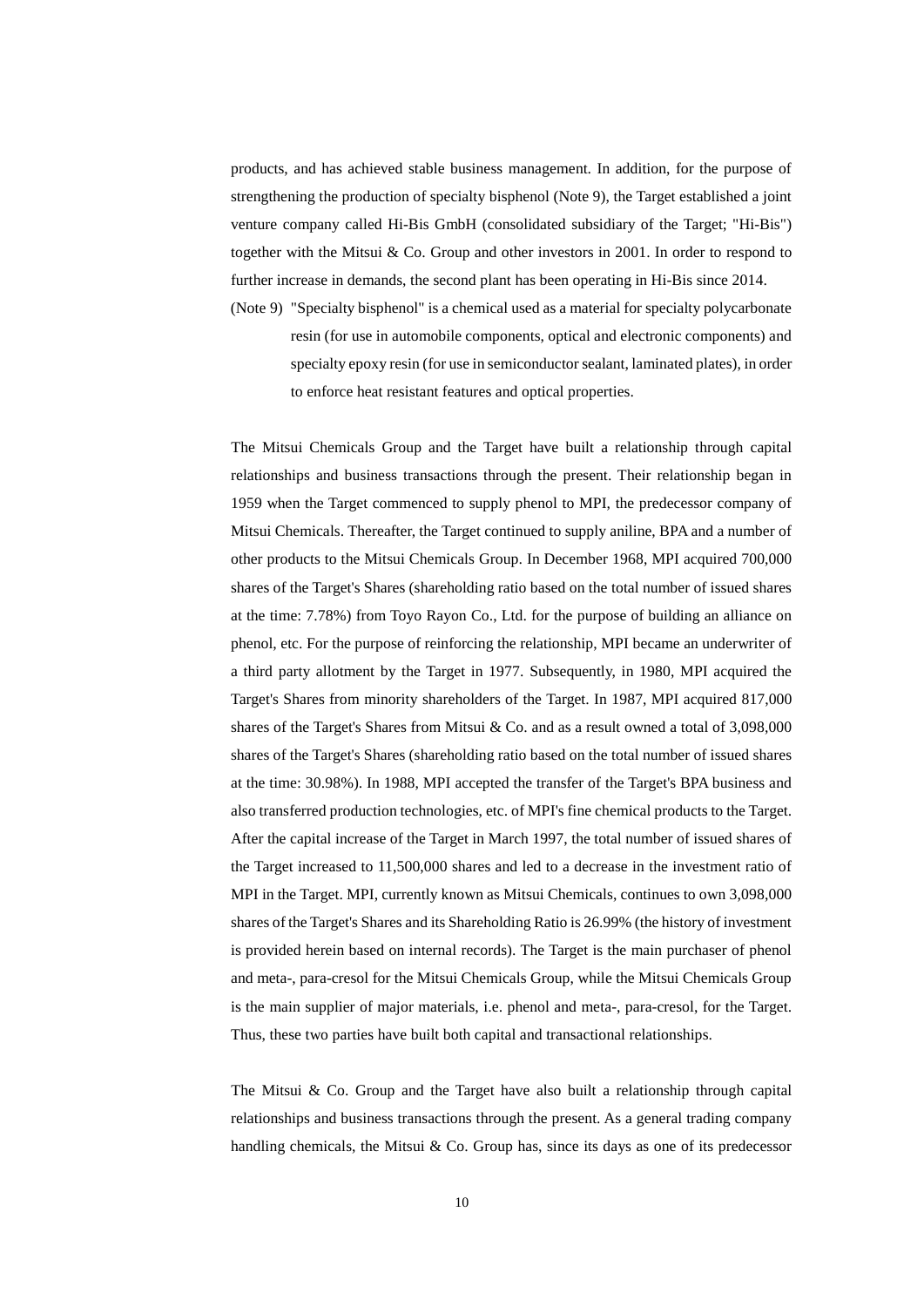companies, Daiichi-Trading, conducted transactions to supply raw materials to the Target and to sell the Target products both in and outside Japan. In addition, when an application of the Corporate Reorganization Act was made for the Target in 1953, Daiichi Trading acquired a stake in the Target in order to support the rebuilding of the Target (number of acquired shares: 80,940 shares; shareholding ratio based on the total number of issued shares at the time: 20.91%). Then, it became an underwriter of multiple third party allotments by the Target and also repeatedly became a transferee and transferor of the Target's Shares. In 1987, after the transfer of 817,000 shares of the Target's Shares to Mitsui Chemicals, Mitsui & Co. owned 3,098,000 shares of the Target's Shares (shareholding ratio based on the total number of issued shares at the time: 30.98%). After the capital increase of the Target in March 1997, the total number of issued shares of the Target increased to 11,500,000 shares and led to a decrease in the investment ratio of Mitsui & Co. in the Target. Currently, Mitsui & Co. continues to own 3,098,000 shares of the Target's Shares and its Shareholding Ratio is 26.99% (the history of investment is provided herein based on internal records). Based on this capital relationship, the Mitsui  $\&$  Co. Group supports new business developments of the Target in addition to acting as supplier of materials and seller of products, and is also committed to the stabilization of business base and the development and implementation of growth strategies of the Target. The Mitsui  $\&$  Co. Group has also been a co-investor of Hi-Bis, the Target's subsidiary, since its incorporation. Accordingly, the Mitsui  $\&$  Co. Group deems that the Mitsui  $\&$  Co. Group, the Target and Hi-Bis are mutually important business partners. As of the date of this Press Release, the Target group consists of the Target and 2 subsidiaries (together with the Target, the "Target Group"), and has four (4) core businesses (i.e. Cresol Derivatives, Biphenol, Electronic Chemicals and Specialty Bisphenols).

The Target Group's management policy is to "act as Global Fine Chemical Specialist for developing and utilizing its original technologies thus creating valuable products, and thereby realizing sustainable growth in collaboration with our clients. It is also our goal to make ourselves a genuinely reliable company and to gain respect from our clients, employees, shareholders and the regional society." Currently, under this policy, the Target has four (4) core businesses; namely, (i) Cresol Derivatives (Note 10); (ii) Biphenol (Note 11); (iii) Electronic Chemicals (Note 12); and (iv) Specialty Bisphenols. Based on these products, the Target is actively operating in Japan and overseas mainly in niche markets within IT, automobile and medical industries.

(Note 10) "Cresol Derivatives" are chemicals used as materials for vitamin E (additive for animal feeds), electronic chemicals and antioxidants.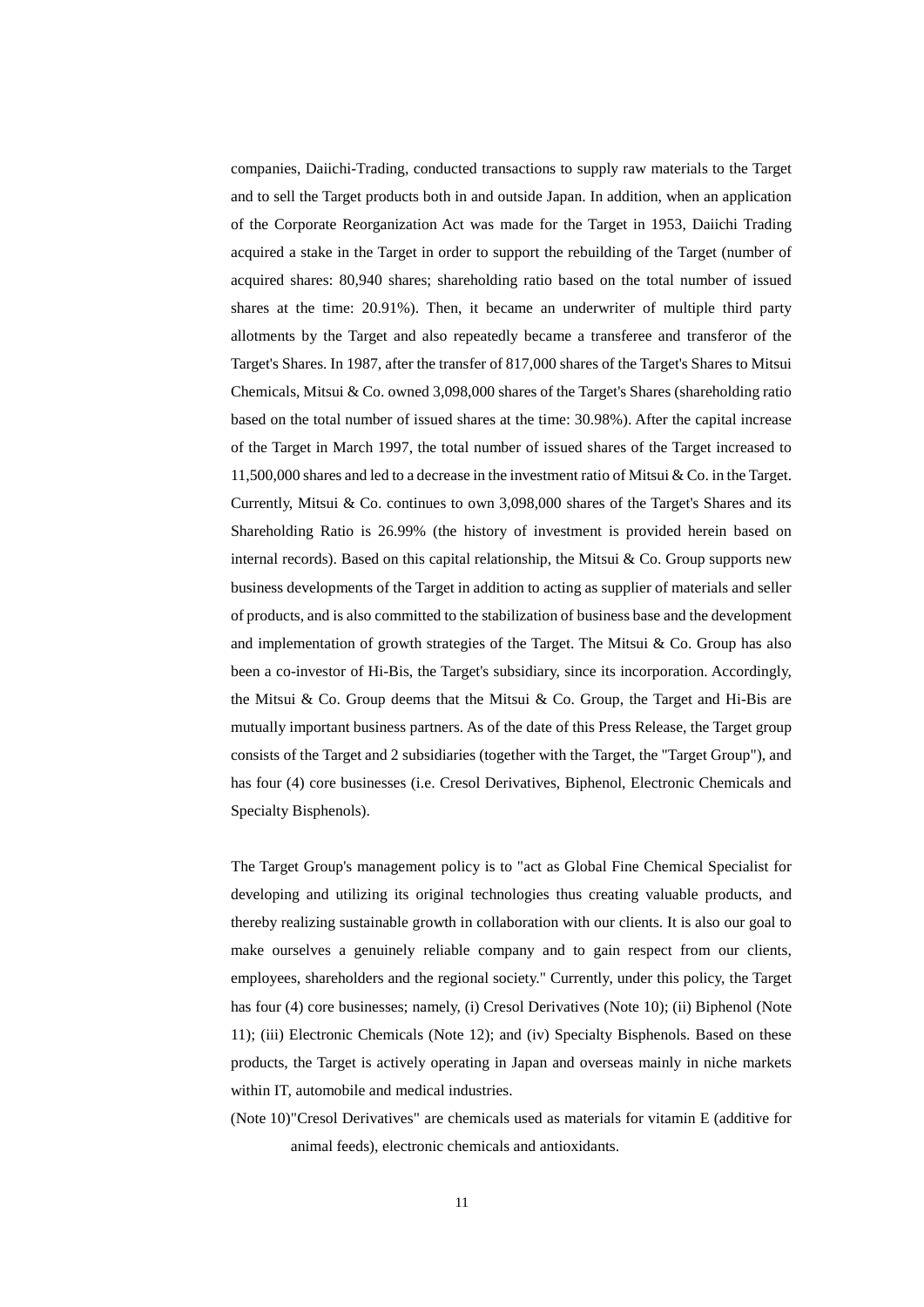- (Note 11) "Biphenol" is a chemical used as a material for liquid crystal polymers (LCP) used in components of electronic devices such as personal computers, smartphones and digital home electronic appliances, and for polyphenyl sulfone (PPSU) used in medical areas and aircrafts.
- (Note 12) "Electronic Chemicals" produced by the Target Group are used in the production processes for semiconductors and flat panel displays (LC displays and organic EL displays).

In addition, in order to become a Global Fine Chemical Specialist and build a competitive, profitable and strong business base, the Target Group has set up a long-term vision for 2030 called "HCI 500." Moreover, the Target Group has developed a 4-year medium-term management plan commencing from 2020 called "Medium-term Management Plan 20" (devised in January 2020) to link the results of the 4-year medium-term management plan commencing from 2016 called "Medium-term Management Plan 16" (devised in February 2016) and to seek further growth. The Target Group aims to achieve 30 billion yen of sales and 4.2 billion yen of operating income in 2023 by development and sales of IT-related goods during the active development of materials related to 5G (Note 13), a next-generation technology standard for broadband cellular network. Also, the Target Group will newly adopt EBITDA (income calculated by adding income before taxes and interest expense and depreciation costs) as its business target, and aims to increase EBITDA from 4.5 billion yen in 2019 to 6.8 billion yen through aggressive investments, and also plans to increase the ratio of sales of new products from 10% to 15% (since the relevant Medium-term Management Plan 20 was prepared before effects of the COVID-19 pandemic became evident, future business plans and expected results are subject to change). The specific measures to be taken to enhance corporate value are: (i) to acquire production abilities, to develop new products and to strategically invest in new business domains; (ii) to be committed to IT-related goods market, including 5G, in addition to existing business domains and development topics; (iii) to promote more efficient research and accelerated development through utilization of materials informatics (Note 14) and establishment of new bench facilities (Note 15); and (iv) to be fully committed in efforts regarding ESG (Note 16) and sustainability (Note 17).

- (Note 13)" $5G$ " is a  $5<sup>th</sup>$  generation technology standard for broadband cellular network after 4G.
- (Note 14) "Materials informatics" is a method of informatics using statistical analysis in order to discover new materials from mass data.
- (Note 15)"Bench facilities" refer to small-scale facilities that conduct prior test production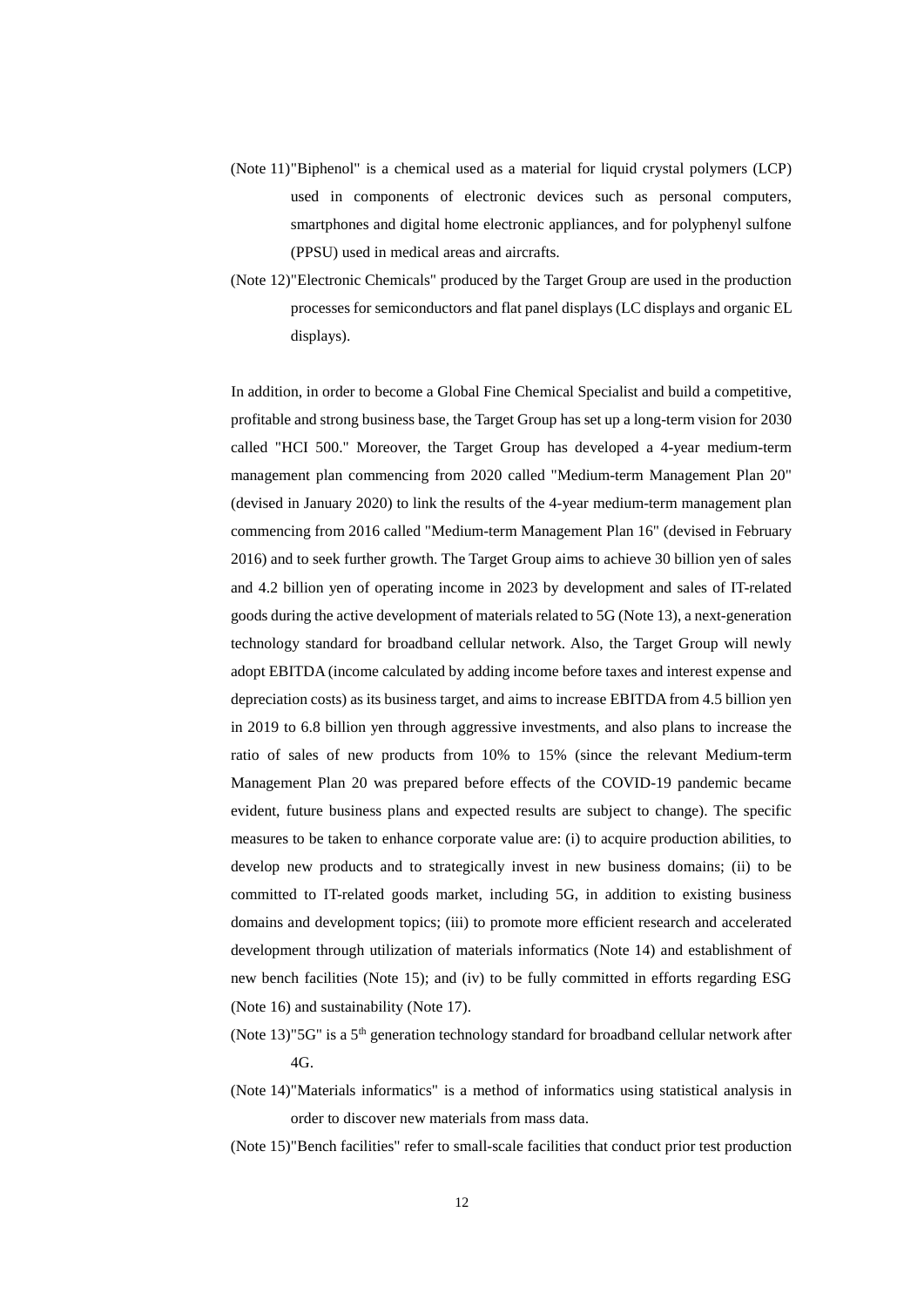or necessary measurement of design data upon full production.

(Note 16) "ESG" stands for Environment, Social and Governance.

(Note 17)"Sustainability" refers to a concept to maintain a long-term good natural environment and human society without depleting or damaging any functions and systems based on three (3) perspectives, i.e. environmental, social and economic aspects.

While customer needs and market needs for materials are expected to diversify and intensify given the full commencement of 5G services in the near future, the penetration of CASE (Note 18), further advancement of digital transformation (Note 20) via AI (Note 19) and IoT, the Offerors believe that, through their past capital and transactional relationships with the Target, the Target has a high potential for growth with its various high-technologies in domains of high-performance monomer (Note 21) related to ICT, Mobility and Healthcare. However, and concurrently, in order to draw out the potential of the Target and achieve sustainable growth even in the midst of dramatic changes in the external environment, such as the progress of CASE and 5G, increased competition with competitors in China, South Korea and Taiwan, or the build-up of business alliances among competitors, the Offerors are aware that any challenges that the Target is facing or will face in each business domain must be addressed with sufficient and prompt countermeasures. Specifically, the major challenges are: (i) regarding the Target's major businesses of Cresol Derivatives, Biphenol, Electronic Chemicals and Specialty Bisphenols, while demand therefor is expected to increase on a stable basis, the capital expenditures to increase timely and competitive production power in accordance with market growth, and the acquisition of additional personnel and know-how for such purpose; (ii) regarding the mobility specialty bisphenols business of Hi-Bis, the implementation of countermeasures against lower demand and slowdown in growth as a result of a weaker global automobile markets; and (iii) regarding the whole Target Group, the acceleration of strengthening of product development abilities and production technologies and the build-up of new profit platforms in order to win over competitors.

- (Note 18)"CASE" stands for Connected, Autonomous/Automated, Shared & Service, and Electric.
- (Note 19) "AI" is an acronym for Artificial Intelligence, a technology that "aims to make a high level of inference accurately for a large amount of knowledge data (Prospectus of The Japanese Society for Artificial Intelligence)."
- (Note 20)"Digital transformation" means any transformation of products, services and business models by companies based on customer needs and social needs in order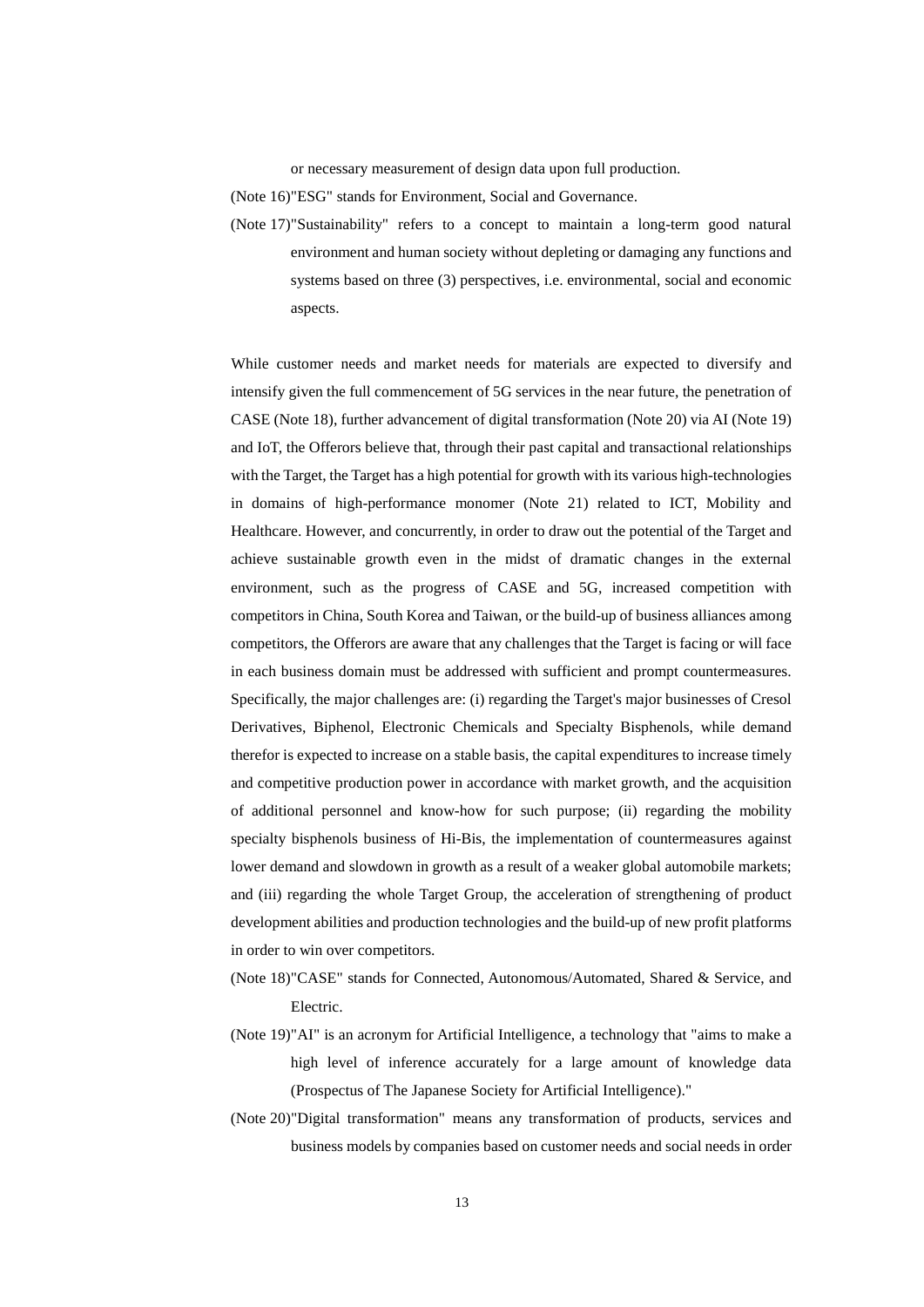to respond to rapid changes in business environment and by using data and digital technology, and any transformation of business, organization, process, corporate culture and features in order to gain competitive advantages over other competitors.

(Note 21) "Monomer" means a small molecule comprising polymers (e.g. ethylene).

The Offerors have been seeking to build alliances regarding individual businesses and products with the Target. However, there are certain restrictions in efficient and aggressive investments of business resources in the Target, and mutual use of business resources and personnel exchange among the Offerors and the Target pursuant to the limited capital relationship in which the Target remains as an equity method affiliate of each Offeror. In addition, even if any support from the Offerors for the challenges stated in (i), (ii) and (iii) above is beneficial for the Target, the Offerors are forced to be cautious when considering whether such support should be provided if the question of whether such support is beneficial for the Offerors themselves remains unclear. Also, if there are any conflicts of interest between the Offerors and the Target's minority shareholders, it is difficult for the Target to completely match the interests of the Offerors and those of the Target's minority shareholders. Therefore, the Offerors must carefully consider, on a case-by-case basis, measures to avoid conflicts of interest whenever any measures to deal with the challenges listed in (i), (ii) or (iii) are implemented or any transactions between the Target and the Offerors are conducted. As a result, prompt decision-making and implementation of measures are difficult.

Under such circumstances, since both the Mitsui Chemicals Group that deems ICT as a domain of growth in terms of business strategy and the Mitsui  $\&$  Co. Group that seeks to increase the profitability of the high-performance monomer business as part of existing business growth based on the basic strategy of the Chemicals segment regard the Target as a strategic investment target given its deemed high potential for growth in the ICT business domain and the high-performance monomer business, the Offerors have intermittently engaged in discussions with the Target since late August 2019 in order to resolve the abovementioned challenge of the inability of the Offerors and the Target to build sufficient alliances. Because the requirements of fairness and transparency in the corporate governance of listed subsidiaries are becoming more stringent based on the "Group Governance System Guidelines" that were issued by the Ministry of Economy, Trade and Industry on June 28, 2019, the management supervision of the Offerors and the Target having a relationship similar to a parent and subsidiary of listed companies is also expected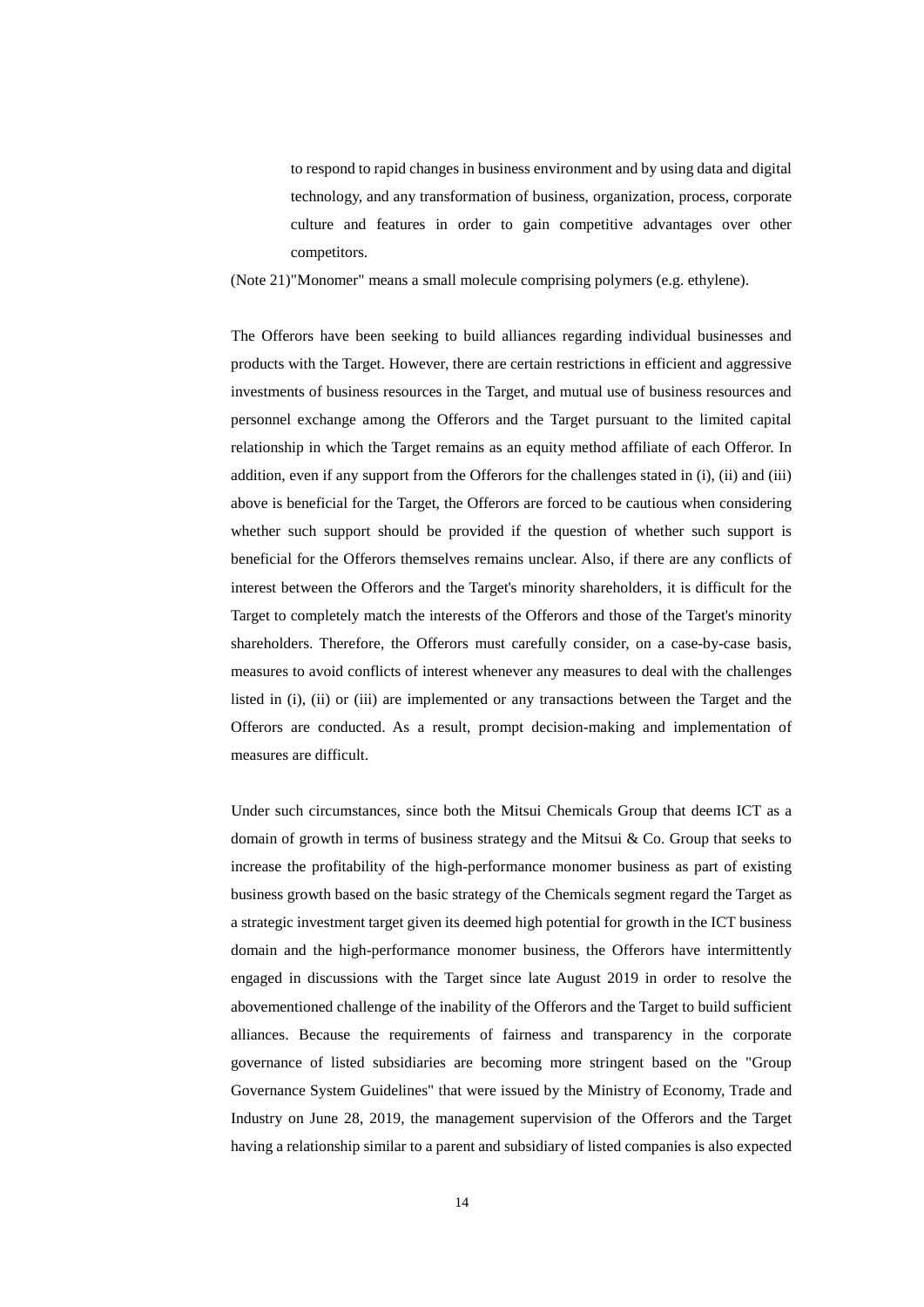to be more demanding. This means that upon the decision-making of the Target, certain procedures to resolve any structural conflicts of interest between the Offerors and the Target's minority shareholders will be more time-consuming than ever, and thus, may hinder the progress of further alliance with the Target. Accordingly, each of the Offerors was aware that the review and revision of the capital relationships between the Offerors and the Target was one of the challenges. As such, Mitsui & Co. repeatedly discussed the Target in its efforts to maximize the corporate value of associated companies within the Mitsui & Co. Group, and the Offerors jointly commenced to specifically consider privatizing the Target when the Mitsui  $\&$  Co. Group proposed privatizing the Target to Mitsui Chemicals, which had continued to keep the same investment ratio in the Target since 1987 in early October 2019. Mitsui & Co. is a general trading company and has limited capacity to solely offer support relating to the strengthening of research and development and production technology that are required for further growth of the Target. Therefore, Mitsui  $& Co.$  does not intend to act alone to privatize the Target. In addition, Mitsui Chemicals believes that distribution networks in and outside Japan held by Mitsui & Co. as a general trading company are essential for the operation of the Target. Therefore, Mitsui Chemicals does not intend to act alone to privatize the Target. After such consideration, in late January 2020, the Offerors decided that in order to facilitate prompt decision-making of the Target and to attain more efficient and aggressive investment and mutual utilization of business resources, the conflicts of interest with the Target's minority shareholders must be resolved. In addition, if the Offerors become the sole shareholders of the Target through the Transaction, and the trinity management system is adopted through strengthened capital relationships: (i) the Offerors will be able to maximize the use of the Mitsui Chemical Group's organic synthesis technology and development skills of polymer materials, as well as the Mitsui & Co. Group's integrated capabilities and networks in and outside Japan with global customers and partners, and will be able to support the Target more aggressively by the improvement of technical skills through personnel and information exchanges, joint research and development, joint procurement of raw materials and materials, optimization of logistics, and reinforcement of sales and marketing; and (ii) the Target will be able to resolve its lack of personnel, technical skills and functions through the abovementioned support from the Offerors, and will also be able to actively conduct various measures, including capital expenditures and M&As, that had been difficult for the Target itself to conduct given the short-term low performance risk due to deteriorating financial conditions and temporary cost increase, the stock price fluctuation risk as a result thereof, and any possible conflicts of interest with the Target's minority shareholders. Therefore, the Offerors decided that in the end, the abovementioned challenge of the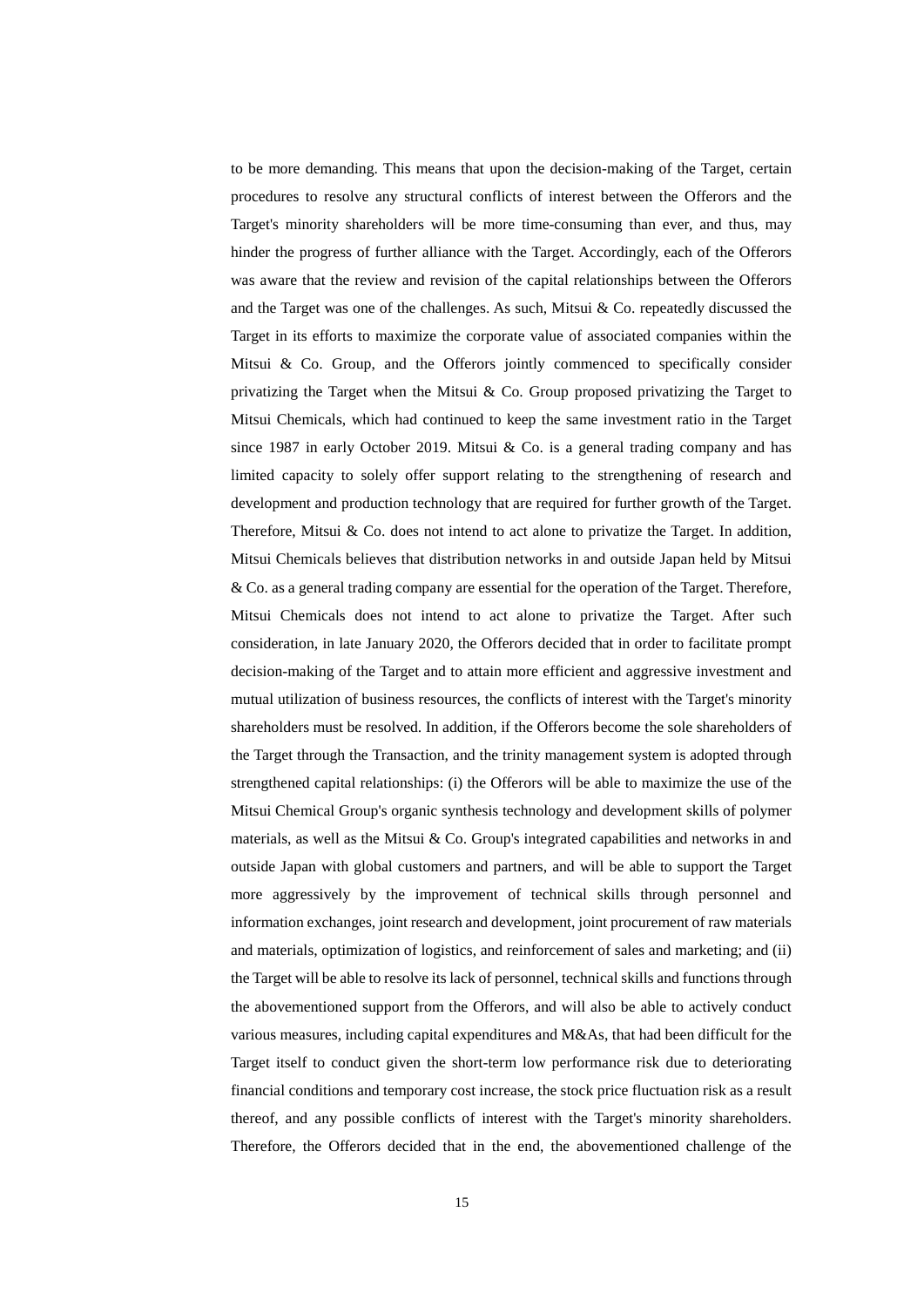inability of the Offerors and the Target to build sufficient alliances will be resolved and the corporate value of the Target as well as the corporate value of the Mitsui Chemicals Group and the Mitsui & Co. Group will also increase. After subsequent discussions, in early April 2020, the Offerors decided to make the Target a consolidated subsidiary of Mitsui Chemicals with Mitsui Chemicals investing  $51\%$  in the Target and Mitsui & Co. investing 49% in the Target and privatize the Target, in order to enable Mitsui Chemicals to aggressively invest the business resources of research and development and production technologies to the Target. Specifically, the Offerors believe that planning and implementing medium and long-term measures including those stated in (i) through (iii) below will further enhance the corporate value of the Target. Although implementation of these measures are crucial in terms of medium and long-term growth of the Target, it is likely that there would be a need to readily conduct any prior investments that do not directly or necessarily maximize the Target's short-term profits or any efforts that accrue temporary cost increases, and there is also a risk of a decrease in the stock price due to a temporary drop in revenue. Therefore, the Offerors believe that providing a reasonable opportunity to sell shares without imposing the risk on the Target's minority shareholders meets the interests of all minority shareholders of the Target.

# (i) Strengthening of existing businesses and products

Existing businesses and products will be strengthened from various angles. This includes the use of customer networks, supply chains and technical bases of the Offerors to increase distributors of the existing products and to execute long-term contracts with customers, the reinforcement of production capacity for biphenol and optical specialty bisphenol, and the development of purposes of use for specialty bisphenols business of Hi-Bis. In addition, although the ICT-related businesses developed by the Target and the Mitsui Chemicals Group respectively were similar in nature, specific alliances have hardly been formed between the two parties although the possibilities were considered because there was an issue with conflicts of interest with the minority shareholders and there were certain restrictions in efficient and aggressive investments and mutual utilization of business resources under the limited capital relationship of an equity method affiliate. When the Target becomes a consolidated subsidiary of Mitsui Chemicals through the Transaction, this will enable aggressive and mutual utilization of business resources, and offerings to customers will be expanded by intensified material designs and combination of materials. Accordingly, the Offerors believe that this will enable the group as a whole to make higher value-added offerings to customers.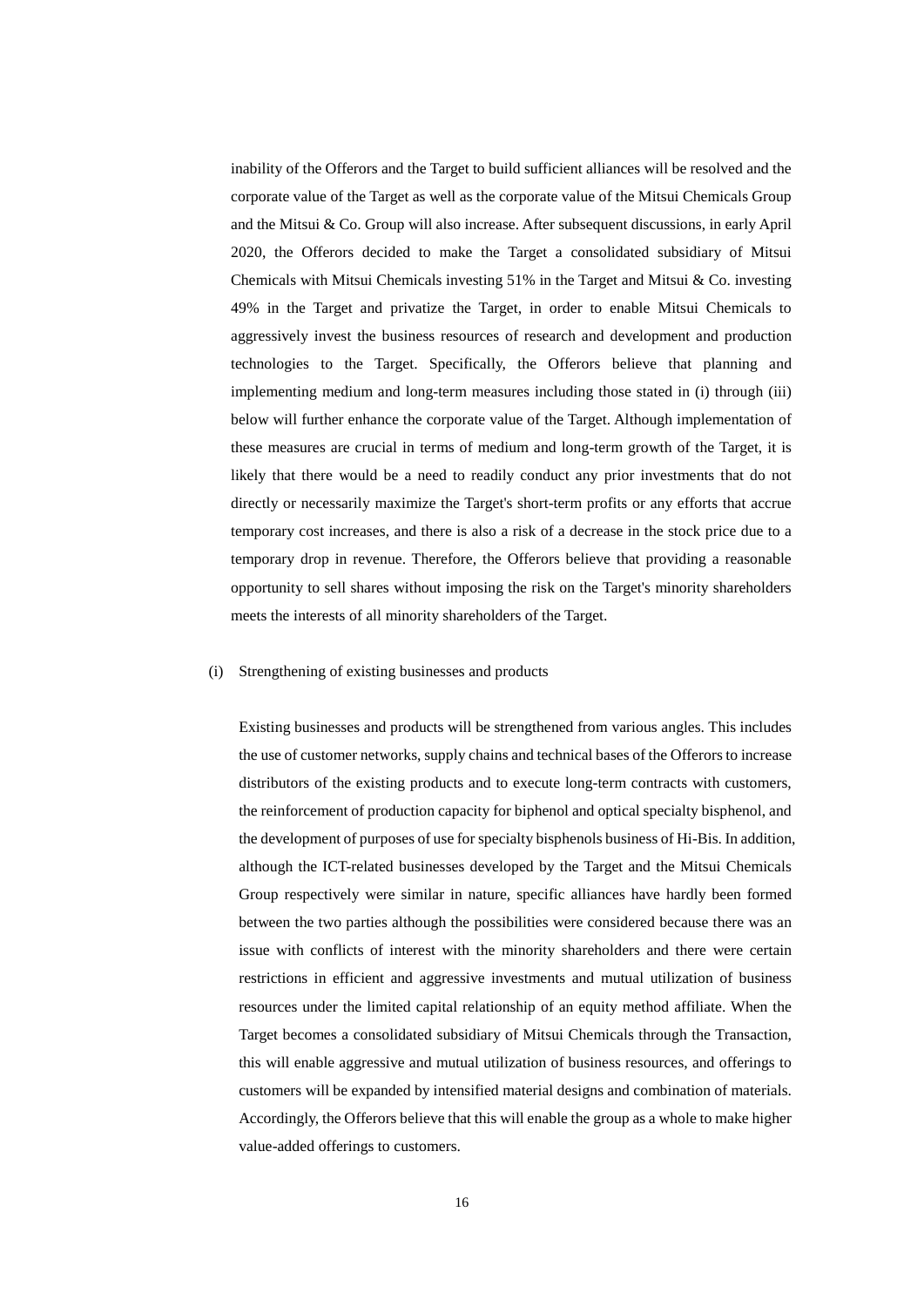# (ii) Creation of new businesses and products

Based on the unique technical capabilities of the Target to promptly and stably produce high-quality new products in the high-performance monomer business domain related to ICT, Mobility and Healthcare that have been cultivated since its foundation, and by making the Offerors as the sole shareholders of the Target through the Transaction, more efficient and aggressive investment and mutual utilization of business resources, which were difficult considering the issue of possible conflicts of interest with minority shareholders under the current limited capital relationships, are possible. The investment and mutual utilization specifically refer to the aggressive utilization of a wide range of research and development and production technology base such as polymers and catalytic technologies built by the Mitsui Chemicals Group as a general chemical manufacturer, as well as the consolidation of marketing and solution proposal capacities using the global network of the Mitsui & Co. Group as a general trading company. The Offerors also believe that expansion of product lineups and entry into new business domains are possible. Furthermore, advanced technologies including AI and materials informatics that are being adopted by the Offerors will also be introduced. Specifically, the Offerors are contemplating development of new monomers for which demand is increasing in ICTrelated markets, joint development using organic synthesis, polymers, simulation and materials informatics technologies and research and development supports.

## (iii) Personnel development and development of basis for sustainable development

Personnel development will be conducted to win global competition through joint use of personnel development platforms and programs held by the Offerors and exchange of personnel and technology, and also to respond to social requirements on ESG and to seek to strengthen the sustainable business base by the alliance of three (3) parties.

Pursuant to such recognition, the Offerors began to specifically consider the Transactions from early October 2019 as mentioned above. In early March 2020, Mitsui Chemicals appointed Mori Hamada & Matsumoto as its legal advisor, and in early April 2020, appointed SMBC Nikko Securities Inc. ("SMBC Nikko Securities") as its financial advisor and third-party valuator independent from the Offerors and the Target. In early March 2020, Mitsui & Co. appointed Anderson Mori & Tomotsune as its legal advisor, and in early April 2020, appointed Nomura Securities Co., Ltd. ("Nomura Securities") as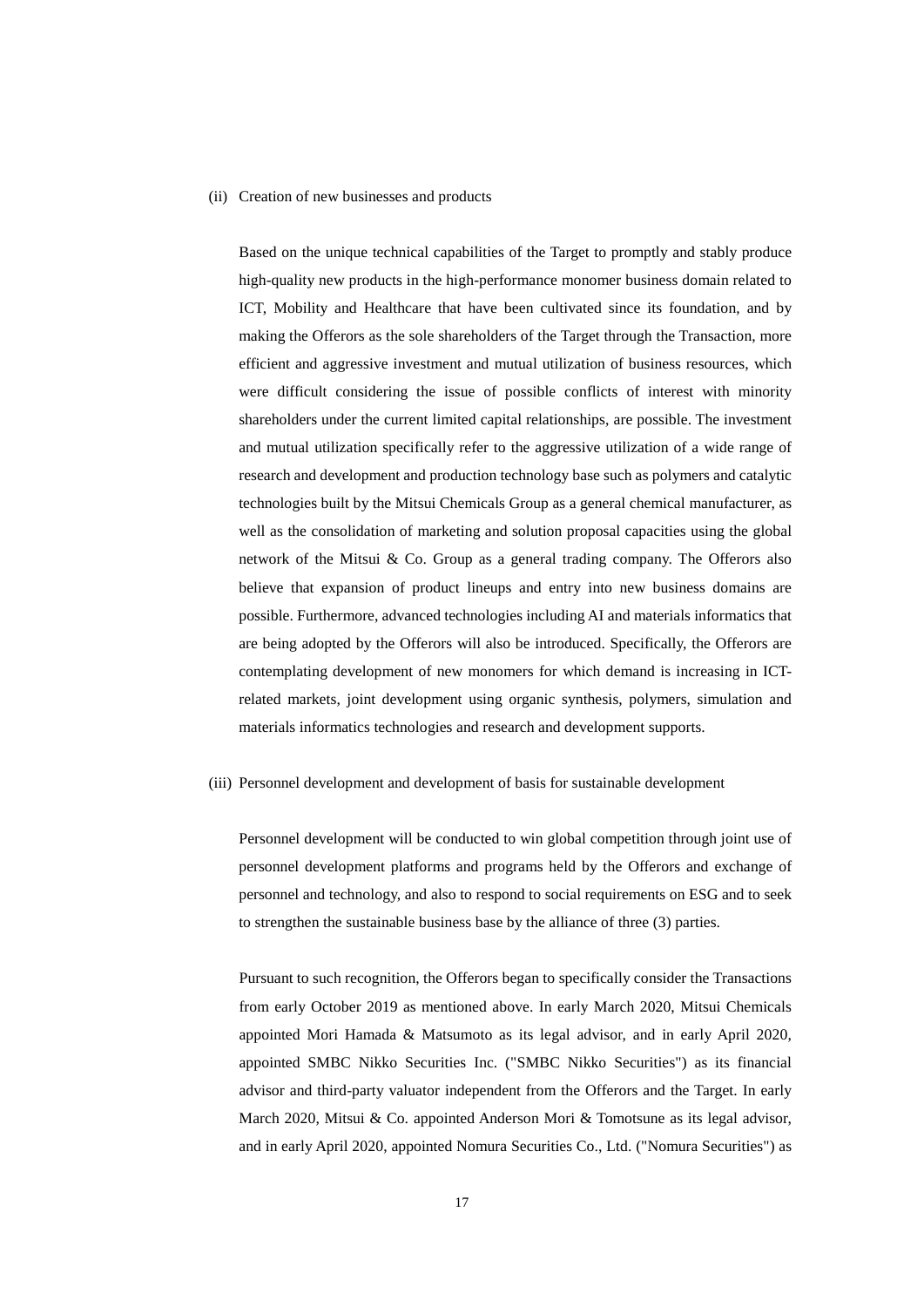its financial advisor and third-party valuator independent from the Offerors and the Target. In late May 2020, the Offerors jointly submitted an initial proposal regarding the Transaction to the Target. Subsequently, the Offerors conducted due diligence on the Target during the period from mid-July 2020 to mid-September 2020. From early July 2020 onwards, the Offerors repeatedly and fully discussed and negotiated with the Target regarding the management system and business policy after the Transaction, the terms and conditions of the Transaction and other related matters. Specifically, Mitsui Chemicals and the Target discussed the synergies on July 28, 2020, and the Offerors and the Target again discussed the synergies on August 24, 2020. On September 4, 2020, the Offerors received a request for the Transaction from the Target that included matters related to the governance system and business operation system after the Transaction ("Request Dated September 4, 2020"). Subsequently, the Offerors and the Target discussed the synergies on September 16 and September 18, 2020, and on September 23, 2020, the Offerors and the Target discussed the Request Dated September 4, 2020 received from the Target. On September 30, 2020, the Offerors submitted their answer to the Request Dated September 4, 2020 to the Target. Also on that date, Mitsui & Co. submitted an answer regarding the synergies to the Target, and Mitsui Chemicals submitted an answer regarding the synergies to the Target on October 6, 2020. In response to an additional request from the Target as of October 9, 2020 ("Request Dated October 9, 2020"), the Offerors submitted an answer thereto on October 12, 2020. In response to a further request from the Target as of October 16, 2020 ("Request Dated October 16, 2020"), the Offerors submitted an answer thereto to the Target on October 26, 2020. With regards to the price of tender offer in the Tender Offer (the "Tender Offer Price"), the Offerors proposed the Tender Offer Price as 1,550 yen per share to the Target on October 9, 2020. After a request was made by the Target to reconsider the Tender Offer Price because it failed to satisfy the level sought by the Target on October 12, 2020, the Offerors and the Target discussed and negotiated the terms and conditions of the Transaction and on October 19, 2020, the Tender Offer Price was reproposed as 1,760 yen per share. After the Target requested that the Offerors reconsider the Tender Offer Price on October 23, 2020 because the proposed Tender Offer Price did not fully reflect the corporate value of the Target, the Offerors proposed the Tender Offer Price as 1,800 yen per share on October 26, 2020. On the same date, the Target again requested reconsideration of the Tender Offer Price due to the same reason. In response, the Offerors proposed the Tender Offer Price as 1,830 yen per share on November 5, 2020, and the Offerors and the Target have continued to discuss and negotiate the Tender Offer Price thereafter.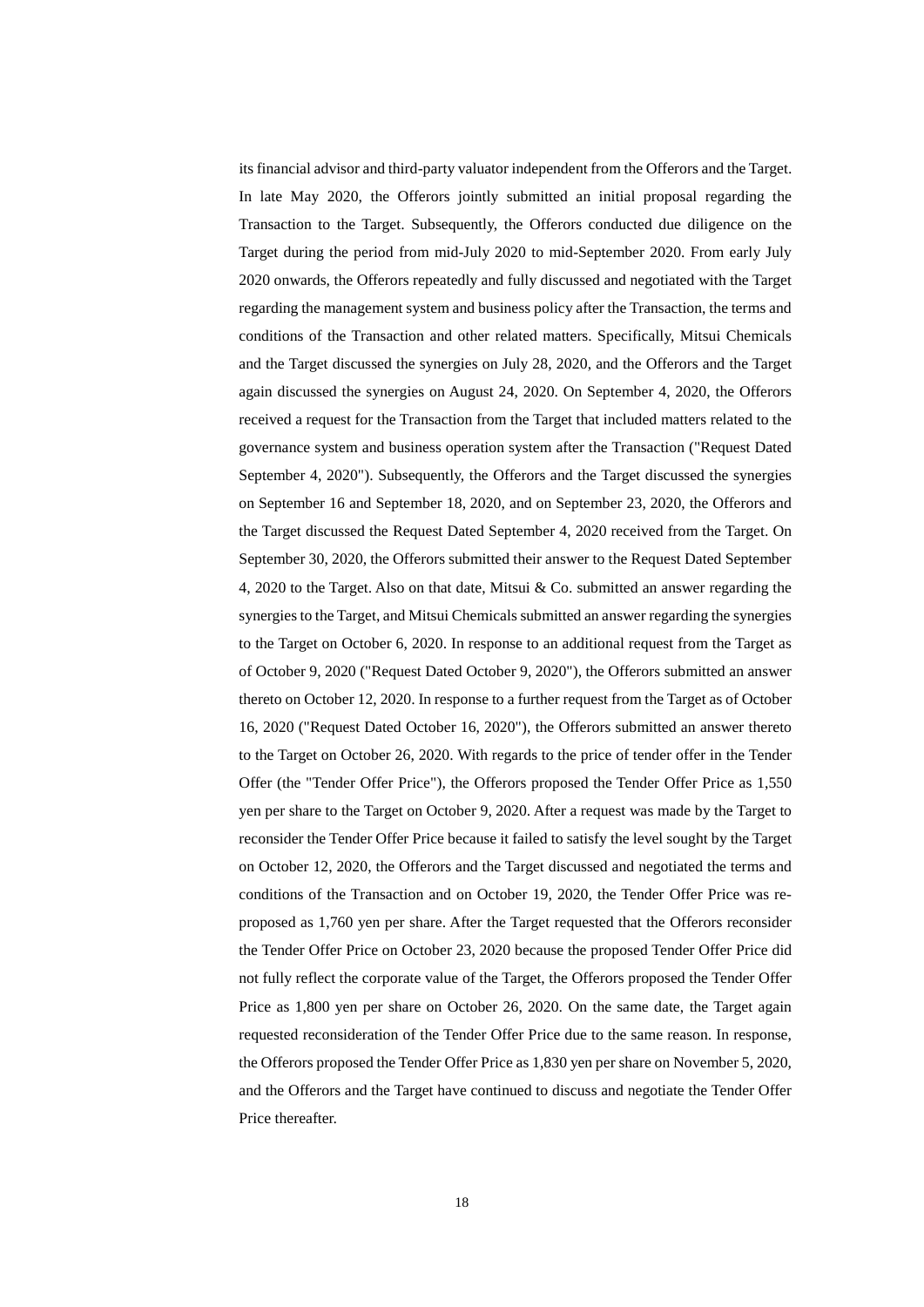As a result of these discussions and negotiations, the Offerors and the Target agreed in early November 2020 that in order to adapt to the recent severe business environment as a result of diversification and intensification of customer needs, and for the Target to attain growth strategies with a sense of speed ahead of other competitors, the best ways to enhance the corporate value of the Target was to implement each of the abovementioned measures after privatizing the Target and making the Offerors become the Target's sole shareholders, through which the Offerors may jointly and more flexibly invest various business resources, and to transfer to a system where medium and long-term strategies/policies decisions and flexible management decisions are made. On November 6, 2020, the Target informed the Offerors that the Tender Offer Price of 1,830 yen per share was acceptable. Accordingly, it was decided that the Offerors would enter into the Joint Tender Offer Agreement as of the date of this Press Release, and that if the Conditions are satisfied (or waived by the Offerors), the Offerors would jointly implement the Tender Offer for all the Target's Shares as part of the Transaction because the procedures and actions required by antitrust laws of Japan, the EU, China, Taiwan and Turkey are expected to take a certain period of time.

# (II) Management policy after the Tender Offer

As of the date of this Press Release, the board of directors of the Target consists of nine (9) members, and its board of auditors consists of four (4) members. The Offerors plan to newly nominate an individual to be appointed as director(s) of the Target for the purpose of building a better business structure for efficient implementation of each measure stated in "(I) Background and purposes of the Tender Offer and decision-making process leading to the consummation of the Tender Offer" above. Specifically, the Offerors agreed pursuant to the shareholders agreement (the "Shareholders Agreement") entered into as of the date of this Press Release, that after the completion of the Transaction: (i) the number of directors of the Target will be no more than seven (7), the Offerors are entitled to appoint three (3) directors each and one director from the Target may be appointed by respecting the opinion of the representative directors of the Target; and (ii) the number of representative directors of the Target will be two (2) and Mitsui Chemicals is entitled to appoint the President and Representative Director and Mitsui & Co. is entitled to appoint the Vice President and Representative Director. Each Offeror intends to consider and nominate the personnel who is most capable at the time to maximize the corporate value regardless of his/her department or position as the representative director of the Target. Moreover, the Offerors agreed under the Shareholders Agreement that after the completion of the Transaction: (iii) the Target's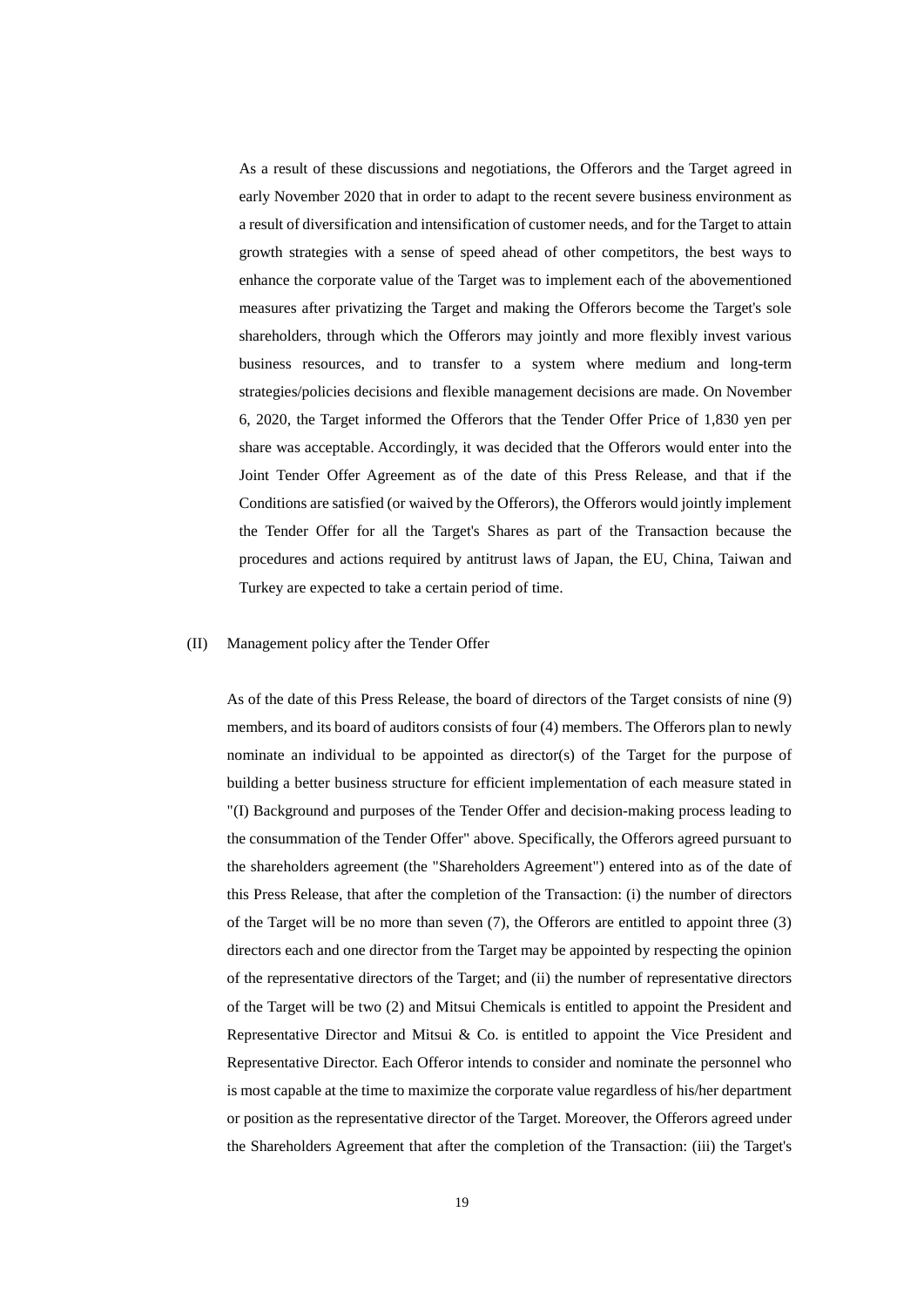Audit & Supervisory Board shall be abolished and shall have three (3) auditors, the Target is entitled to appoint one (1) full-time auditor and the Offerors are entitled to appoint one (1) part-time auditor each; and (iv) the Offerors shall establish a shareholder steering committee for the operation of the Target, and its members will be the responsible persons of the Offerors and the persons appointed by the Offerors.

For an overview of the Shareholders Agreement, see "(I) Shareholders Agreement" under "(6) Matters concerning material agreements regarding the Tender Offer" below.

In addition, the Offerors responded regarding the management policy of the Target after the Transaction during discussions with the Target concerning the Request Dated September 4, 2020 and the Request Dated October 9, 2020. Specifically, the Offerors responded to the Target that the main management policies after the Transaction are: (i) consideration of the adoption of a new executive officer system and transfer of business execution powers to executive officers in order to establish a framework to enable officers and employees of the Target to be independently involved in the business execution even after the Transaction (the transitional period will be subsequently discussed and determined by the Offerors and the Target); (ii) no adverse change to employee benefits directly resulting from the Transaction is expected to be made, and the Offerors believe that the Target's employees may work with pride and loyalty even after the Transaction; (iii) Mitsui Chemicals and the Target will assume roles in research and development in accordance with their specialty, Mitsui Chemicals will offer necessary support to any research and development that is independently promoted by the Target, and a cooperative structure will be built in areas mutually deemed to be required; and (iv) the Offerors will actively promote company-wide efforts to enhance the Target's corporate value in order to maximize the corporate value of the Target

The Offerors intend to implement and promote in good faith the matters provided in response to the Target concerning the relevant Requests.

(III) Decision-making process leading to and grounds for the opinion in favor of the Tender Offer by the Target

According to the Target's Press Release, as stated in "(I) Background and purposes of the Tender Offer and decision-making process leading to the consummation of the Tender Offer" above, the Target received an initial proposal for the Transaction from the Offerors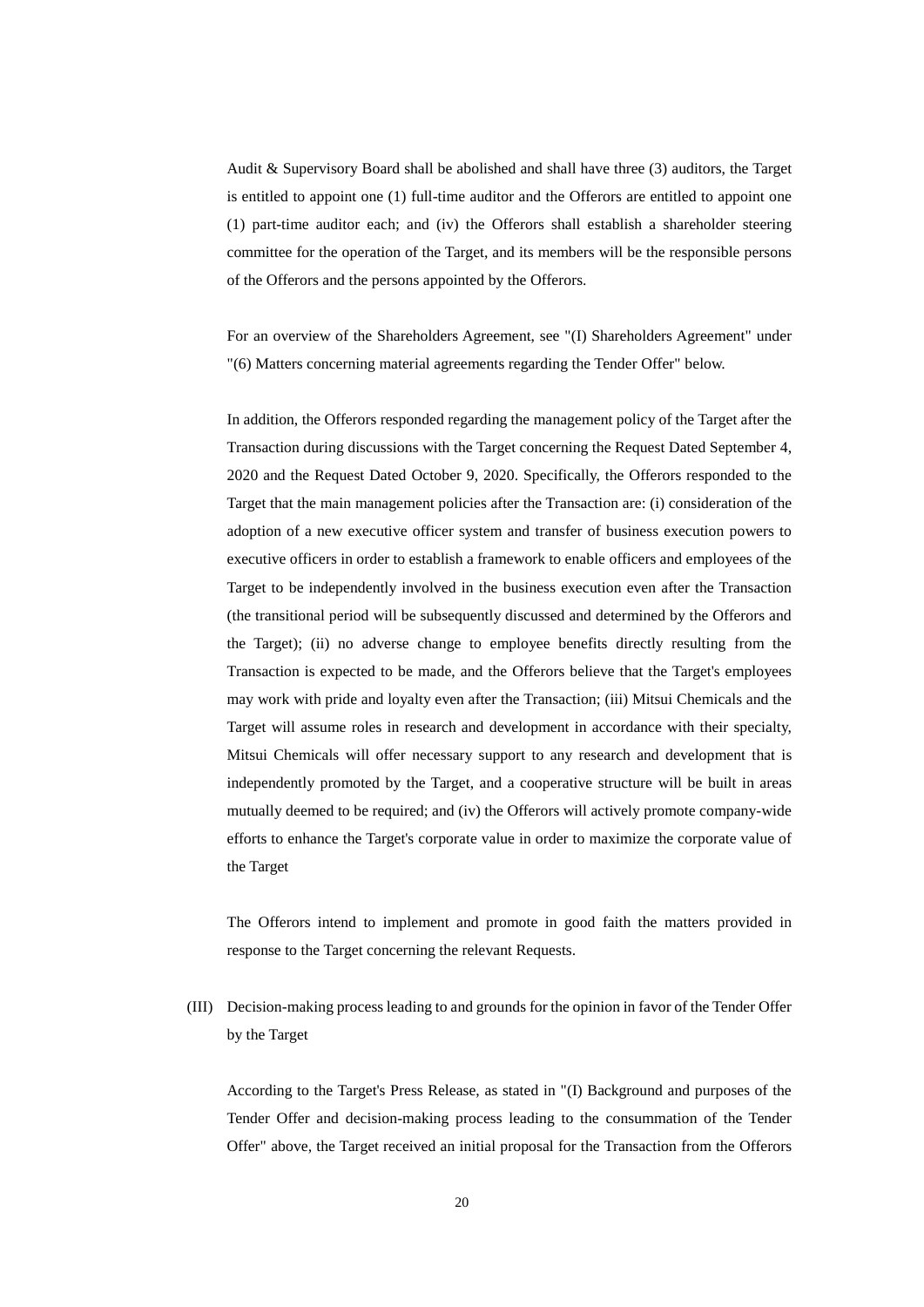in late May 2020.

After receiving the proposal, as stated in "(3) Measures to ensure the fairness of the Tender Offer, such as measures to ensure the fairness of the Tender Offer Price and measures to avoid conflicts of interest" below, because (i) the Offerors respectively own 3,098,000 shares of the Target's Shares (Shareholding Ratio: 26.99%) as of the date of this Press Release and this Transaction constitutes the acquisition of an equity method affiliate by other associated companies of the Target that are the Target's major shareholders and top shareholders, (ii) the Offerors own a total of 6,196,000 shares (Shareholding Ratio: 53.99%) of the Target's Shares, and therefore are controlling shareholders of the Target, which could give rise to an issue of structural conflicts of interest and information asymmetry with general shareholders in the process of consideration of the Transaction by the Target, and because (iii) of the total of nine (9) directors of the Target, six (6) (Messrs. Yuji Fukuyama, Yoshiji Ohori, Hidebumi Kasuga, Katsuya Okano, Nobuyoshi Ikeda and Takuya Inagaki) were former employees of the Offerors within the most recent ten (10) years, and of the total of four (4) auditors of the Target, one (1) (Mr. Yoshinori Ashida) was a former employee of Mitsui Chemicals within the most recent ten (10) years and one (1) (Mr. Masafumi Takenaka) currently is also an employee of Mitsui Chemicals, the Target established the following structures for discussions and negotiations for the Transaction to ensure fairness of the whole process for considerations and decisions made regarding the necessity of the Transaction and the appropriateness of its terms and conditions.

On May 31, 2020, the Target appointed Nagashima Ohno & Tsunematsu as its legal advisor independent from the Offerors and the Target.

While receiving advice from Nagashima Ohno & Tsunematsu, the Target resolved at its board of directors' meeting on June 2, 2020 to establish a special committee solely comprised of independent outside officers of the Target (the "Special Committee") to exclude arbitrariness of the Target's decision-making concerning the Transaction, including the Tender Offer, to ensure fairness, transparency and objectiveness in the decision-making process and to avoid the uncertainty of conflicts of interest. For details on the composition and the activities of the Special Committee, see "(III) Establishment of independent special committee at the Target and procurement of written report from the said committee" under "(3) Measures to ensure the fairness of the Tender Offer, such as measures to ensure the fairness of the Tender Offer Price and measures to avoid conflict of interests" below. One of the four (4) auditors of the Target, Mr. Masafumi Takenaka, concurrently holds an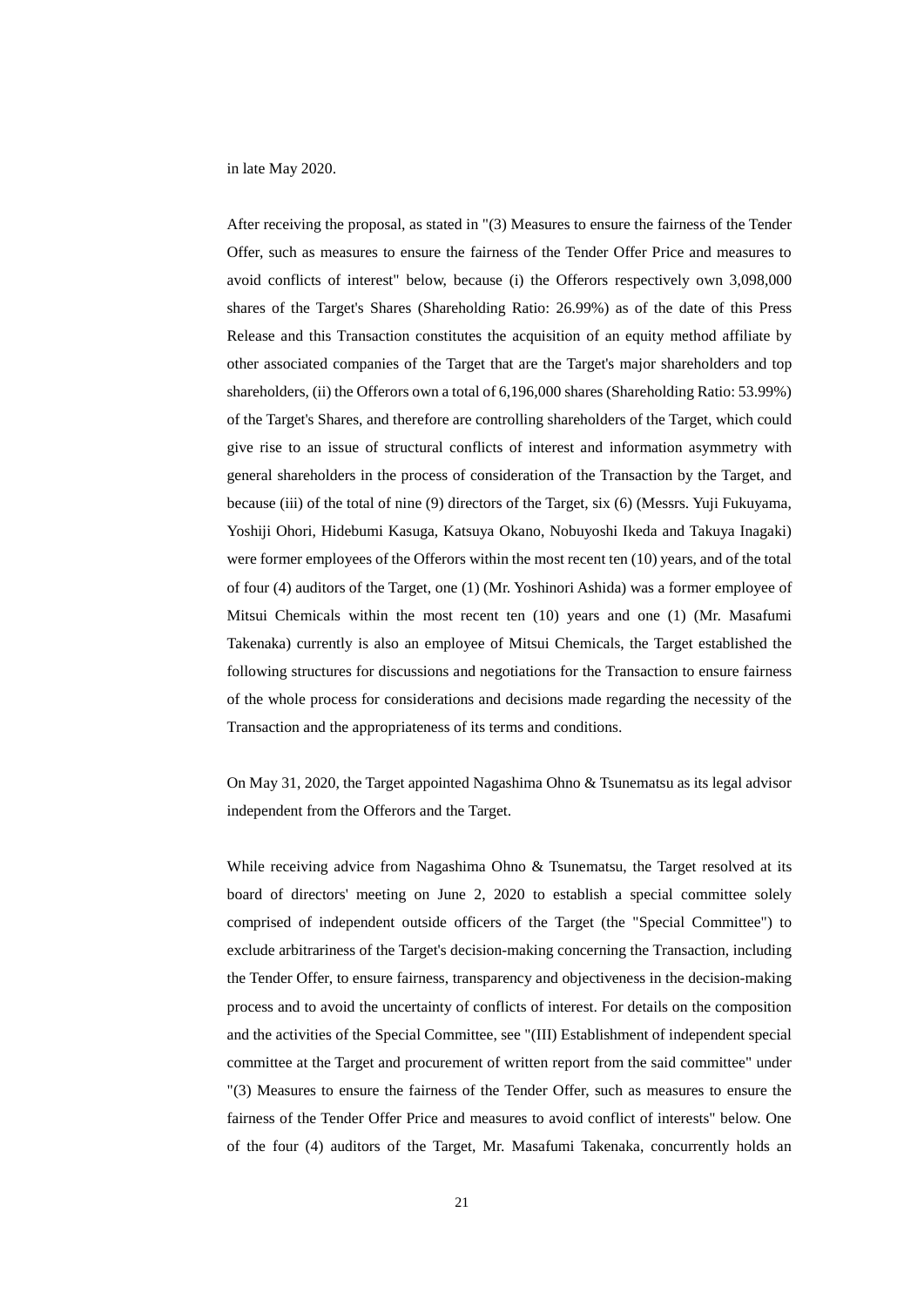executive position at Mitsui Chemicals. In order to exclude any effects arising from the issue of structural conflicts of interests in the Transaction as much as possible, Mr. Takenaka did not participate in the discussions of the Target's meeting of the board of directors regarding the Transaction, including the above Target's meeting of the board of directors on June 2, 2020, and he also did not participate in any considerations of the Transaction in a position as the Target, or any discussions and negotiations with the Offerors concerning the Transaction.

Furthermore, on June 9, 2020, the Target appointed Deloitte Tohmatsu Financial Advisory LLC ("Deloitte Tohmatsu Financial Advisory") as its financial advisor and third-party valuator independent from the Offerors and the Target, and requested that Deloitte Tohmatsu Financial Advisory evaluate the Target's Shares as the third-party valuator.

Subsequently, the Target considered the appropriateness of the Transaction through numerous discussions and considerations with the Offerors based on the outline of the Tender Offer including the purpose of the Transaction, the effects on the Target resulting from the Transaction, the details of the management policy after the Transaction and the current stock price trend, and also while receiving advice from Nagashima Ohno & Tsunematsu and Deloitte Tohmatsu Financial Advisory. During the following process of discussions and considerations, the Target reported to the Special Committee from time to time and has been handling, pursuant to the handling policies confirmed in advance by the Special Committee and opinions, instructions and requests given by the Special Committee upon important negotiation phases.

First, regarding the initial proposal from the Offerors received in late May 2020, while receiving advice from Nagashima Ohno & Tsunematsu and Deloitte Tohmatsu Financial Advisory, the Target and the Offerors discussed on June 18, 2020 in order to confirm and analyze further details of the proposal. Thereafter, the Target submitted a questionnaire to the Offerors on June 26, 2020. Based on the answers from the Offerors thereto, since the grounds for the enhancement of the Target's corporate value were confirmed to a certain extent, the Target accepted due diligence by the Offerors from July 10, 2020 and continued further discussions and negotiations.

Next, regarding the rationality of the purpose of the Transaction, the Target repeatedly discussed with the Offerors in order to specifically confirm and analyze the synergies in the Transaction. The Target and Mitsui Chemicals discussed the synergies on July 28, 2020, and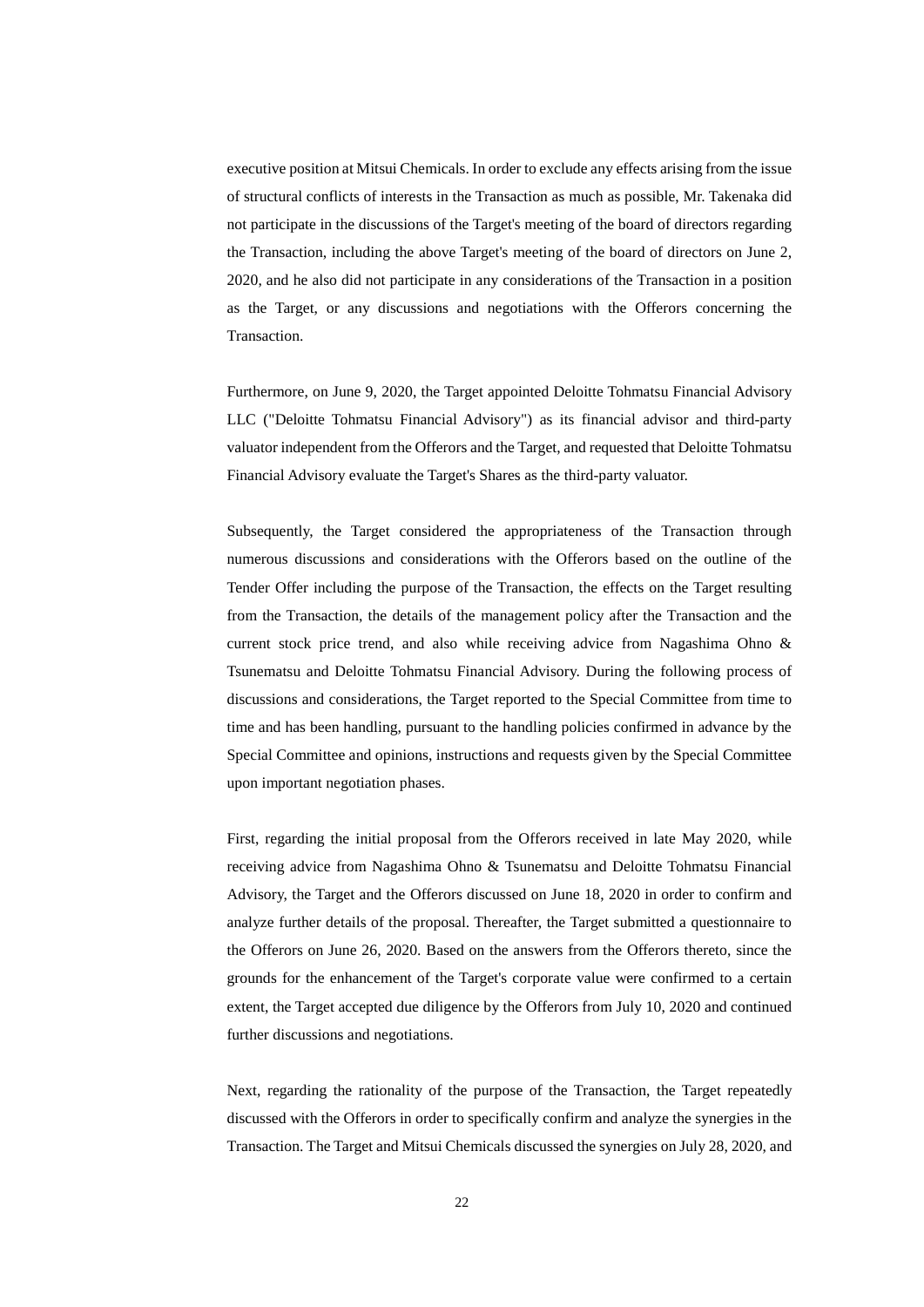the Target and the Offerors again discussed the synergies on August 24, 2020. Subsequently, the Offerors and the Target discussed the synergies on September 16 and September 18, 2020, and on September 23, 2020, the Offerors and the Target discussed a request for the Transaction submitted by the Target on September 4, 2020 ("Request Dated September 4, 2020"). In the end, the Target received an answer dated September 30, 2020 regarding the synergies from Mitsui & Co., and an answer dated October 6, 2020 regarding the synergies from Mitsui Chemicals.

The Target also came to acknowledge that it is crucial to ensure the independence of the management by the Target after the Transaction for the enhancement of the corporate value of the Target because having a pioneering spirit has always been the Target's basic policy while it engaged in the creation of a number of products (first in Japan) using unique technology since its foundation in 1914. Accordingly, the Target decided that there is a need to re-confirm and analyze whether independent management by the Target can be ensured even after the Transaction. During the  $5<sup>th</sup>$  meeting of the Special Committee on August 27, 2020, the Offerors explained the rationality of the purpose of the Transaction, and the Target confirmed and discussed with the Offerors regarding the issue as to whether the independence of the management by the Target can be ensured after the Transaction in parallel with the confirmation and consideration of the synergies mentioned above. Specifically, the Target and the Offerors discussed and re-confirmed the management policy, etc. after the Transaction as envisioned by the Offerors on September 3, 2020. On September 4, 2020, the Target submitted the Request Dated September 4, 2020 to the Offerors, which included matters related to the governance system and business operation system after the Transaction.

Subsequently, on October 9, 2020, the Target submitted to the Offerors the Request Dated October 9, 2020 concerning the answer dated September 30, 2020 received from the Offerors in response to the Request Dated September 4, 2020. Afterwards, the Target received an answer dated October 12, 2020 from the Offerors in response to the Request Dated October 9, 2020. On October 16, 2020, the Target submitted the Request Dated October 16, 2020 to the Offerors, and on October 26, 2020, the Target received an answer thereto from the Offerors.

Based on the abovementioned discussions with the Offerors and the details of the abovementioned answers received from the Offerors, the Target decided that the synergies explained below can be expected and that the independent management by the Target can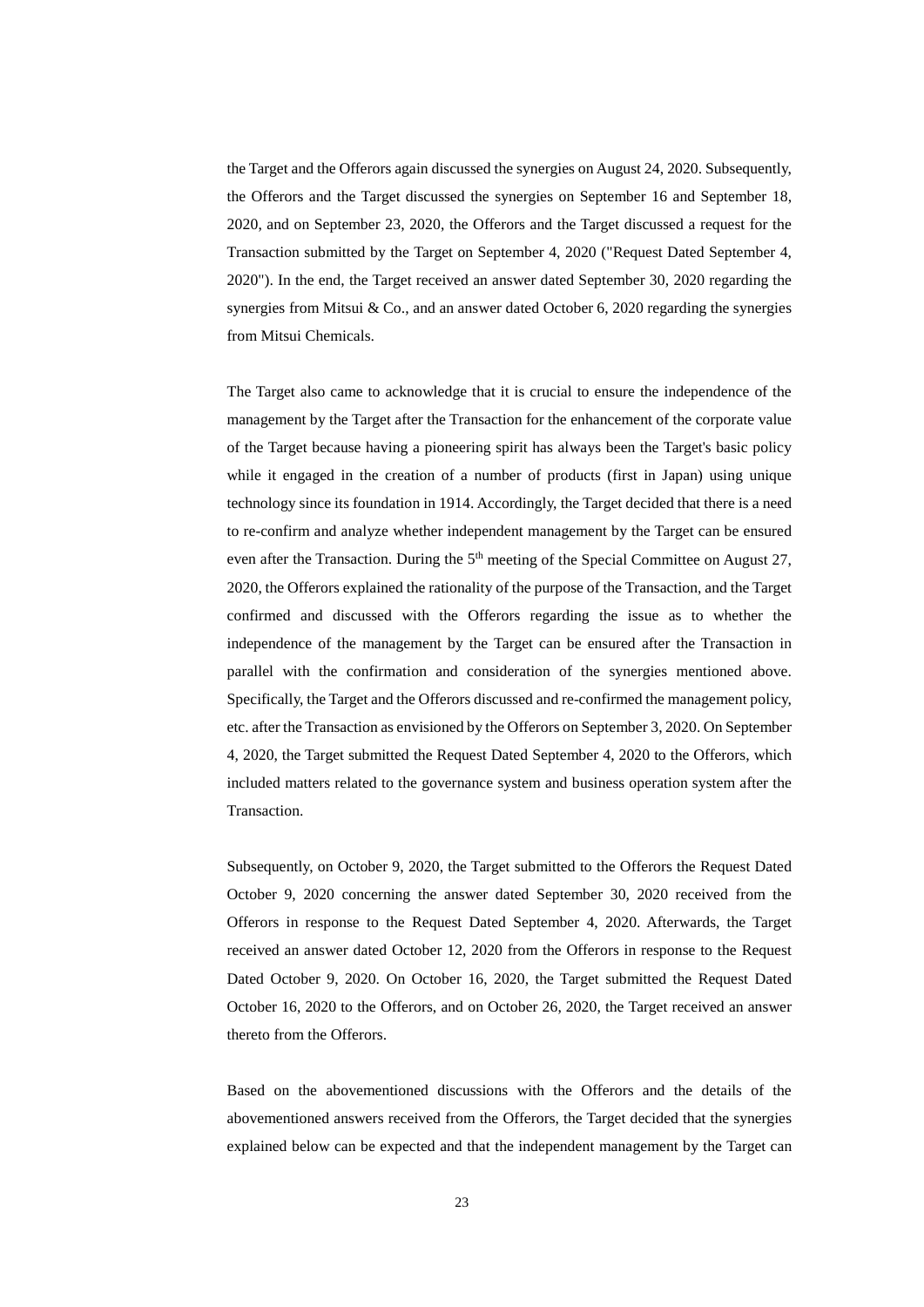be ensured even after the Transaction as stated in "(II) Management policy after the Tender Offer" above. Consequently, the Target was able to confirm the rationality of the purpose of the Transaction, and commenced specific discussions and considerations on the terms and conditions of the Transaction, including the Tender Offer Price.

The Offerors and the Target commenced to discuss and consider the specific terms and conditions of the Transaction including the Tender Offer Price, from early October 2020, and conducted ongoing discussions and negotiations.

Regarding the Tender Offer Price, the Target received an initial proposal from the Offerors of 1,550 yen per share as the Tender Offer Price on October 9, 2020. Based on the report on tentative share valuation results of the Target's Shares from Deloitte Tohmatsu Financial Advisory and the opinion of the Special Committee, and also while receiving advice from Deloitte Tohmatsu Financial Advisory, the Target requested that the Offerors reconsider the Tender Offer Price because the Tender Offer Price failed to meet the level sought by the Target on October 12, 2020. The Target discussed and negotiated with the Offerors a number of times regarding the terms and conditions of the Transaction, and the Offerors re-proposed the Tender Offer Price as 1,760 yen per share on October 19, 2020. After the Target requested that the Offerors reconsider the Tender Offer Price on October 23, 2020 because the proposed Tender Offer Price did not fully reflect the corporate value of the Target, the Offerors re-proposed the Tender Offer Price as 1,800 yen per share on October 26, 2020. On the same date, the Target again requested reconsideration of the Tender Offer Price due to the same reason. As a result, the Offerors proposed the Tender Offer Price as 1,830 yen per share on November 5, 2020. After receiving the proposal, the Target confirmed its validity with the Special Committee, and also requested further opinion from Deloitte Tohmatsu Financial Advisory. The Target carefully considered by also taking into account the share valuation report procured from Deloitte Tohmatsu Financial Advisory as of November 10, 2020 ("Share Valuation Report"). As a result, the Target decided that the relevant proposed Tender Offer Price was appropriate because a suitable premium was added to the market price, and was reasonable because it exceeded the median of the price range of the results based on the discounted cash flow method ("DCF Method") by Deloitte Tohmatsu Financial Advisory as stated below. As stated herein, the Target has continuously negotiated with the Offerors regarding the Tender Offer Price.

Furthermore, the Target received necessary legal advice from Nagashima Ohno & Tsunematsu concerning the method and process of decision-making of the Target's meeting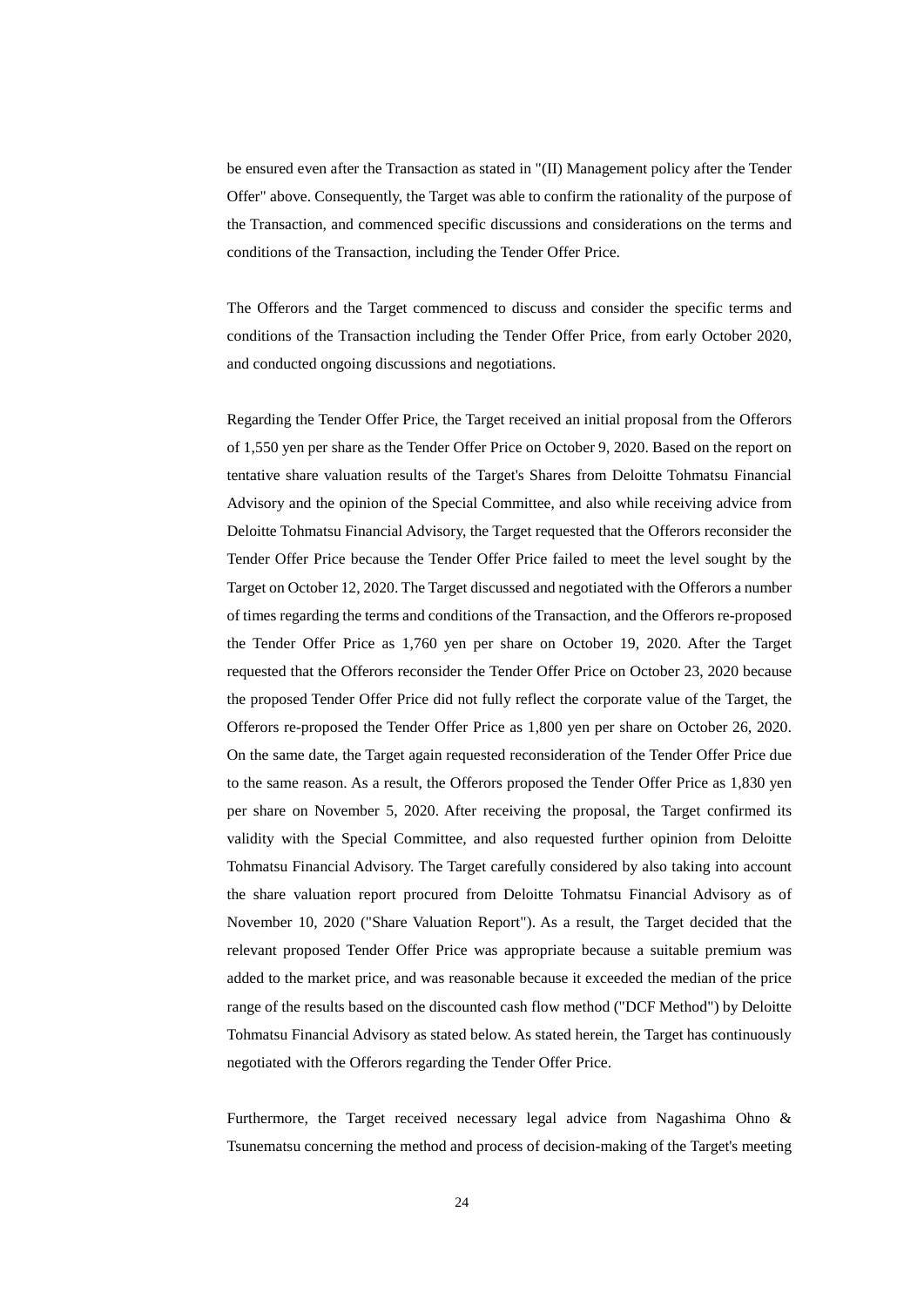of the board of directors and other concerns, including procedures for the Transaction, and received a written report from the Special Committee as of November 10, 2020 ("Written Report") (for details of the outline of the Written Report and the specific activities of the Special Committee, see "(III) Establishment of independent special committee at the Target and procurement of written report from the said committee " under "(3) Measures to ensure the fairness of the Tender Offer, such as measures to ensure the fairness of the Tender Offer Price and measures to avoid conflicts of interest"). Based on the legal advice from Nagashima Ohno & Tsunematsu and the Share Valuation Report procured from Deloitte Tohmatsu Financial Advisory, and also giving full respect to the details of the Written Report submitted by the Special Committee, the Target carefully discussed and considered in view of whether the corporate value of the Target will increase through the Transaction and whether the interests to be enjoyed by minority shareholders can be ensured by implementing the Transaction using fair procedures.

The Target Group has built various cooperative relationships on sales to customers and research and development not only limited to its major shareholders, the Mitsui Chemicals Group and the Mitsui  $\&$  Co. Group, and has gained trust from customers through its continuous efforts in research and development, production and sales/marketing in order to satisfy customer's demands based on its customer-first policy and its prompt attainment of goals. However, the business environment of the Target Group is significantly affected not only by trends of the fine chemical industry to which the Target Group belongs, but also by trends of periphery markets. In the automobile market, medium and long-term trends involve EV and automated driving, and there is a slowdown in growth due to the current decrease in travel as a result of the COVID-19 pandemic. In addition, in the IT-related goods market, competitions to establish *de facto* standards (Note 1) for various materials for 5G and ICT high-performance device are gaining speed at an unprecedented level, and customer needs and market needs of materials are diversifying and intensifying. As stated above, while the changes in the market environment of the Target Group are accelerating, and customer needs are diversifying and intensifying, the Target believes that in order to attain growth strategies with a sense of speed ahead of other competitors and gain profit therefrom, the Target must urgently build new products and new business domains and expand the production system. In order to deal with these matters, the Target is aggressively engaged in employment of professionals, utilization of external institutions and increase of open innovation, but there is a limit in investing significant resources given its current size of business.

(Note 1)"Competitions to establish *de facto* standards" mean that since existing standard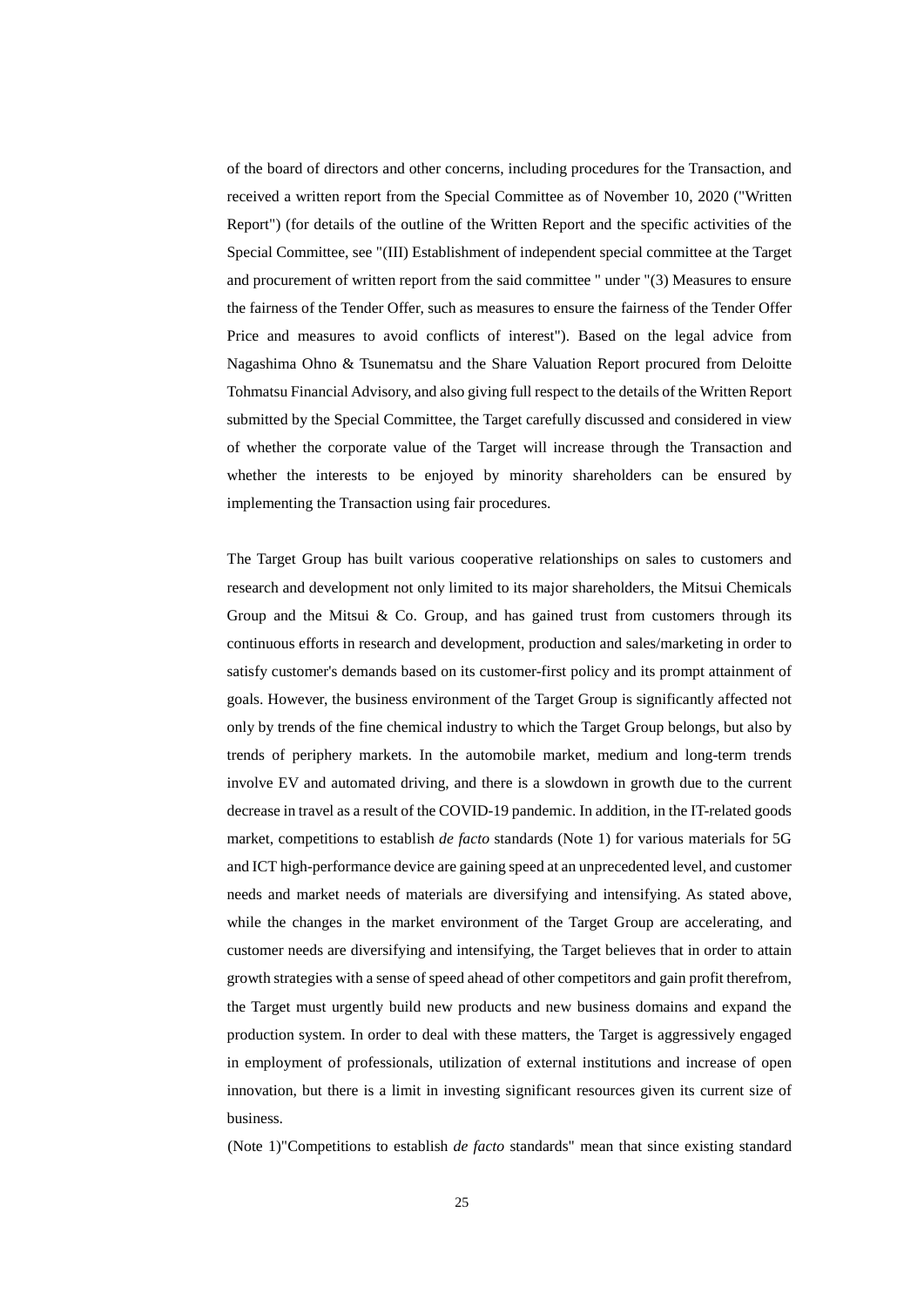materials are unable to meet the demand functions in high-speed and large-capacity cellular market mainly related to 5G where demands are rapidly increasing, related companies are making efforts to allow their own standards to be adopted as the new standard materials in order to ensure their competitive superiority in the relevant market.

Under such circumstances, the Target figured that pursuant to the customer-first policy, in order to place various cooperative relationships regarding sales to customers and research and development as a top-priority as before without impairing such trust, and to satisfy customers' needs with more speed, it is important to obtain the following business resources through the Transaction. The Target wishes to attain the Target's sustainable growth for years to come by gaining more trust from the customers. The Target believes that the synergies listed in (i) through (iii) below as stated in "(I) Background and purposes of the Tender Offer and decision-making process leading to the consummation of the Tender Offer" above are expected as a result of the Transaction.

# (i) Strengthening of existing businesses and products

Existing businesses and products of the Target may be strengthened from various angles. This includes more possibilities of the use of customer network, supply chains and technical base of the Offerors to increase distributors of the existing products and to execute longterm contracts with customers, the reinforcement of production capacity for biphenol and optical specialty bisphenol, and the development of purposes of use for specialty bisphenols business of Hi-Bis.

### (ii) Creation of new businesses and products

Based on the unique technical capabilities of the Target to promptly and stably produce highquality new products in the high-performance monomer business domain related to ICT, Mobility and Healthcare that it has been cultivating since its foundation, the Target believes it can expand and accelerate the development of new products including existing businesses and the development of new monomers for which demand is increasing in ICT-related markets through the aggressive utilization of a wide range of research and development and production technology base such as polymers and catalytic technologies built by the Mitsui Chemicals Group as a general chemical manufacturer, the consolidation of marketing and solution proposal capacities using the global network of the Mitsui  $& Co.$  Group as a general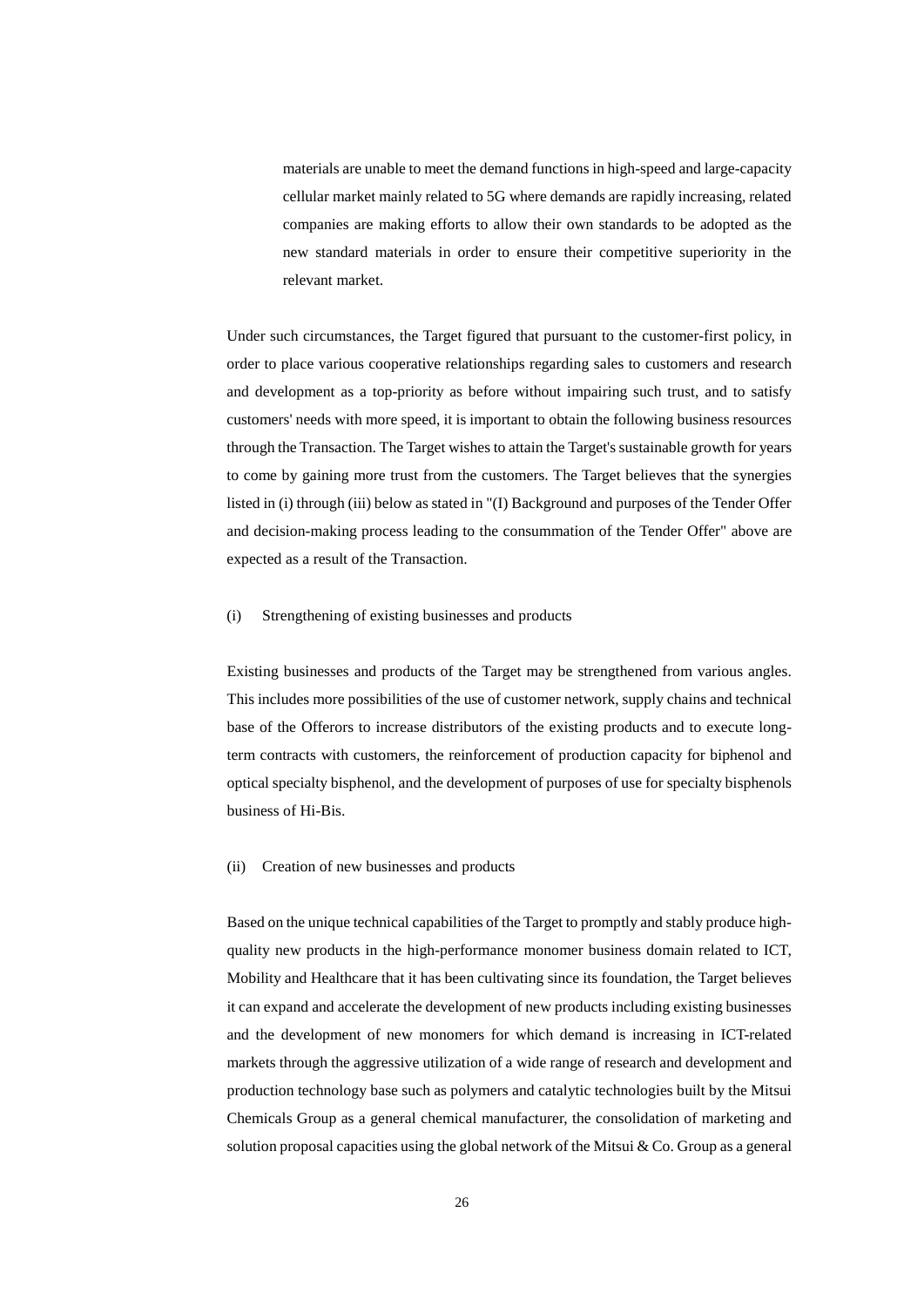trading company, as well as the introduction of advanced technologies, including AI and materials informatics, which are being adopted by the Offerors.

#### (iii) Personnel development and development of basis for sustainable development

Personnel development will become possible to be conducted by the Target to win global competition through joint use of personnel development platforms and programs held by the Offerors and exchange of personnel and technology, and also the Target believes it can seek to strengthen a sustainable business base that responds to social requirements on ESG by the alliance of three (3) parties.

In addition, the utilization of abundant business resources of the Offerors is expected to expand the Target's business scale through an increase in the Target's production volume, expansion of business, expansion or increase of production sites based on business continuous plan, and prompt and definite securement of necessary business resources. The Target also believes that flexible and prompt resolution of challenges that were difficult to be handled by the Target alone will be possible, and that offering of solutions and new values to various customers as before will further increase the feasibility of the Target's long-term vision "HCI 500."

In accordance with the above reasons, the Target concluded in early November 2020 that further alliance with the Offerors through the Transaction including the Tender Offer is the best option for the enhancement of the corporate value of the Target.

The Target's board of directors determined that the Transaction, including the Tender Offer, is expected to enhance the Target's corporate value, the Tender Offer Price and other terms and conditions of the Tender Offer are appropriate for all shareholders of the Target, and that the Tender Offer offers reasonable opportunities to all shareholders of the Target to sell the shares based on the following facts relating to the Tender Offer Price (1,830 yen): (i) regarding the share valuation results of the Target's Shares calculated by Deloitte Tohmatsu Financial Advisory as stated in "(II) Procurement of Share Valuation Report by the Target from an independent third-party valuator" under "(3) Measures to ensure the fairness of the Tender Offer, such as measures to ensure the fairness of the Tender Offer Price and measures to avoid conflicts of interest," the Tender Offer Price exceeds the maximum of the price range based on the average market price method, is within the price range based on the comparable company analysis method and exceeds the median of the price range based on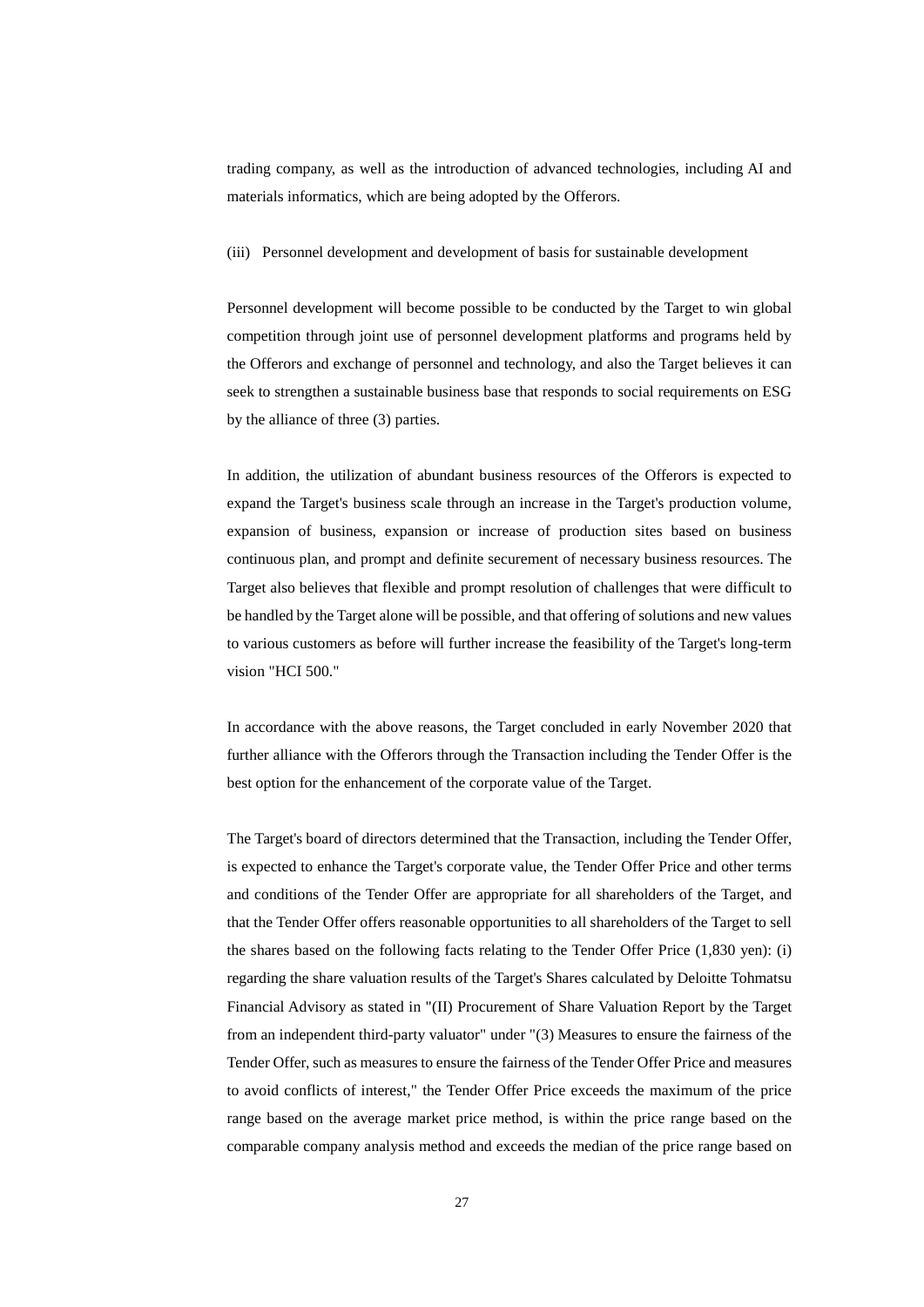the DCF Method, the price accounts for a 41.86% premium (rounded to the second decimal place; hereinafter the same in calculation of the premiums (%) over the stock prices) over the closing price (1,290 yen) of the Target's Shares on the Second Section of the TSE as of November, 10, 2020, i.e. the business day immediately prior to the date of publication of the Tender Offer, a 43.64% premium over the simple average closing price (1,274 yen) for the month ending November 10, 2020, a 42.86% premium over the simple average closing price (1,281 yen) for the three (3) months ending November 10, 2020, a 50.87% premium over the simple average closing price (1,213 yen) for the six (6) months ending November 10, 2020, and such premiums stand comparison with premiums adopted in recent transactions similar to the Transaction; (iii) measures to resolve conflicts of interest stated in "(3) Measures to ensure the fairness of the Tender Offer, such as measures to ensure the fairness of the Tender Offer Price and measures to avoid conflicts of interest" below are adopted and minority shareholders' interests are taken into consideration; (iv) the Tender Offer Price was determined after measures to resolve the abovementioned conflicts of interest were taken and the Target and the Offerors repeatedly discussed and negotiated (i.e. after good-faith and continuous discussions and negotiations based on the share valuation results of the Target's Shares prepared by Deloitte Tohmatsu Financial Advisory, the discussions with the Special Committee and the legal advice from Nagashima Ohno & Tsunematsu); and (v) effective increase of the proposed price for the Tender Offer took place at the request of the Special Committee.

Thus, the Target resolved at its board of directors' meeting as of the date of this Press Release with unanimous approval of all nine (9) directors of the Target who participated in the discussions and the resolution that, as the current opinion of the Target, the Target will express its opinion to support the Tender Offer if the Tender Offer is commenced and recommend its shareholders to tender their shares in the Tender Offer. Three (3) auditors of the Target (excluding Mr. Masafumi Takenaka) participated in the above board of directors' meeting and all participating auditors have given their opinion that they do not object to the above resolution.

The Offerors plan to promptly implement the Tender Offer upon the satisfaction of the Conditions (or waiver by the Offerors). As of the date of this Press Release, the Offerors aim to commence the Tender Offer in or around May 2021 based on the views of local law firms in or outside Japan on the expected time period required for the completion of the procedures with the relevant antitrust authorities. However, as it is difficult to precisely estimate the time period required for the procedures with domestic and foreign antitrust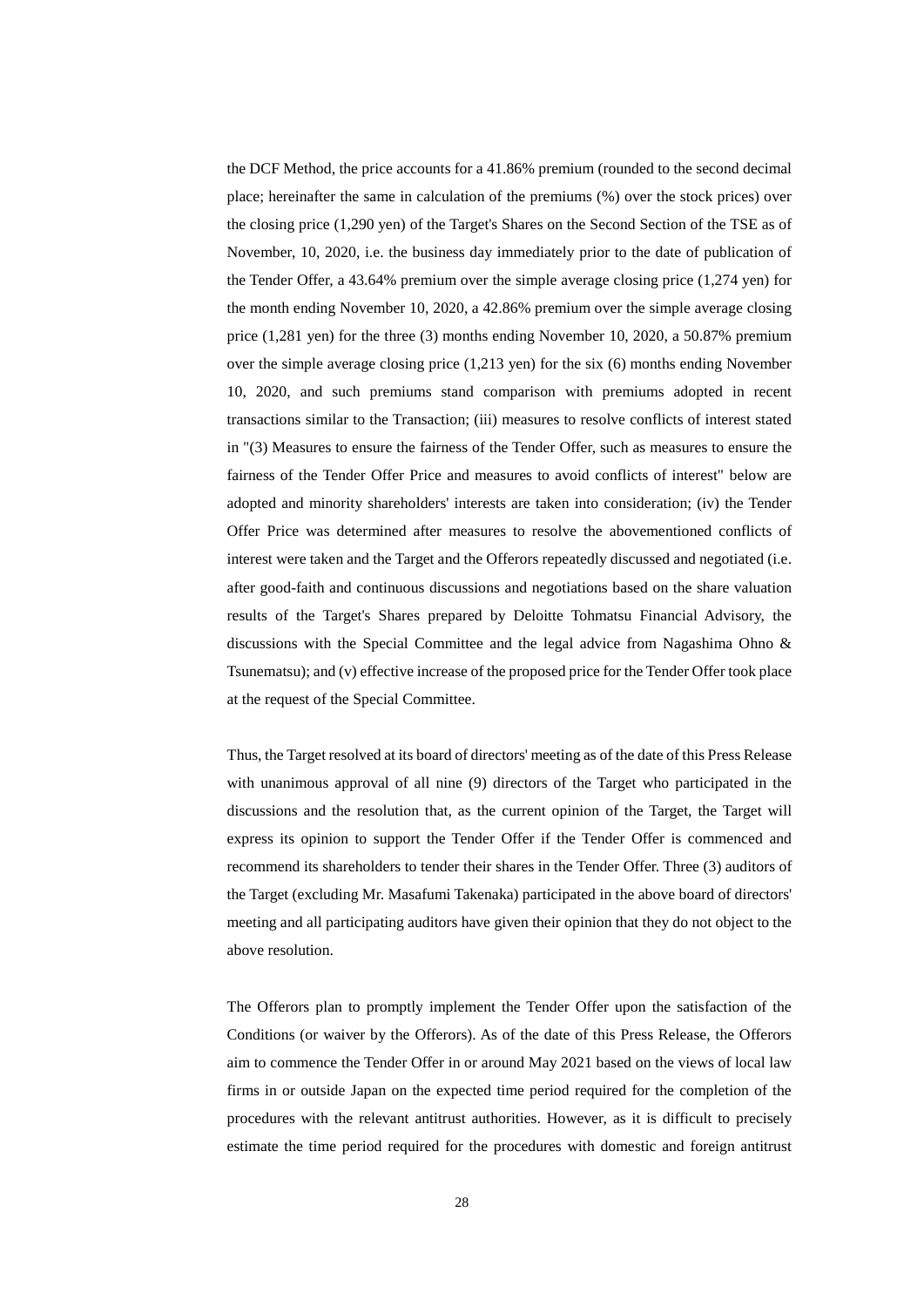authorities, the detailed schedule for the Tender Offer will be announced as soon as it is finalized.

Accordingly, the Target also resolved at the abovementioned meeting of the board of directors that: (i) upon the commencement of the Tender Offer, the Special Committee established by the Target shall consider whether changes should be made to the Written Report submitted to the Target's board of directors as of November 10, 2020 and shall inform the Target's board of directors that, if there is no change in its previous opinion, the fact thereof, or if there is a change in its opinion, the details of such change; and (ii) the Target shall express its opinion again regarding the Tender Offer upon the commencement of the Tender Offer based on the opinion of the Special Committee.

For details of the resolution of the Target's meeting of the board of directors as of the date of this Press Release, see "(V) Unanimous approval of all disinterested directors of the Target and the opinion of all auditors that they have no objection" under "(3) Measures to ensure the fairness of the Tender Offer, such as measures to ensure the fairness of the Tender Offer Price and measures to avoid conflicts of interest."

(3) Measures to ensure the fairness of the Tender Offer, such as measures to ensure the fairness of the Tender Offer Price and measures to avoid conflict of interests

As of the date of this Press Release, the Target is not a consolidated subsidiary of the Offerors, and the Tender Offer does not constitute a tender offer by the controlling shareholder. However, because: (i) the Offerors respectively own 3,098,000 shares of the Target's Shares (Shareholding Ratio: 26.99%) as of the date of this Press Release, and this Transaction constitutes the acquisition of an equity method affiliate by other associated companies of the Target that are the Target's major shareholders and top shareholders; (ii) the Offerors own a total of 6,196,000 shares (Shareholding Ratio: 53.99%) of the Target's Shares, and therefore are equivalent to controlling shareholders of the Target, which could give rise to an issue of structural conflicts of interest and information asymmetry with general shareholders in the process of consideration of the Transaction by the Target; and (iii) of the total of nine (9) directors of the Target, six (6) (Messrs. Yuji Fukuyama, Yoshiji Ohori, Hidebumi Kasuga, Katsuya Okano, Nobuyoshi Ikeda, and Takuya Inagaki) were former employees of the Offerors within the most recent ten (10) years, and of the total of four (4) auditors of the Target, one (1) (Mr. Yoshinori Ashida) was a former employee of Mitsui Chemicals within the most recent ten (10) years and one (1) (Mr. Masafumi Takenaka) currently is also an employee of Mitsui Chemicals, the Offerors and the Target implemented measures below in (I) to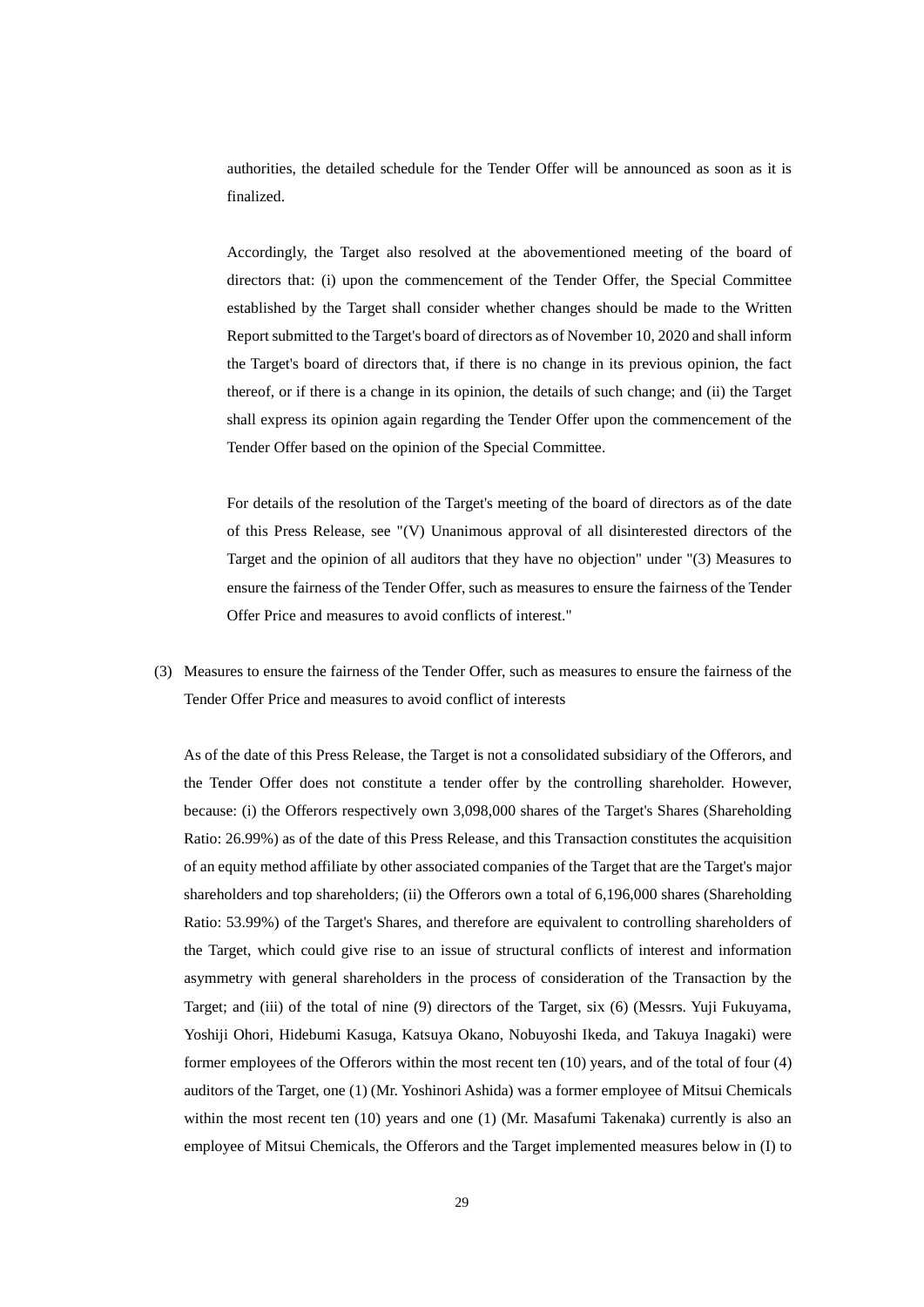(VI) to ensure fairness of the Tender Offer from the stage of the Tender Offer, eliminate arbitrariness in decision-making concerning this Transaction, and to ensure fairness, transparency, and objectiveness in the decision-making process, and to avoid doubts of conflicts of interest. Among the descriptions below, the descriptions of the measures implemented by the Target are based on explanation received from the Target.

Furthermore, as of the date of this Press Release, the Offerors decided that because the Offerors own a total of 6,196,000 shares (Shareholding Ratio: 53.99%) of the Target's Shares, that if the minimum of the so-called "Majority of Minority" is set, the establishment of the Tender Offer would be rather destablized, which in turn might not serve the interests of minority shareholders who wish to tender in the Tender Offer, and, therefore, no minimum of the so-called "Majority of Minority" was set in this Tender Offer. However, because the Offerors and the Target assumed the measures below in (I) through (VI), the Offerors and the Target believe that due consideration was given to the interests of the Target's minority shareholders.

(I) Procurement of a Share Valuation Report from an independent third-party valuator retained by the Offerors

In order to ensure fairness of the Tender Offer Price, Mitsui Chemicals retained SMBC Nikko Securities, Mitsui Chemicals' financial advisor, to serve as a third- party valuator independent from the Offerors and the Target to calculate the share value of the Target's Shares in order to determine the Tender Offer Price. For details on the share valuation report concerning the share value of the Target's Shares (the "Share Valuation Report (SMBC Nikko Securities)") procured by Mitsui Chemicals from SMBC Nikko Securities, see "(i) Basis of calculation by Mitsui Chemicals" under "(I) Basis of calculation" under "(4) Basis of calculation of the price of tender offer" under "2. Summary of tender offer" below.

In order to ensure fairness of the Tender Offer Price, Mitsui & Co. retained Nomura Securities, Mitsui & Co.'s financial advisor, to serve as a third-party valuator independent from the Offerors and the Target to calculate the share value of the Target's Shares in order to determine the Tender Offer Price. For details on the share valuation report concerning the share value of the Target's Shares (the "Share Valuation Report (Nomura Securities)") procured by Mitsui & Co. from Nomura Securities, see "(ii) Basis of calculation by Mitsui & Co." under "(I) Basis of calculation" under "(4) Basis of calculation of the price of tender offer" under "2. Summary of tender offer" below.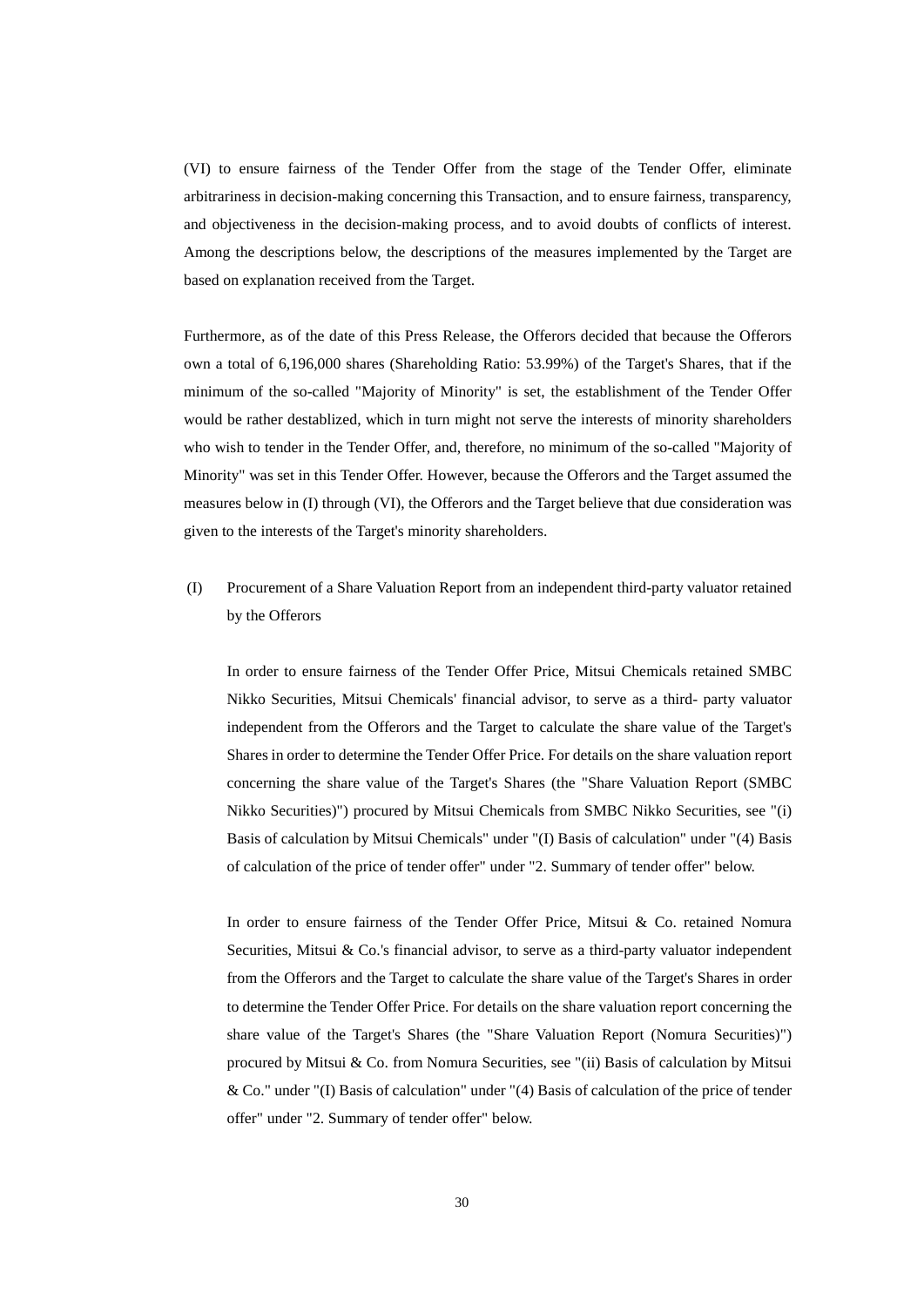(II) Procurement of Share Valuation Report by the Target from an independent third-party valuator

The Target, in expressing its opinion concerning the Tender Offer, retained Deloitte Tohmatsu Financial Advisory as its third-party valuator independent from the Target and the Offerors to calculate the share value of the Target's Shares, and procured the Share Valuation Report on November 10, 2020. Deloitte Tohmatsu Financial Advisory is not a related party of the Target and the Offerors and has no material interests in the Tender Offer. Deloitte Tohmatsu Financial Advisory will be paid a fixed fee regardless of whether the Transaction is completed and also a performance fee payable on condition that the Transaction is completed. The Target appointed Deloitte Tohmatsu Financial Advisory as its financial advisor and third-party valuator based on the above fee arrangement by also taking into account general practices in the same kind of transactions. The Target has not obtained from Deloitte Tohmatsu Financial Advisory an opinion concerning fairness of the Tender Offer Price (fairness opinion).

Deloitte Tohmatsu Financial Advisory considered multiple calculation methods to apply in calculating the share value of the Target's Shares. On the assumption that the Target is a going concern, and that multifaceted valuation of the Target's Shares is appropriate, Deloitte Tohmatsu Financial Advisory decided to apply: (i) the average market price method given that the Target's Shares are listed on the Second Section of the TSE and thus the market price thereof is available; (ii) the comparable company analysis method given that there are multiple listed companies that are engaged in business relatively similar to the Target's business, and the availability of an analogy of the share value thereof by comparison with companies that are determined to be engaged in business similar to the business of the Target; and (iii) the DCF Method to reflect the future business activities of the Target in valuation, in calculating the per share value of the Target's Shares. The share price range per share of the Target's Shares as calculated by each of the above methods is as follows.

| Average market price method:        | From 1,213 yen to 1,290 yen |
|-------------------------------------|-----------------------------|
| Comparable company analysis method: | From 1,713 yen to 2,322 yen |
| <b>DCF</b> Method:                  | From 1,654 yen to 2,043 yen |

Pursuant to the average market price method, as of the reference date of calculation on November 10, 2020, the share value range per share of the Target's Shares was calculated to be 1,213 yen to 1,290 yen, based on the closing price of 1,290 yen of the Target's Shares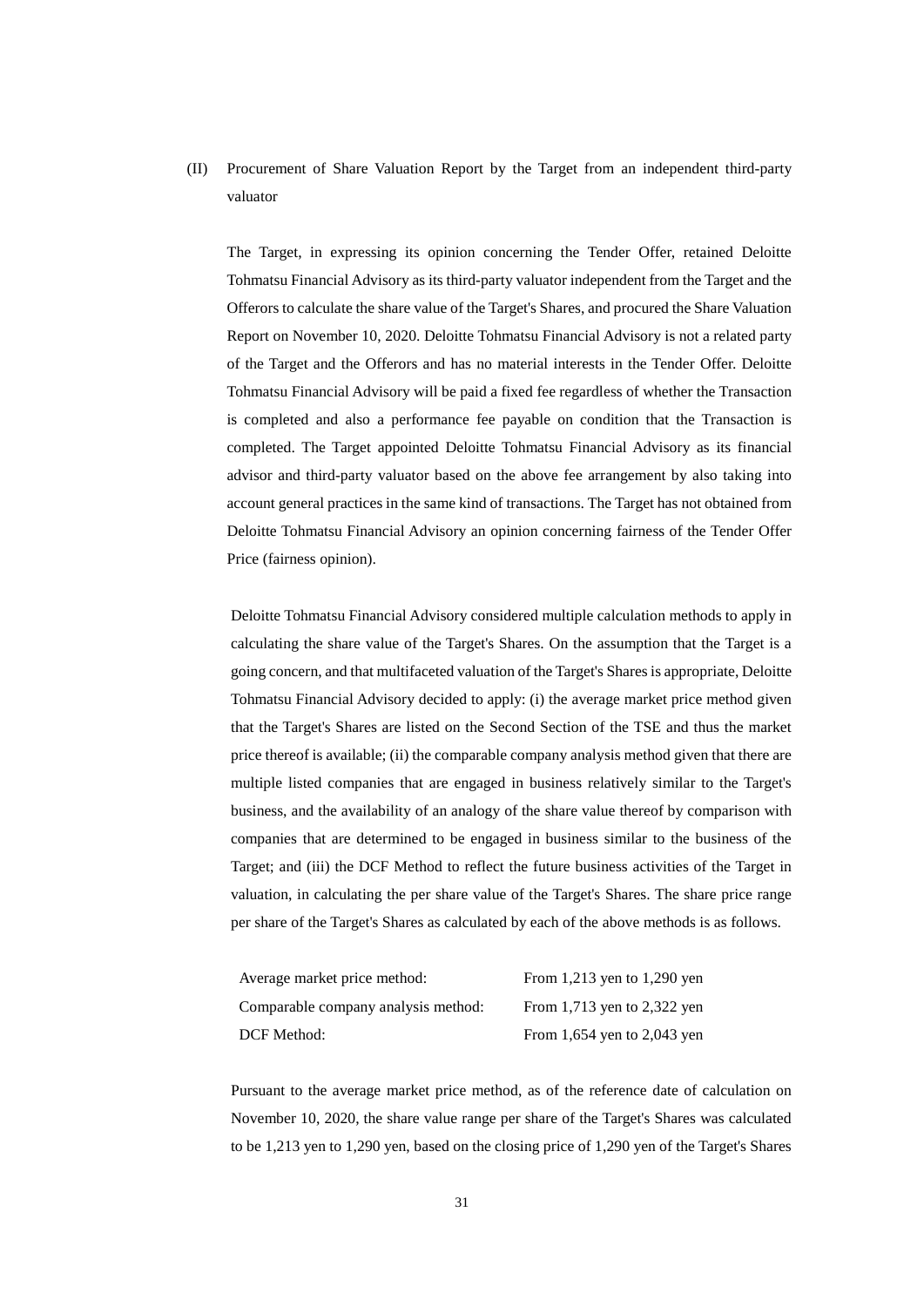on the Second Section of the TSE, the simple average closing price of 1,274 yen for the recent one month, the simple average closing price of 1,281 yen for the most recent three (3) months, and the simple average closing price of 1,213 yen for the most recent six (6) months.

Pursuant to the comparable company analysis method, the listed companies that are judged to be engaged in business similar to the business of the Target and therefore comparable with the Target were chosen for comparison, and the share value of the Target's Shares was calculated by using the EBITDA ratio against the enterprise value. For this purpose, ADEKA Corporation, Sumitomo Bakelite Company Limited, Osaka Organic Chemical Industry Ltd., Taoka Chemical Company, Limited, Hokko Chemical Industry Co., Ltd., and Koei Chemical Company, Limited were chosen as the listed companies that were judged to be engaged in business similar to the business of the Target. As a result, the share value range per share of the Target's Shares was calculated to be 1,713 yen to 2,322 yen.

Pursuant to the DCF Method, the Target's enterprise value and share value were calculated by using various elements such as the business plan from its Fiscal Year ending March 2021 to its Fiscal Year ending March 2024 prepared by the Target and information disclosed by it to the public, and by discounting by a certain rate to the present value the free cash flow projected to be generated by the Target on and after the third quarter of its Fiscal Year ending in March 2021. At this time, the discount rate of 9.20% to 10.20% was applied. In calculating the going-concern value, perpetual growth rate method was used and the perpetual growth rate of 0.70% to 1.70% was applied. As a result, the share value range per share of the Target's Shares was calculated to be 1,654 yen to 2,043 yen.

The concrete figures for the Target's financial forecast that Deloitte Tohmatsu Financial Advisory used as the basis for the calculation pursuant to the DCF Method are as follows. Deloitte Tohmatsu Financial Advisory does not project significant increase or decrease in profits in comparison with the previous years. Also, because the synergistic effects that could be expected by executing the Transaction, including the Tender Offer, are difficult to estimate at present, Deloitte Tohmatsu Financial Advisory did not take these into account in its financial forecasts. The Offerors were informed that these financial forecasts were analyzed and reviewed through several sessions of questions and answers conducted by Deloitte Tohmatsu Financial Advisory with the Target.

(Unit: million yen)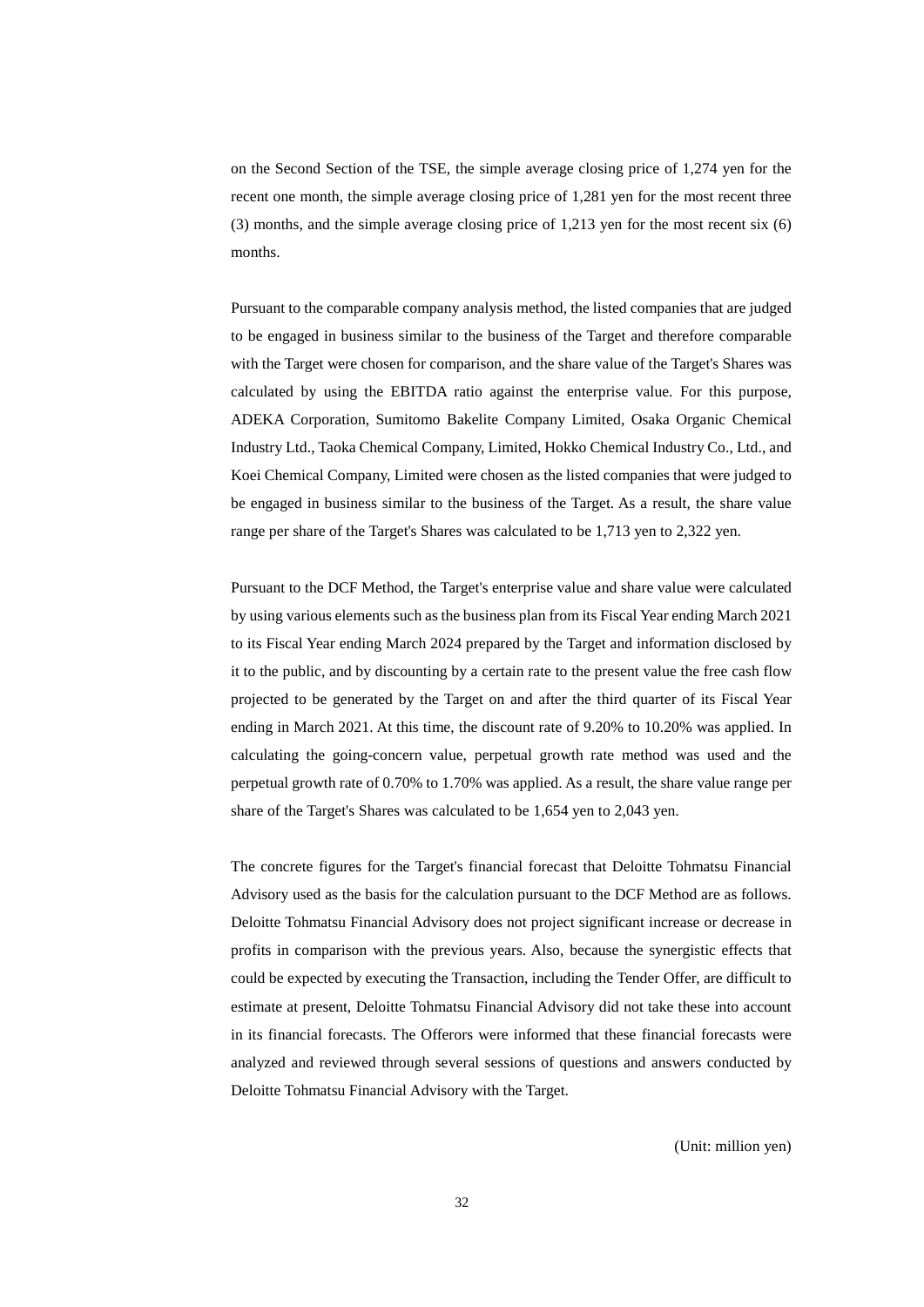|                | March 2021   | March 2022 | March 2023 | March 2024 |
|----------------|--------------|------------|------------|------------|
|                | $(6$ months) |            |            |            |
| Net sales      | 10,673       | 24,227     | 27,691     | 29,557     |
| Operating      | 730          | 3,088      | 3,468      | 4,274      |
| income         |              |            |            |            |
| <b>EBITDA</b>  | 1,477        | 4,896      | 5,839      | 6,927      |
| Free cash flow | (757)        | (1,802)    | (1, 562)   | 3,998      |

(Note 1) EBITDA is calculated by adding depreciation to operating income, and free cash flow is calculated based on the EBITDA.

(Note 2) Deloitte Tohmatsu Financial Advisory, in principle, straightforwardly used information received from the Target and information publicly disclosed by it, etc. in calculating the share value of the Target's Shares and did not independently verify their accuracy and completeness, on the basis that all such materials and information are accurate and complete and that there are no facts that were not disclosed to Deloitte Tohmatsu Financial Advisory that may materially affect the calculation of the share value of the Target's Shares. In addition, as for the information concerning the Target's financial forecast, it was assumed that such information was reasonably prepared based on the best estimate and judgment that could be currently made by the Target's management. Furthermore, Deloitte Tohmatsu Financial Advisory did not independently evaluate and assess, or retain a third party firm to appraise or assess, the Target and its affiliates' assets and liabilities (including financial derivative products, off-book assets and liabilities, and other contingent liabilities). The calculation of Deloitte Tohmatsu Financial Advisory is said to reflect the above information through November 10, 2020. Furthermore, the calculation of Deloitte Tohmatsu Financial Advisory is solely for the purpose of reference for the Target's board of directors in reviewing the share value of the Target's Shares.

(III) Establishment of independent special committee at the Target and procurement of written report from the said committee

As indicated above in "(III) Decision-making process leading to and grounds for the opinion in favor of the Tender Offer by the Target" under "(2) Background and purposes of the Tender Offer and decision-making process leading to the consummation of the Tender Offer and management policy after the Tender Offer," the Target established the Special Committee by resolution of its board of directors at the meeting of the board of directors held on June 2, 2020. Before establishment of the Special Committee, the Target, in late May 2020, directly after receiving an initial proposal for the Transaction from the Offerors, for the purpose of establishing a system to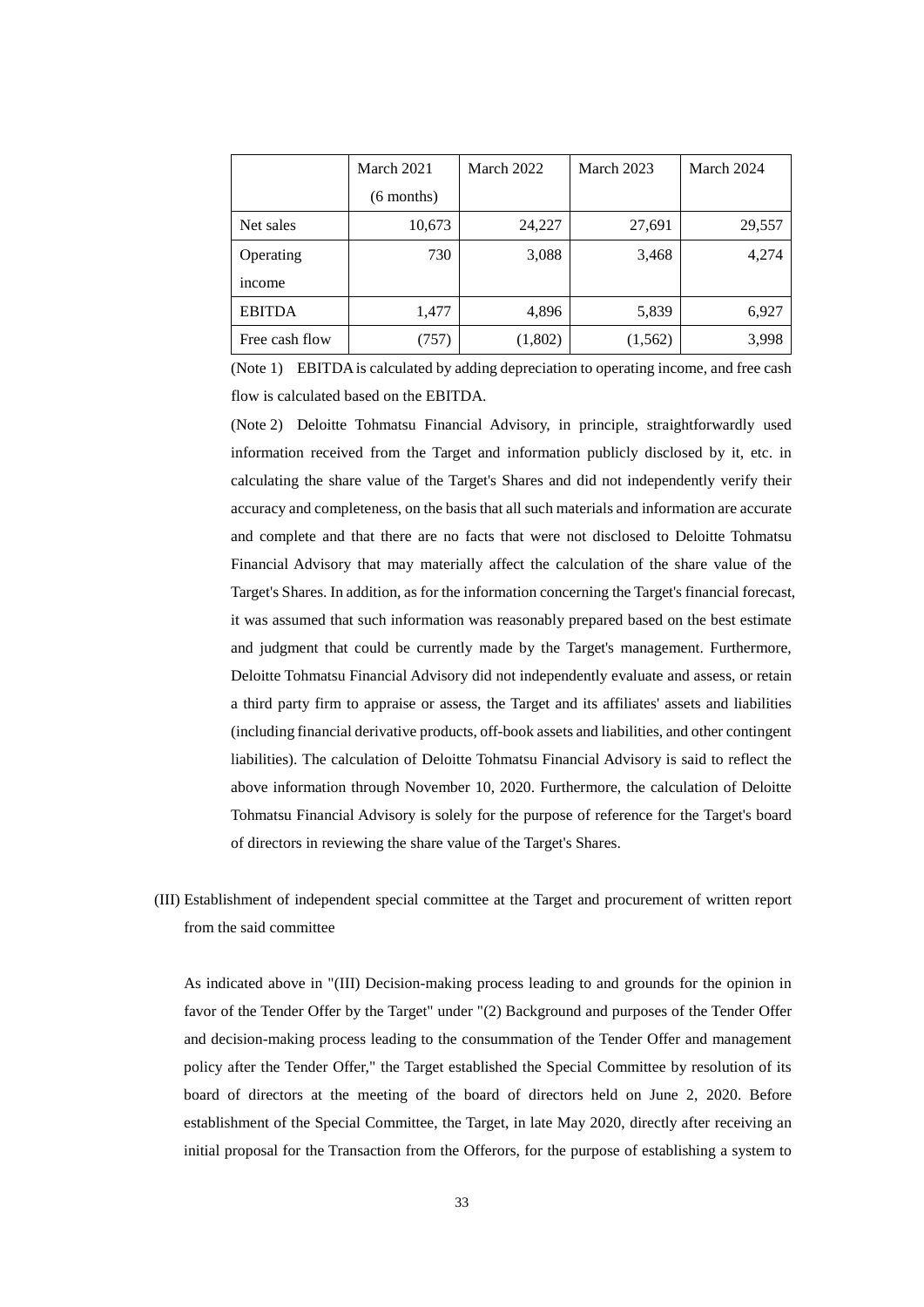review, negotiate, and make a judgment concerning the Transaction from the perspective of enhancing the Target's enterprise value and protecting the interests of general shareholders of the Target from an independent standpoint from the Offerors, explained to Ms. Akiko Kurokochi, Outside Director and Independent Director of the Target who has extensive experience and knowledge as a lawyer, that the Target received an initial proposal for the Transaction from the Offerors, and that it is necessary to establish the above system because the Transaction may give rise to issues of structural conflicts of interest and information asymmetry with general shareholders. The Target, with guidance from Ms. Akiko Kurokochi, explained to Mr. Masayoshi Mochizuki, the Target's former Outside Director and Independent Director, and Mr. Norihisa Nakano, the Target's Outside Auditor and Independent Officer, that the Target received an initial proposal for the Transaction from the Offerors, and that a system to review, negotiate, and make a judgment concerning the Transaction must be established from the perspective of enhancing the Target's enterprise value and protecting the interests of general shareholders of the Target from an independent standpoint from the Offerors. The Target then held discussions with all three (3) independent officers of the Target on how to proceed with the Transaction such as establishing the Special Committee, and with the advice from Nagashima Ohno & Tsunematsu, nominated three persons, Ms. Akiko Kurokochi (Outside Director and Independent Director of the Target, Representative of Kashiwagi Sogo Law Offices), Mr. Masayoshi Mochizuki (Target's former Outside Director and Independent Director, Representative of Certified Public Accountant and Tax Accountant Masayoshi Mochizuki Offices) and Mr. Norihisa Nakano (Target's Outside Auditor and Independent Officer, Representative of Nakano Certified Public Accountant and Tax Accountant Offices), as candidate members of the Special Committee.

Accordingly, the Target's board of directors established the Special Committee on June 2, 2020 comprised of Ms. Akiko Kurokochi (Outside Director and Independent Director of the Target, Representative of Kashiwagi Sogo Law Offices), Mr. Masayoshi Mochizuki (Target's former Outside Director and Independent Director, Representative of Certified Public Accountant and Tax Accountant Masayoshi Mochizuki Offices) and Mr. Norihisa Nakano (Target's Outside Auditor and Independent Officer, Representative of Nakano Certified Public Accountant and Tax Accountant Offices) as the committee members for the purpose of eliminating arbitrariness in the Target's decision-making concerning the Transaction (including the Target's board of directors to make a decision to support the Tender Offer and recommend the Target's shareholders to tender in the Tender Offer, and to consolidate the Target's Shares after the Tender Offer is completed (the "Share Consolidation")), ensuring fairness, transparency, and objectiveness in the decision-making process, and avoiding doubts relating to conflicts of interests, and requested that the Special Committee provide advice on the below matters ("Items for Advice") and submit a written report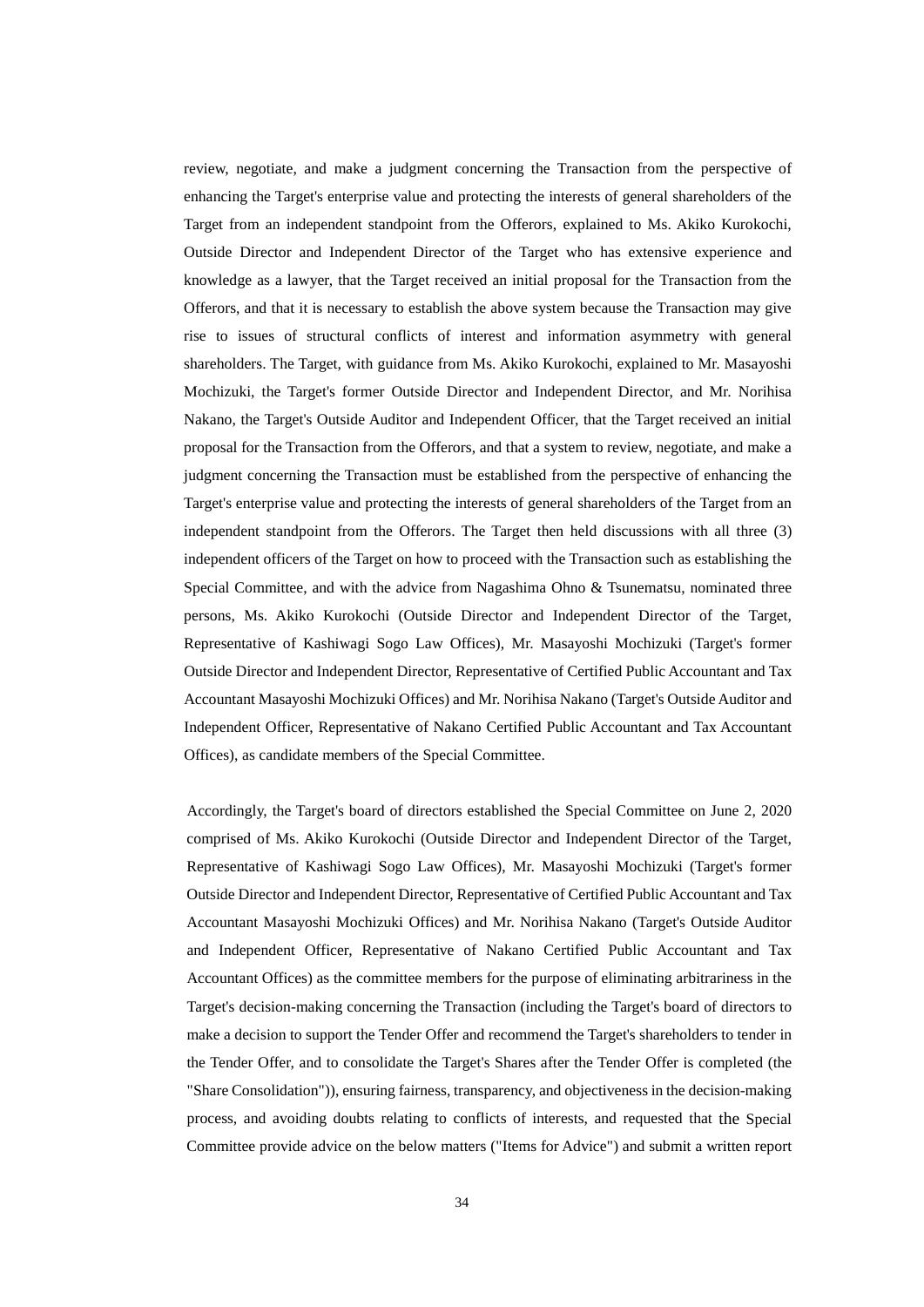on the Items for Advice.

(i) whether the purpose of the Transaction is reasonable (including whether the Transaction will contribute to the enhancement of enterprise value);

(ii) whether the terms of the Transaction (including the Tender Offer Price) are appropriate from the point of view of protecting the interests of the Target's minority shareholders;

(iii) whether due consideration was given to protecting the interests of the Target's minority shareholders through fair procedures of the Transactions;

(iv) whether the Target's board of directors should support or object to the Tender Offer that is the subject of the Transaction under the final terms, and whether it should recommend that the Target's shareholders tender in the Tender Offer; and

(v) whether the Transaction (including the Target's opinion concerning the Tender Offer) is disadvantageous to the Target's minority shareholders.

The Target, at its board of directors meeting described above, made a resolution with respect to the decision concerning the Tender Offer by the Target's board of directors, that it would fully respect the judgment of the Special Committee, including the Special Committee's views on its support or objection to the Tender Offer and recommendation to tender in the Tender Offer, and in particular, that if the Special Committee determines that the purpose of the Transaction or the terms and conditions of the Transaction are inappropriate, the Target will not support the Tender Offer and will not recommend to tender in the Tender Offer. It was also resolved to grant to the Special Committee the (a) authority to negotiate the terms and conditions of the Transaction, (b) authority to approve the advisors chosen by the Target (financial advisor and legal advisor), (c) authority to appoint, if necessary and at the Target's expense, an advisor (financial advisor, legal advisor, and other advisor) to solely advise the Special Committee, and authority to seek professional advice from the Target's advisors (financial advisor and legal adviser), and (d) authority to acquire information (authority to request the Target's officers and employees and the Offerors to provide necessary information).

It was also resolved at the Target's board of directors meeting held on June 24, 2020 with respect to the members of the Special Committee that due to the resignation of Mr. Masayoshi Mochizuki from the office of the Target's outside director due to expiration of term as of the closing of the 91st annual general meeting of shareholders held on June 24, 2020, he should also resign as a member of the Special Committee on the same day, and Mr. Keiji Kabeya who was newly appointed as the Target's Outside Director (Outside Director and Independent Director, Representative of Kabeya Keiji Certified Public Accountant Offices) at the same general meeting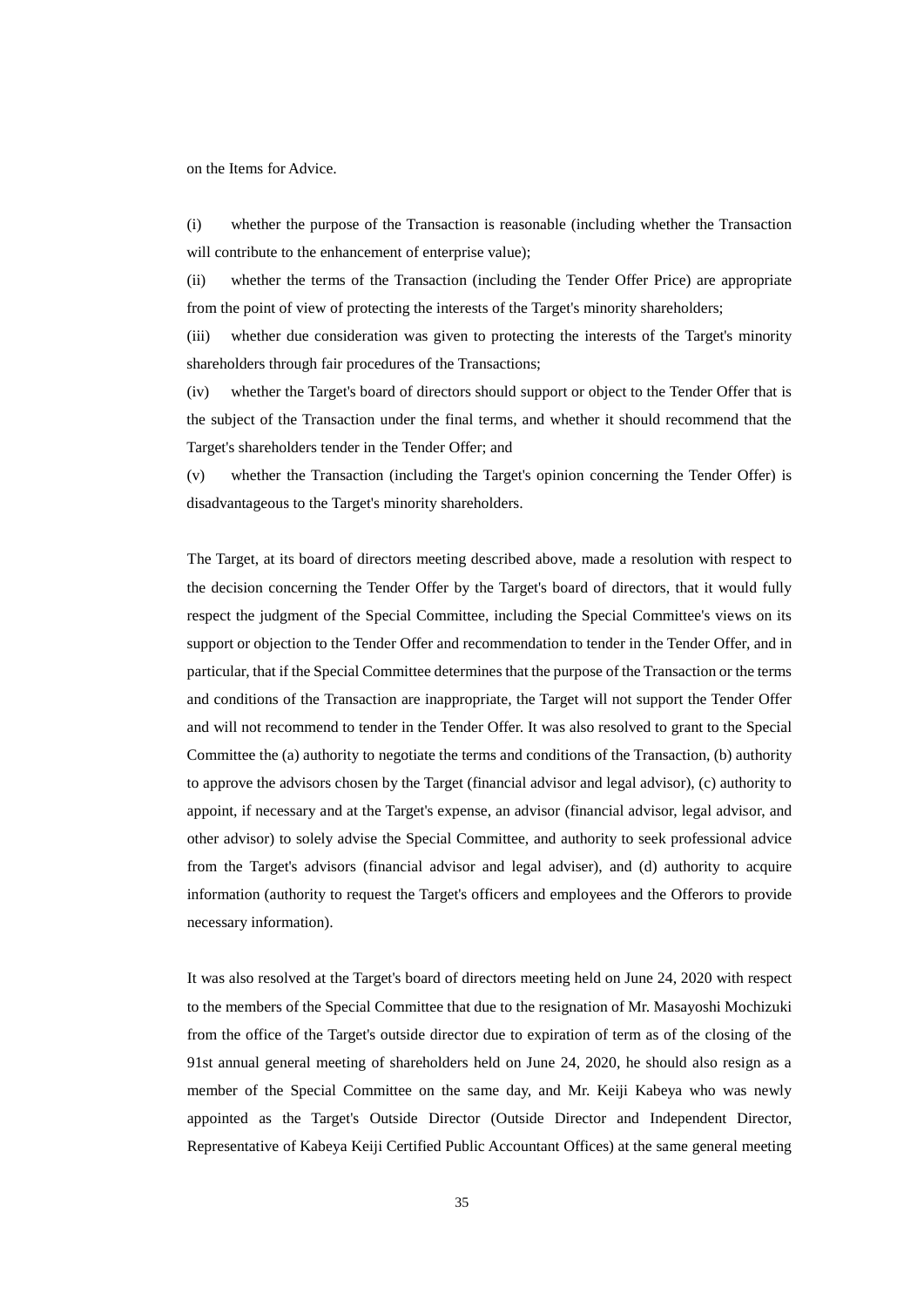of shareholders would assume office as member of the Special Committee.

At the Special Committee, Ms. Akiko Kurokochi was elected as the chairman of the Special Committee through mutual election. Each member of the Special Committee will be paid consideration for serving on the committee separately from remuneration as Outside Director and Outside Auditor, in an amount obtained by multiplying a certain hourly rate by the number of hours spent on the committee work. Such remuneration as a member of the Special Committee does not include a performance fee conditional on announcement or completion of the Transaction.

The Special Committee held a total of 18 meetings from June 9, 2020 until November 10, 2020, and it also held discussions and conducted reviews as necessary inside the committee on the Items for Advice.

Specifically, at the first meeting of the Special Committee, the members confirmed that the legal advisor retained by the Target, Nagashima Ohno & Tsunematsu, and the financial advisor retained by the Target, Deloitte Tohmatsu Financial Advisory, were both professionally qualified and independent, and both would be approved as the Target's legal advisor and financial advisor, respectively, and the Special Committee had no objections to receiving professional advice from these two firms, and if the Special Committee determined it to be necessary, the Special Committee would, at the expense of the Target, retain other lawyers, certified public accountants and other advisors as necessary and seek advice therefrom. The Special Committee also confirmed that as its policy for involvement in negotiations with the Offerors, it would conduct direct negotiations through the Target and the Target's financial advisor, Deloitte Tohmatsu Financial Advisory, as the liaison, and proposals and other opinions from the Special Committee should be conveyed to the Offerors in principle through the Target or the Target's financial advisor, Deloitte Tohmatsu Financial Advisory, and if the Special Committee requested, the Special Committee shall be authorized to directly question and discuss with the Offerors, the Special Committee should receive timely reports from the Target or the Target's financial advisor, Deloitte Tohmatsu Financial Advisory, on the status of discussions with the Offerors, the Special Committee would determine the policy for negotiating the terms if necessary, and may state and opinion thereto, and the Special Committee could become substantially involved in the process of negotiation concerning the terms for the Transaction through the above arrangements.

Accordingly, the Special Committee, from and after its second meeting, based on the materials received from the Target, received explanation from the Target concerning the contents of the proposal from the Offerors, the purpose and reason for conducting the Transaction, the effect of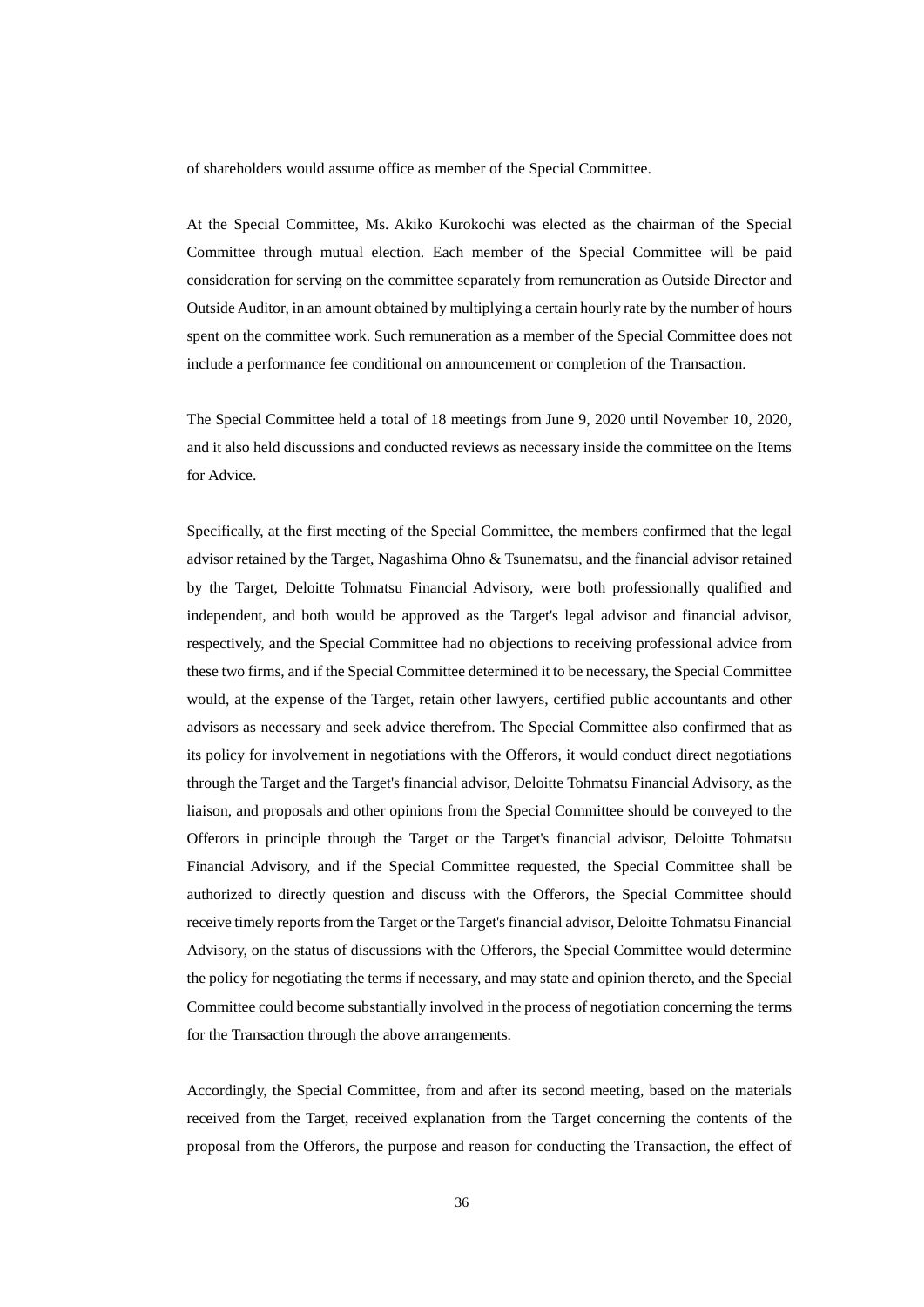the Transaction to the Target's enterprise value, the Target's requests to the Offerors upon executing the Transaction, the Target's business plan (including the rationale and process of formulating the plan), the terms of the Transaction and how these terms were decided, and held a question and answer session on the foregoing. The Special Committee received an explanation from Deloitte Tohmatsu Financial Advisory concerning the calculation of the Target's share value and held a question and answer session on this issue, and received legal advice from Nagashima Ohno  $\&$ Tsunematsu concerning the contents of measures to ensure fairness of the Transaction and measures to avoid conflicts of interests and other matters overall related to the Transaction and held a question and answer session concerning the foregoing. Furthermore, the Special Committee received an explanation from the Offerors concerning the purpose and reasons for conducting the Transaction, the Target's management policies after execution of the Transaction, and views towards various terms of the Transaction, including the Tender Offer Price, and held a question and answer session concerning the foregoing. The Special Committee is also receiving reports from time to time from the Target and Deloitte Tohmatsu Financial Advisory concerning the system, circumstances, and contents of discussions and negotiation on the Transaction between the Offerors and the Target and are discussing on those contents.

The Special Committee determined with respect to the fact that the Offerors expect a so-called indirect market check (Note) that while the purchase period for the Tender Offer (the "Tender Offer Period") is set to twenty (20) business days which is a statutory minimum period, there is a long period of time from the time of the announcement of the scheduled commencement of the Tender Offer until actual commencement of the Tender Offer, and it could therefore be said that a relatively long period of time is ensured after the announcement, and that no agreement will be executed that restricts competitive potential purchasers from contacting the Target, such as an agreement, etc. that contains a provision to protect the transaction by prohibiting the Target from contacting competitive potential purchasers, an indirect market check is properly functioning and fairness of the Transaction is not undermined.

(Note1) An "indirect market check" is a term used in the "Fair M&A Guidelines: Enhancing Corporate Value and Securing Shareholders' Interests" dated June 28, 2019 by the Ministry of Economy, Trade and Industry meaning an arrangement to conduct M&A by announcing the M&A and creating an environment to allow other potential purchasers to make competitive proposals after the announcement.

Furthermore, after the Target received a proposal from the Offerors on October 9, 2020 that the Tender Offer Price would be set at 1,550 yen per share, the Special Committee received a report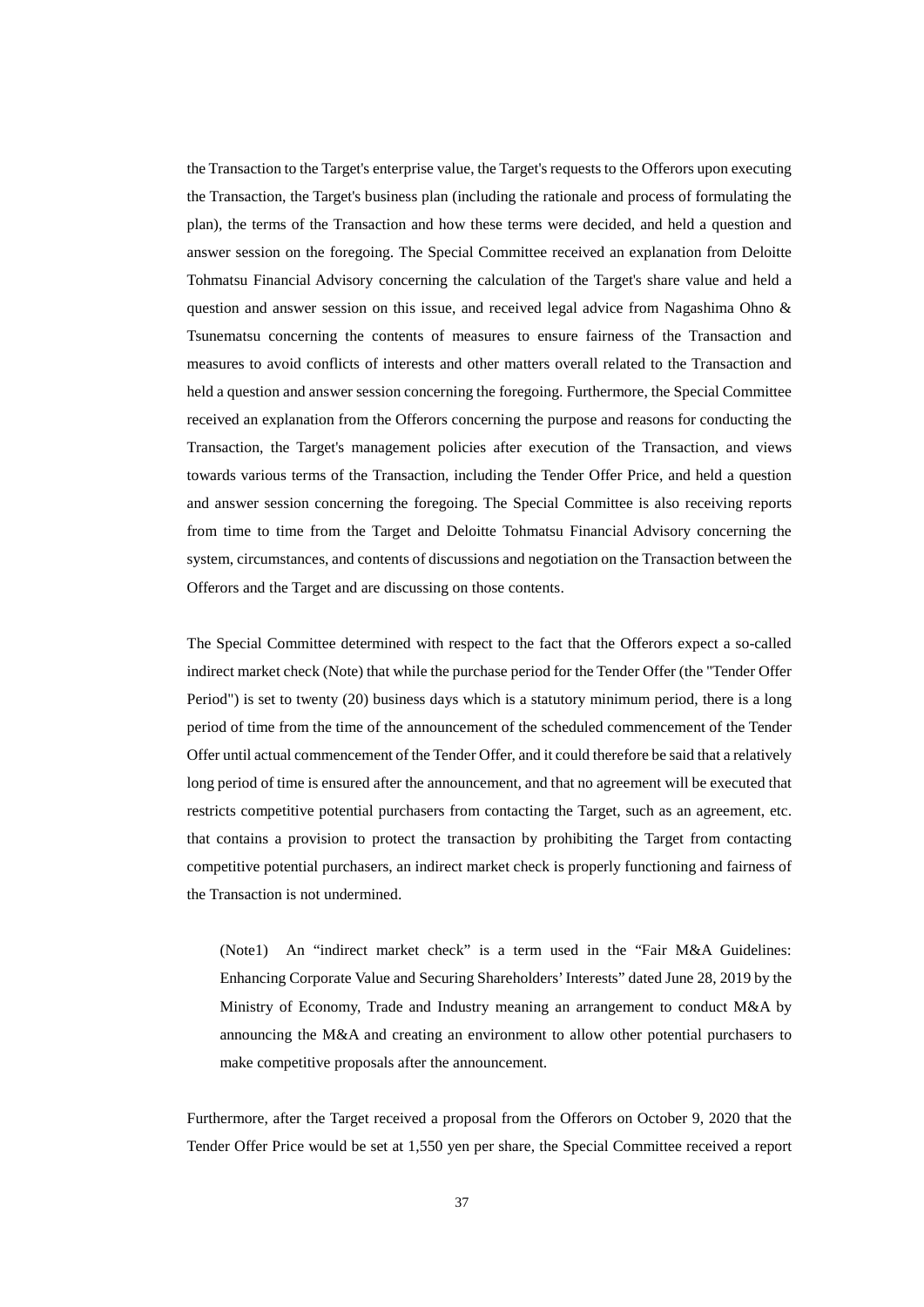from time to time on the circumstances and contents of discussion and negotiation for the Transaction between the Target and the Offerors, and discussed how to proceed. On October 19, 2020, the Offerors proposed a Tender Offer Price of 1,760 yen per share, and on October 26, 2020, the Offerors proposed a Tender Offer Price of 1,800 yen per share, and based on advice from Deloitte Tohmatsu Financial Advisory from a financial perspective that includes analysis of the premium in a recent case that is similar to the Transaction, the Special Committee discussed and reviewed the proposed price and requested the Offerors to raise the Tender Offer Price, thereby involving itself in the process of negotiation with the Offerors. As a result, on November 5, 2020, the Target accepted the proposal from the Offerors to set the Tender Offer Price at 1,830 yen per share.

The Special Committee received an explanation on the Target's draft Press Release that is scheduled to be disclosed by the Target, and, having received advice from Nagashima Ohno & Tsunematsu, confirmed that detailed informative disclosure would be made concerning the Transaction.

Accordingly, the Special Committee, after carefully and repeatedly discussing and reviewing the Items for Advice, by unanimous resolution, submitted its written report substantially as described below on the Items for Advice to the Target's board of directors on November 10, 2020.

(i) whether the purpose of the Transaction is reasonable (including whether the Transaction will contribute to enhancement of enterprise value):

(a) The Offerors' explanation of the purposes of the Transaction, the synergies of the Transaction, and the management policy after the Transaction are, in summary, as indicated above in "(I) Background and purposes of the Tender Offer and decision-making process leading to the consummation of the Tender Offer" and "(II) Management policy after the Tender Offer" under "(2) Background and purposes of the Tender Offer and decision-making process leading to the consummation of the Tender Offer and management policy after the Tender Offer." However, the Target's view of the purposes of the Transaction and synergies of the Transaction are, in summary, as indicated above in "(III) Decision-making process leading to and grounds for the opinion in favor of the Tender Offer by the Target" under "(2) Background and purposes of the Tender Offer and decision-making process leading to the consummation of the Tender Offer and management policy after the Tender Offer."

(b) (Concerning the purposes of the Transaction) The Target and the Offerors' views on the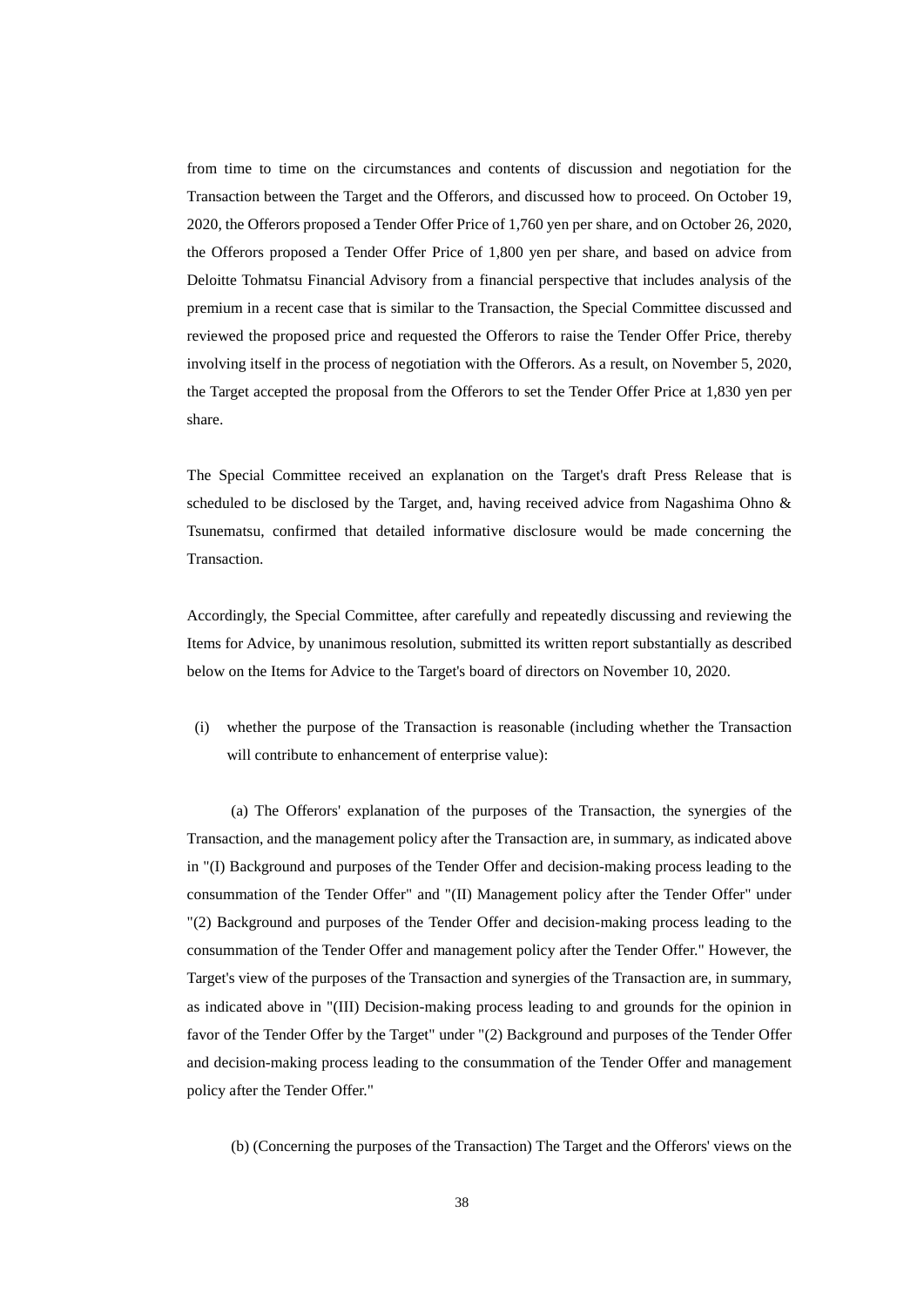present state of the business environment surrounding the Target and the Target's managerial issues are consistent with the contents of the general explanation given concerning the Target's current business content and the market environment and the contents of the explanation and the contents of the materials provided from the Target, and the Special Committee has no objections. The purposes of the Transaction are understood to be: (i) whereas in a closed capital relationship of an equity method affiliate, there are issues of conflicts of interests with minority shareholders and restrictions on efficient and proactive introduction and mutual use of managerial resources, the above issues and restrictions could be resolved by making the Offerors the sole shareholders of the Target through the Transaction, by achieving transition to a trinity management system with a more solid capital relationship, and (ii) to enhance the Target's enterprise value by creating synergy as indicated above in "(III) Decision-making process leading to and grounds for the opinion in favor of the Tender Offer by the Target" under "(2) Background and purposes of the Tender Offer and decision-making process leading to the consummation of the Tender Offer and management policy after the Tender Offer." Therefore, the purposes of the Transaction are reasonable.

(c) (Concerning synergy) The Target and Offerors' explanations concerning synergy of the Transaction are not unreasonable and they gave a concrete explanation of the basis for the Target's business content and managerial conditions. Because there are also no facts that could raise doubts from other materials provided to the Special Committee and explanations given from the Target and Offerors, the Transaction could be expected to create reasonable synergy in strengthening the Target's existing businesses and products, creation of new businesses and products, personnel development, and enhancement of a basis for sustainable development.

(d) (Concerning management system after the Transaction) In view of the Target's history and corporate culture, in order for the Target to continue to contribute to society by introducing products of value to customers, including in niche fields, it is important to ensure a certain level of independence (autonomy) for the Target and to maintain motivation of the employees, which is the source of enterprise value. Also, where Mitsui Chemicals and Mitsui & Co. will jointly operate the business after the Transaction, it is important for a system to be established to enable these two companies to conduct the Target's business smoothly and quickly, and with consistency and continuity. In this regard, the Special Committee reviewed, from the perspective of operating the business with independence, maintaining motivation of the employees, and operating business smoothly, quickly, consistently and continuously, how the privatization of the Target would affect the officers and employees' motivation while maintaining the confidentiality of the business counterparties' secrets, how the business counterparties will react towards incorporation of the Target into the Mitsui group, and how this would affect the systems, and the Special Committee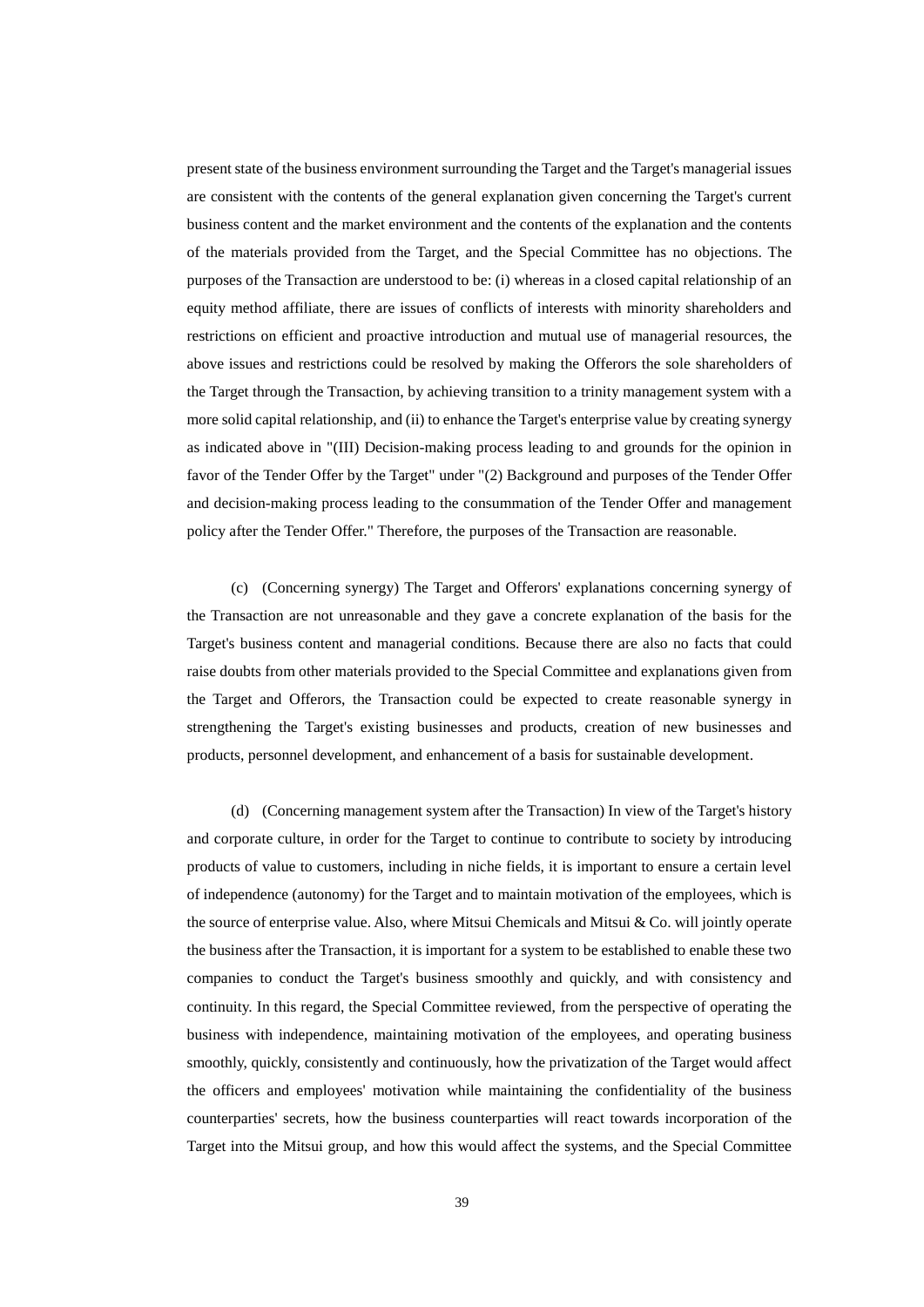determined that reasonable measures were assumed from the perspective of business operation, and that the Target was given a certain level of freedom in its business operation, and that there are no conspicuous or detrimental disadvantages in any other aspects.

Thus, the Special Committee believes that the Transaction will contribute to enhancing the enterprise value of the Target, and that the purposes of the Transaction are reasonable.

(ii) whether the terms of the Transaction (including the Tender Offer Price) are appropriate from the view of protecting the interests of the Target's minority shareholders:

(a) (Concerning the premises for calculating the value) The method for calculating the share value per share of the Target's Shares by Deloitte Tohmatsu Financial Advisory, a third party valuator, is the typical calculation method, and the reasons given for applying each of the average market price method, comparable company analysis method, and the DCF Method are not unreasonable. Furthermore, because the results of calculation based on each of these calculation methods are by Deloitte Tohmatsu Financial Advisory, a third-party valuator with extensive experience, the results of calculation of share value per share of the Target's Shares do not seem unreasonable. There are also no unreasonable aspects with respect to financial forecast and preconditions that are the bases for applying the above calculation methods and their calculation results.

(b) (Appropriateness of the Tender Offer Price) The Tender Offer Price (1,830 yen per share of the Target's Share) exceeds the maximum of the price range based on the average market price method, is within the price range based on the comparable company analysis method and exceeds the median of the price range based on the DCF Method; (ii) the price accounts for a 41.86% premium (rounded to the second decimal place; hereinafter the same in calculation of the premiums (%) over the stock prices) over the closing price (1,290 yen) of the Target's Shares on the Second Section of the TSE as of November, 10, 2020, i.e. the business day immediately prior to the date of publication of the Tender Offer, a 43.64% premium over the simple average closing price (1,274 yen) for the month ending November 10, 2020, a 42.86% premium over the simple average closing price (1,281 yen) for the three (3) months ending November 10, 2020, a 50.87% premium over the simple average closing price  $(1,213 \text{ yen})$  for the six  $(6)$  months ending November 10, 2020, and such premiums stand comparison with premiums adopted in recent transactions similar to the Transaction.'' In addition, the Tender Offer Price is the price proposed as a result of repeated discussions and negotiations held among the Target and the Offerors, which was significantly increased from the initially proposed price (1,550 yen per share of the Target's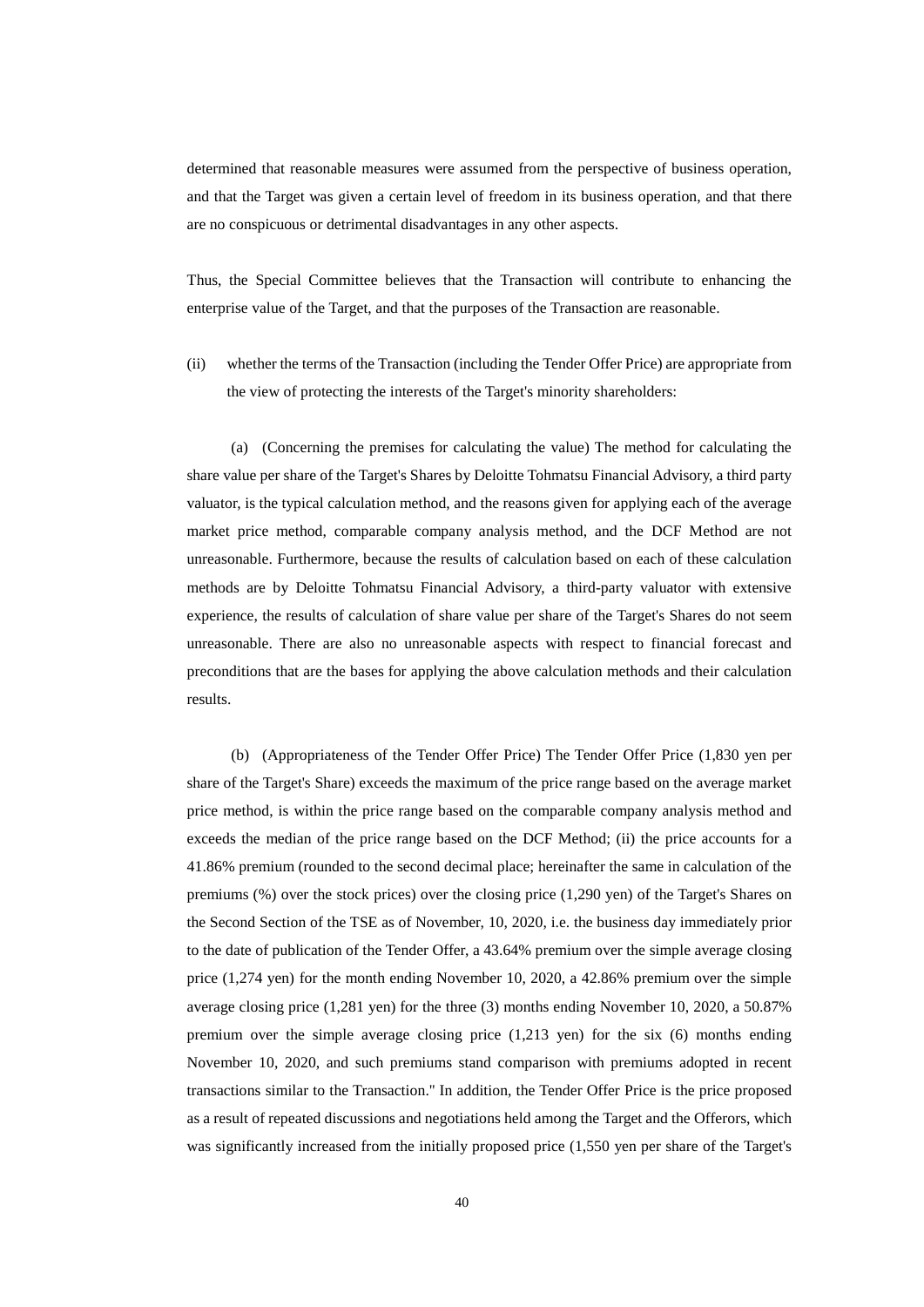Share) from the Offerors and the price can be evaluated as having been determined through sincere negotiations. In addition, the Tender Offer Price is an amount that exceeds 1,782 yen which is the book net asset value per share as of the six months ended September 2020. Thus, the Tender Offer Price is considered to be appropriate.

(Appropriateness of the terms other than the Tender Offer Price) The Offerors anticipate that the so-called indirect market check will function, and they are scheduled to set the Tender Offer Period to 20 business days, which is a statutory minimum period. However, the Offerors aim to commence the Tender Offer from around May 2021, and, because there is a long period of time from the time of the announcement of the scheduled commencement of the Tender Offer until actual commencement of the Tender Offer, the opportunities for general shareholders of the Target to make appropriate judgments as to tendering to the Tender Offer and the opportunities of parties other than the Offerors to purchase the Target's Shares are ensured. Also, the Offerors and the Target have not made any agreement containing a transaction protection clause that prohibits the Target from contacting competitive purchasers, or any agreement that restricts contacts between such competitive offerors and the Target. Accordingly, an indirect market check is correspondingly functioning for the Transaction, and fairness of the Transaction is not hindered. Furthermore, although the Offerors do not intend to set the minimum of the so-called "Majority of Minority" in the Tender Offer, the Offerors and the Target assumed the measures stated in item (iii) below, so due consideration was given to the interests of the Target's minority shareholders. In addition, this Offerors' Press Release, "Notice Regarding Scheduled Commencement of Tender Offer for Shares of Honshu Chemical Industry Co., Ltd. (Securities Code: 4115)" (the "Offerors' Press Release"), discloses that, in this Transaction, squeeze out procedures are scheduled to be conducted promptly after the settlement of the Tender Offer as a second step, and that the consideration to be issued in the Share Consolidation, i.e., the squeeze out method, to each of the Target's shareholder who did not tender in the Tender Offer is scheduled to be in the same amount as the Tender Offer Price. Accordingly, due consideration was given to prevent pressuring the Target's minority shareholders.

Accordingly, the terms of the Transaction, including the Tender Offer Price, are appropriate from the perspective of protection of interests of the Target's minority shareholders.

- (iii) whether due consideration is given to protect the interests of the Target's minority shareholders through fair procedures of the Transactions:
	- (a) (Establishment of independent special committee) The Special Committee was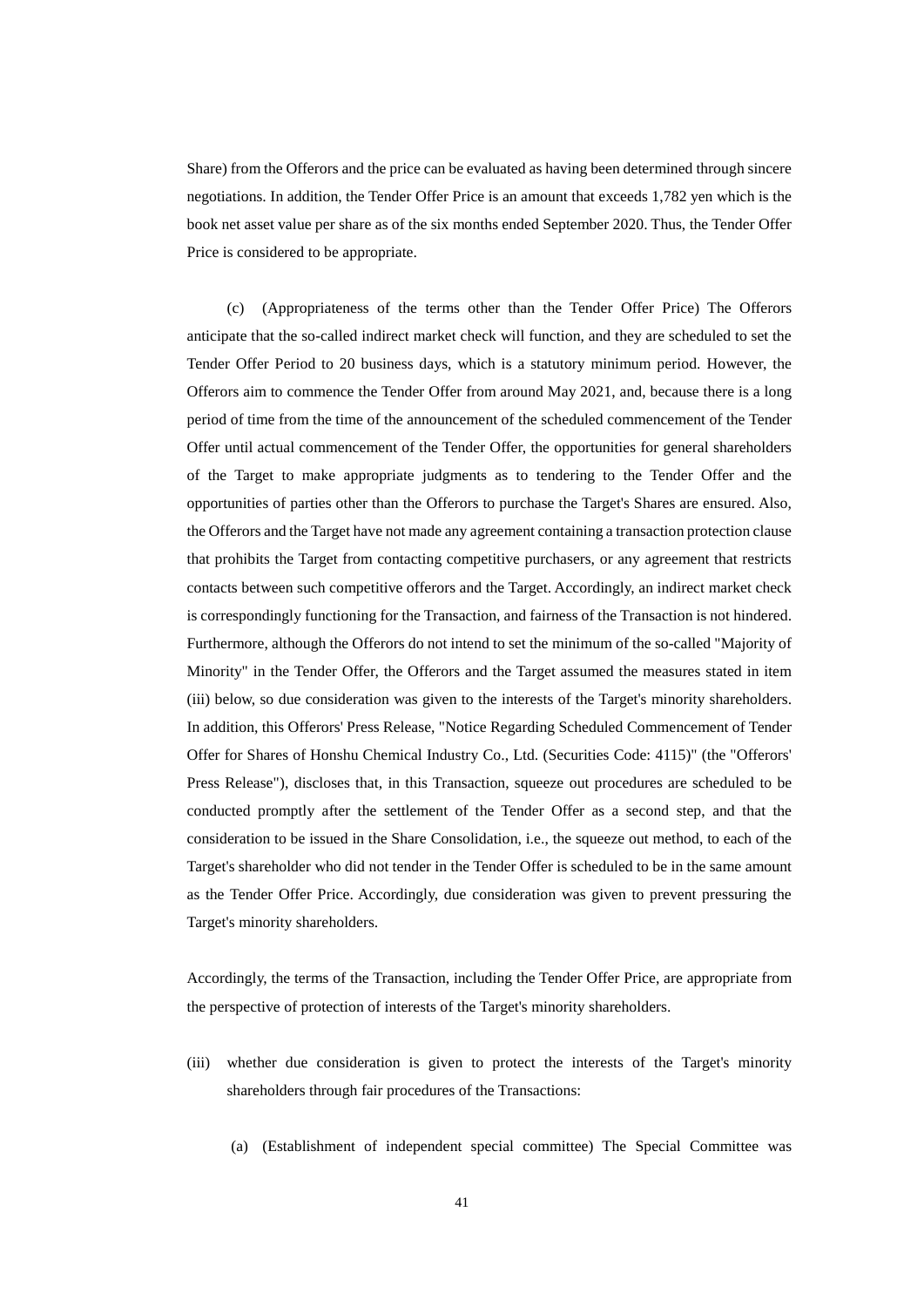established promptly (on June 22, 2020) after receiving the proposal for the Transaction from the Offerors. The members, authority, compensation, advisory system, involvement in the course of negotiations on the terms of the Transaction with the Offerors, and the treatment of the Special Committee's decisions at the Target's board of directors' meeting are as set forth in "(III) Establishment of independent special committee at the Target and procurement of written report from the said committee."

(b) (Internal review system) At the Target, a project team comprised of seven (7) directors of the Target (excluding Ms. Akiko Kurakochi and Mr. Keiji Kabeya, who are members of the Special Committee), two (2) auditors (excluding Messrs. Norihisa Nakano, who is a member of the Special Committee, and Masafumi Takenaka, who concurrently holds an executive position at Mitsui Chemicals), and eight (8) staff in charge, conducts reviews and negotiations for the Transaction by receiving advice and opinions, etc. from the Special Committee and each of the advisors. As indicated below in "(V) Unanimous approval of all disinterested directors of the Target and the opinion of all auditors that they have no objection," there are currently no conflicts of interests with the Target, and no possibility for conflicts to occur. Among the Target's auditors, Mr. Masafumi Takenaka, due to his concurrent position held as executive of Mitsui Chemicals, did not participate in the discussions concerning the Transaction held at the Target's board of directors' meeting, in the review of the Transaction from the Target's position, or in discussions and negotiations with the Offerors concerning the Transaction in order to eliminate the possibility of being affected by the issue of structural conflicts of interest in this Transaction. Furthermore, there are persons seconded from the Offerors among the above eight (8) staff, but those staff members are indispensable in the review of the Transaction at the Target, and as these staff engage in operations relating to the Transaction as Target's personnel, the Target explained that they will not convey the Target's business information to the Offerors, which explanation sounds reasonable.

(c) (Procurement of advice from legal advisor) As indicated below in "(IV) Advice procured by the Target from an independent law firm," the Target retained Nagashima Ohno & Tsunematsu as its legal advisor independent from the Target and the Offerors and professionally qualified. The Target is receiving necessary legal advice from the firm concerning the method and process of decision making by the Target's board of directors concerning the Transaction, including the Tender Offer and other matters that must be noted.

(d) (Procurement of Share Valuation Report from a third-party valuator) As indicated above in "(II) Procurement of Share Valuation Report by the Target from an independent third-party valuator," the Target retained Deloitte Tohmatsu Financial Advisory as its independent and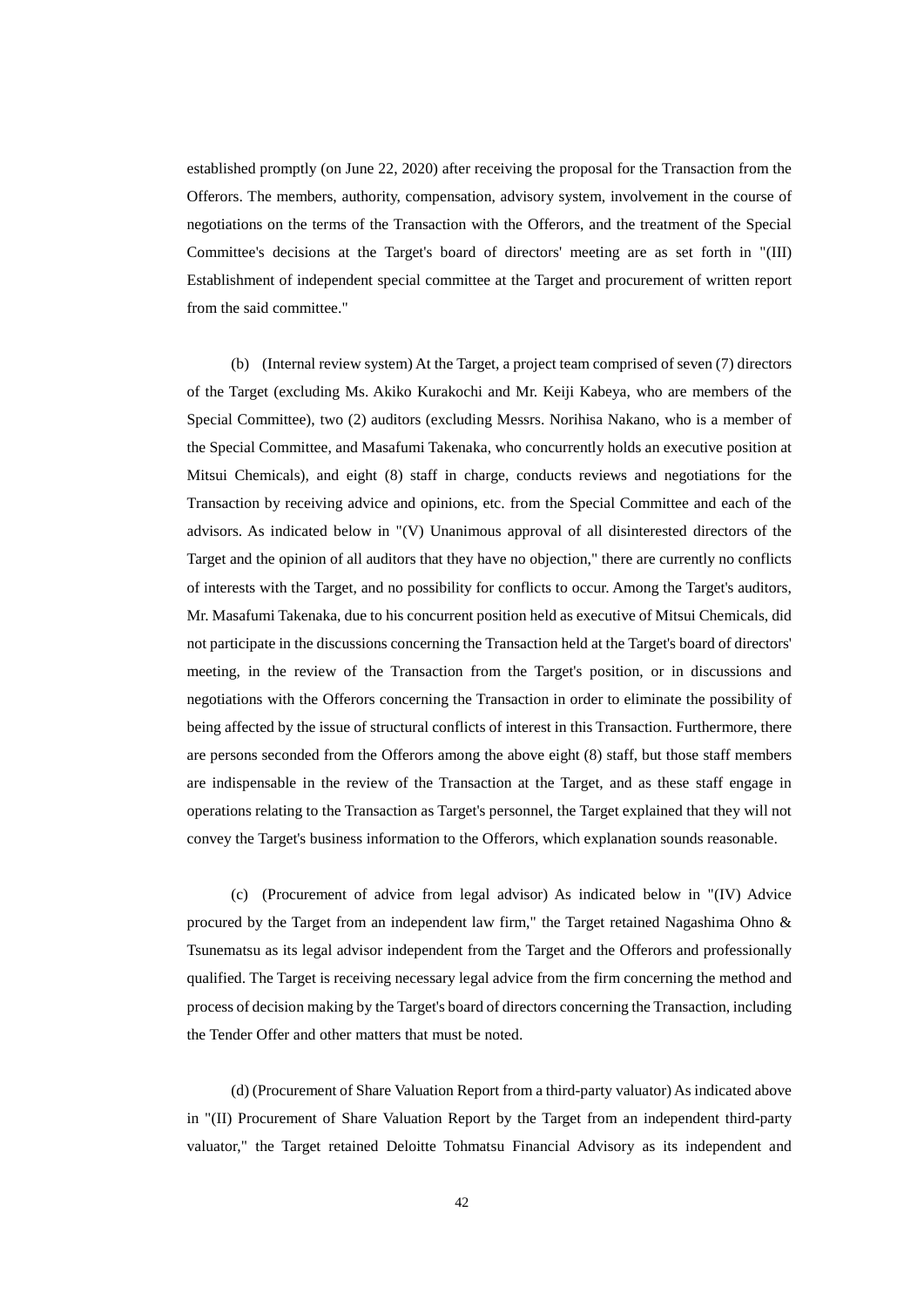professional financial adviser. The Target requested Deloitte Tohmatsu Financial Advisory, a thirdparty valuator, to calculate the share value of the Target's Shares and procured the Share Valuation Report from the same on November 10, 2020.

(e) (Ensure opportunity for other purchasers to make purchase offer (market check), establishment of Majority of Minority terms) As indicated above in "(ii) whether the terms of the Transaction (including the Tender Offer Price) is appropriate from the view of protecting the interests of the Target's minority shareholders; (c)," the opportunities of general shareholders of the Target to make appropriate judgments in tendering to the Tender Offer and the opportunities of parties other than the Offerors to purchase the Target's Shares are ensured, and the Offerors and the Target have not made any agreement that would restrict contact by competitive purchasers with the Target. Accordingly, an indirect market check is correspondingly functioning for the Transaction and the fairness of the Transaction is not hindered. Furthermore, the Offerors are not scheduled to set the minimum of the so-called "Majority of Minority" in the Tender Offer, but due consideration will be given to the interests of the Target's minority shareholders because the Offerors and the Target assumed the measures in this paragraph.

(f) (Provision of detailed information to general shareholders and enhancement of transparency of the process) The Special Committee received an explanation concerning the Target's Press Release scheduled to be disclosed by the Target and the Offerors' Press Release, and having received advice from Nagashima Ohno & Tsunematsu, confirmed that a detailed informative disclosure will be made concerning the Transaction.

(g) (Elimination of pressure) As indicated below in "(4) Policies on the organizational restructuring, etc. after the Tender Offer (matters concerning "two-step acquisition")," after the Tender Offer is successfully completed, the Offerors are scheduled to conduct Share Consolidation, which shall be conducted promptly after completion of settlement for the Tender Offer. Arrangements shall be made to allow the Target's shareholders who opposed the Share Consolidation to claim for the Target to purchase all fractional shares of the Target that they own at a fair price and to allow them to file with the court to determine the price of the Target's Shares. In this respect, the Offerors are scheduled to disclose in the Offerors' Press Release that the consideration to be paid to each shareholder of the Target who did not tender in the Tender Offer will be in the same amount as the Tender Offer Price.

Accordingly, due consideration was given to the interests of the Target's minority shareholders by ensuring fair procedures in the Transaction.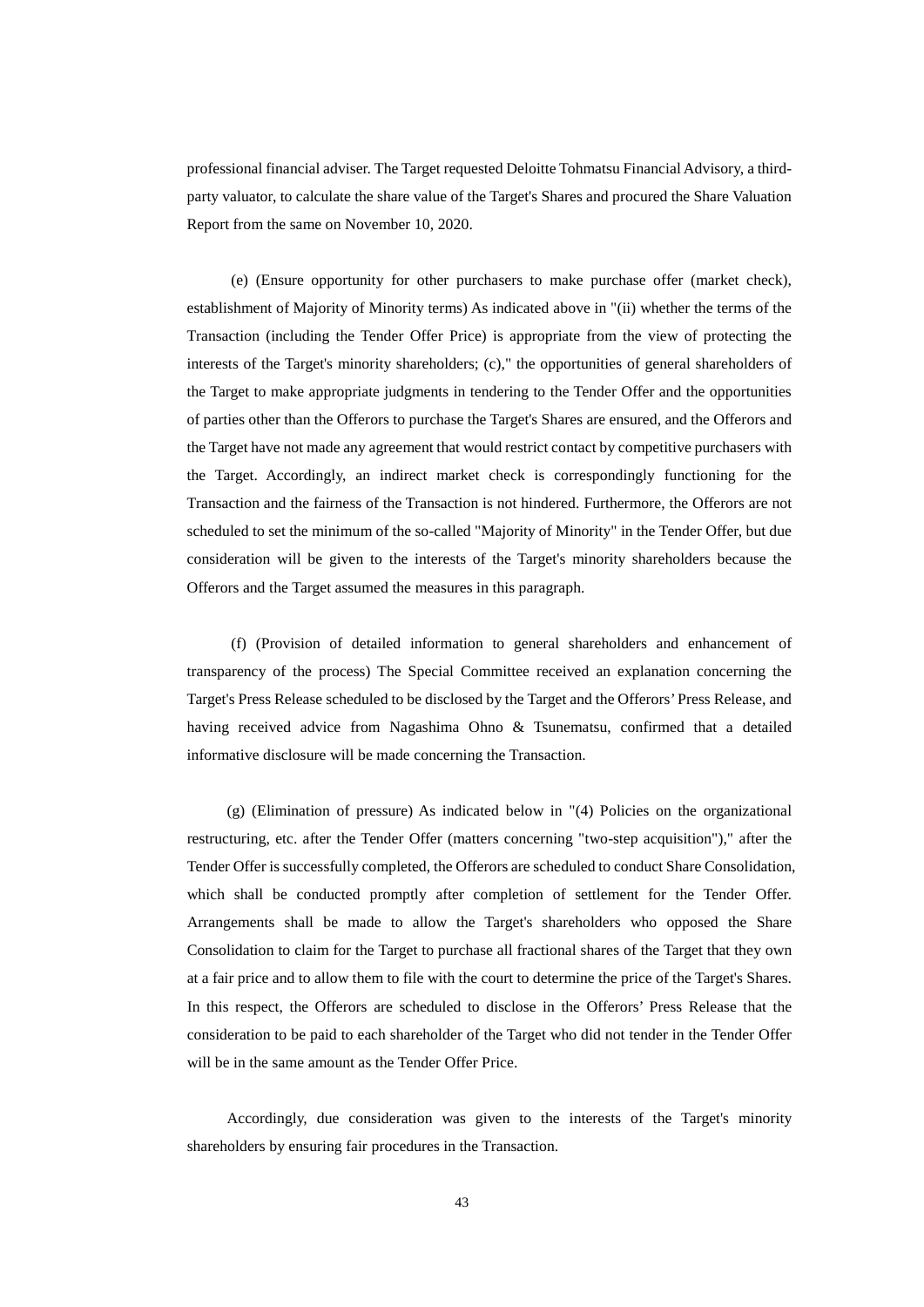(iv) whether the Target's board of directors should support or object to the Tender Offer that is the subject of the Transaction under the final terms, and whether it should recommend the Target's shareholders to tender in the Tender Offer:

Based on the decisions made above in (i) to (iii), it is considered appropriate for the Target's board of directors to support the Tender Offer under the final terms, and to recommend the Target's shareholders to tender in the Tender Offer.

(v) whether the Transaction (including the Target's opinion concerning the Tender Offer) is disadvantageous to the Target's minority shareholders:

Based on the decisions made above in (i) to (iii), the Transaction (for the Target's board of directors to support the Tender Offer under the final terms, and to recommend the Target's shareholders to tender in the Tender Offer above in (iv)) is not disadvantageous to the Target's minority shareholders.

(IV) Advice procured by the Target from an independent law firm

The Target, in order to ensure fairness and appropriateness in the method and process of decision-making by the Target's board of directors concerning the Transaction, including the Tender Offer, retained Nagashima Ohno & Tsunematsu as its legal advisor independent from the Target and the Offerors. The Target is receiving necessary legal advice from the firm concerning the method and process of decision making by the Target's board of directors concerning the Transaction, including the Tender Offer, and other matters that must be noted.

Nagashima Ohno & Tsunematsu is not a related party of the Target and the Offerors and has no material interests in the Transaction, including the Tender Offer. Nagashima Ohno & Tsunematsu will be paid a fee calculated by multiplying the hours of service rendered by an hourly rate regardless of whether the Transaction is executed and its fee does not include a performance fee conditioned on execution of the Transaction. The Special Committee confirmed at its first meeting that Nagashima Ohno & Tsunematsu is independent and approved this firm as the Target's legal advisor.

(V) Unanimous approval of all disinterested directors of the Target and the opinion of all auditors that they have no objection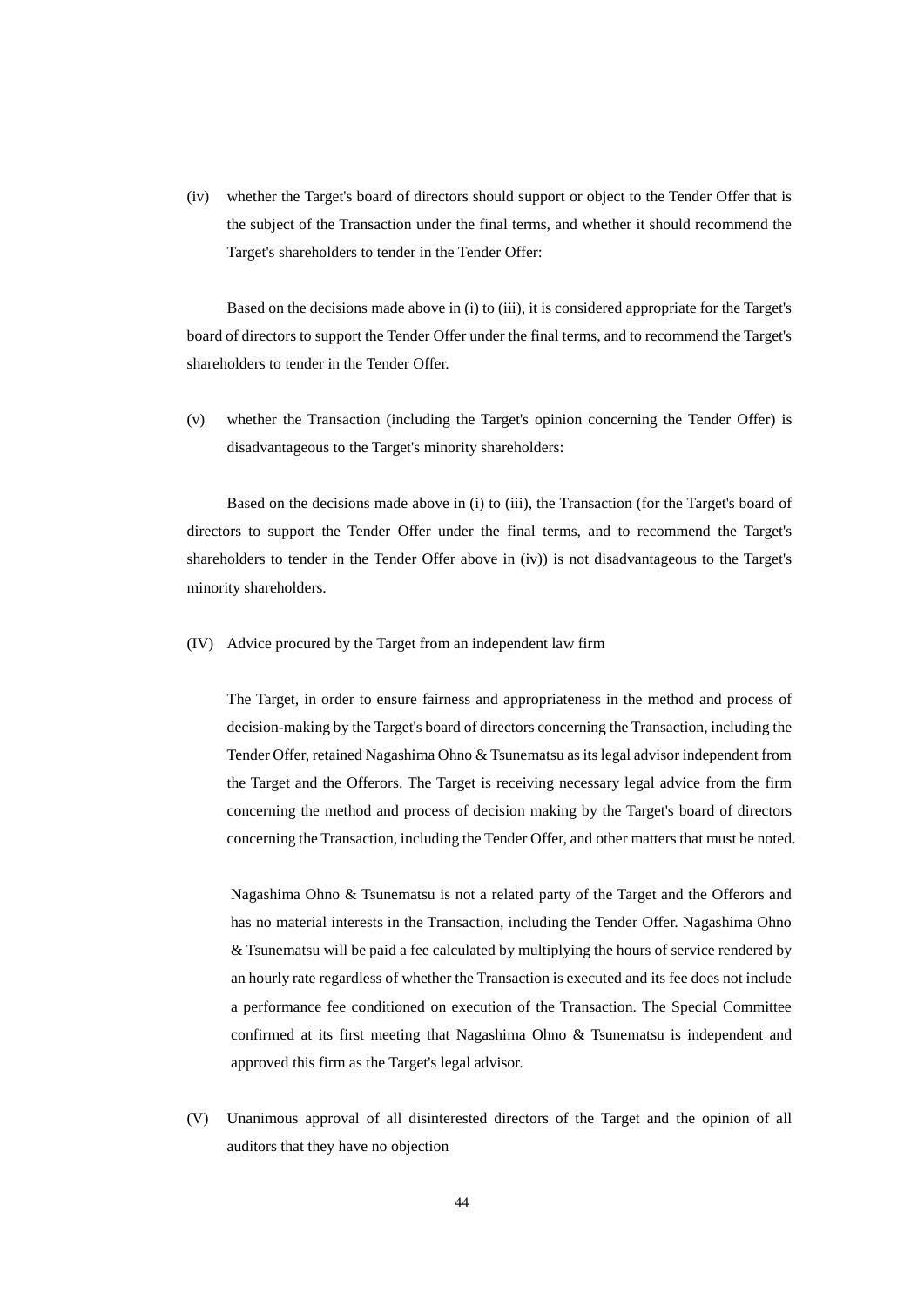The Target, based on legal advice received from Nagashima Ohno & Tsunematsu, and the Share Valuation Report received from Deloitte Tohmatsu Financial Advisory, and giving full respect to the written report from the Special Committee (see above "(III) Establishment of independent special committee at the Target and procurement of written report from the said committee" concerning the members of the Special Committee and its concrete activities), carefully reviewed the terms of the Transaction, including the Tender Offer.

As a result, as indicated above in "(III) Decision-making process leading to and grounds for the opinion in favor of the Tender Offer by the Target" under "(2) Background and purposes of the Tender Offer and decision-making process leading to the consummation of the Tender Offer and management policy after the Tender Offer," the Target's board of directors determined that with respect to this Transaction, it could be expected that this Transaction, including the Tender Offer, will enhance the Target's corporate value, the Tender Offer Price and other terms of the Tender Offer are appropriate for the Target's shareholders, and the Tender Offer provides a reasonable opportunity for the Target's shareholders to sell their shares. At the Target's board of directors meeting held as of the date of this Press Release, the nine (9) directors of the Target who participated in the discussion and resolution unanimously resolved that the Target's current opinion is that in the event the Tender Offer is commenced, the Target will express its opinion in support of the Tender Offer and will recommend the Target's shareholders to tender in the Tender Offer. At the board of directors meeting described above, three (3) auditors of the Target (excluding Mr. Masafumi Takenaka) participated and all of the auditors who participated stated an opinion that they have no objection to the above resolution.

Of the nine (9) directors of the Target, six (6) were employees of the Offerors within the most recent ten (10) years (Messrs. Yuji Fukuyama, Yoshiji Ohori, Hidebumi Kasuga, Katsuya Okano, Nobuyoshi Ikeda, and Takuya Inagaki), and of the three (3) auditors of the Target (excluding Mr. Masafumi Takenaka), one (1) (Mr. Yoshinori Ashida) was a former employee of Mitsui Chemicals within the most recent ten (10) years. However, none of them concurrently holds offices in the Offerors nor are they in a position, or have relationships that would cause them, to receive instructions, etc. from the Offerors as officers of the Target as significant time has lapsed since they transferred to the Target, and therefore, at present, they have no conflicting interests with the Target or the Target's minority shareholders and there are no possibilities for conflicts of interest to occur. The Special Committee confirmed this point as stated above in (iii) (b) under "(III)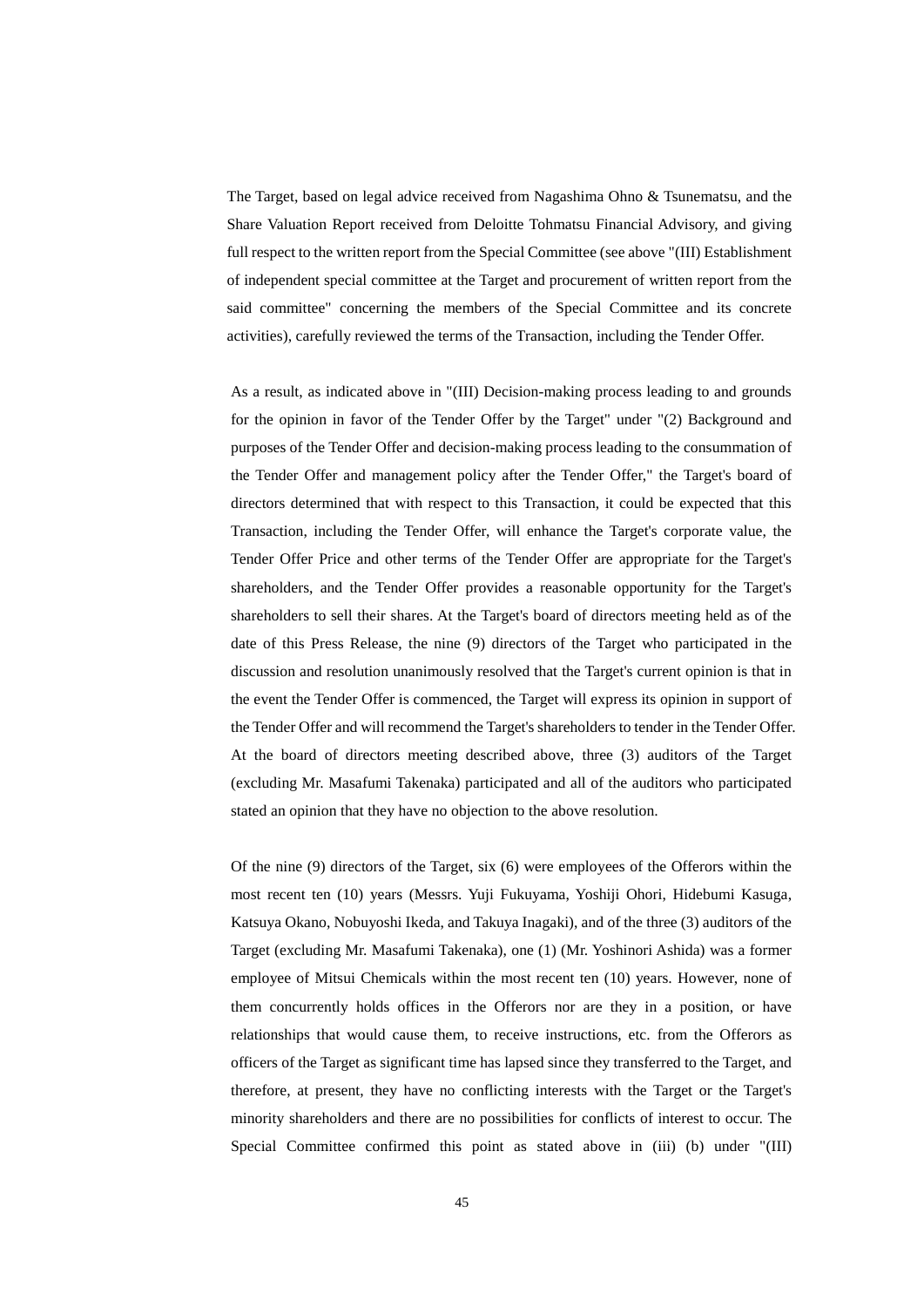Establishment of independent special committee at the Target and procurement of written report from the said committee."

Mr. Masafumi Takenaka, the Target's outside statutory auditor, presently concurrently holds an executive position at Mitsui Chemicals, and, therefore, he did not participate in the discussions at the relevant board of directors meeting and refrained from stating his opinion towards the above resolution of the board of directors.

(VI) Measures to ensure purchase opportunities for other purchasers

The Offerors aim to commence the Tender Offer from around May 2021, and, therefore, a long period of time is provided until commencement of the Tender Offer. The Offerors thus believe that the opportunities of general shareholders of the Target to make appropriate judgment in tendering to the Tender Offer and the opportunities of parties other than the Offerors to purchase the Target's Shares are ensured.

In addition, the Offerors and the Target have not made any agreement containing a transaction protection clause that prohibits the Target from contacting competitive purchasers, or any other agreement that restricts contacts between competitive purchasers and the Target.

Because sufficient time is provided until commencement of the Tender Offer and opportunities are provided to allow competitive offers to be made, the Offerors are giving due consideration to ensure fairness of the Tender Offer.

(4) Policies on the organizational restructuring, etc. after the Tender Offer (matters concerning "twostep acquisition")

As stated above in "(1) Outline of the Tender Offer," if the Offerors were unable to acquire all of the Target's Shares in the Tender Offer, then after the successful completion of the Tender Offer, the Offerors are scheduled to implement a series of procedures to make the Offerors the sole shareholders of the Target as follows.

Promptly after completion of settlement for the Tender Offer, the Offers will request the Target to convene an extraordinary shareholders' meeting (the "Extraordinary Shareholders' Meeting") preferably in August 2021 at which the items for resolution shall include the Share Consolidation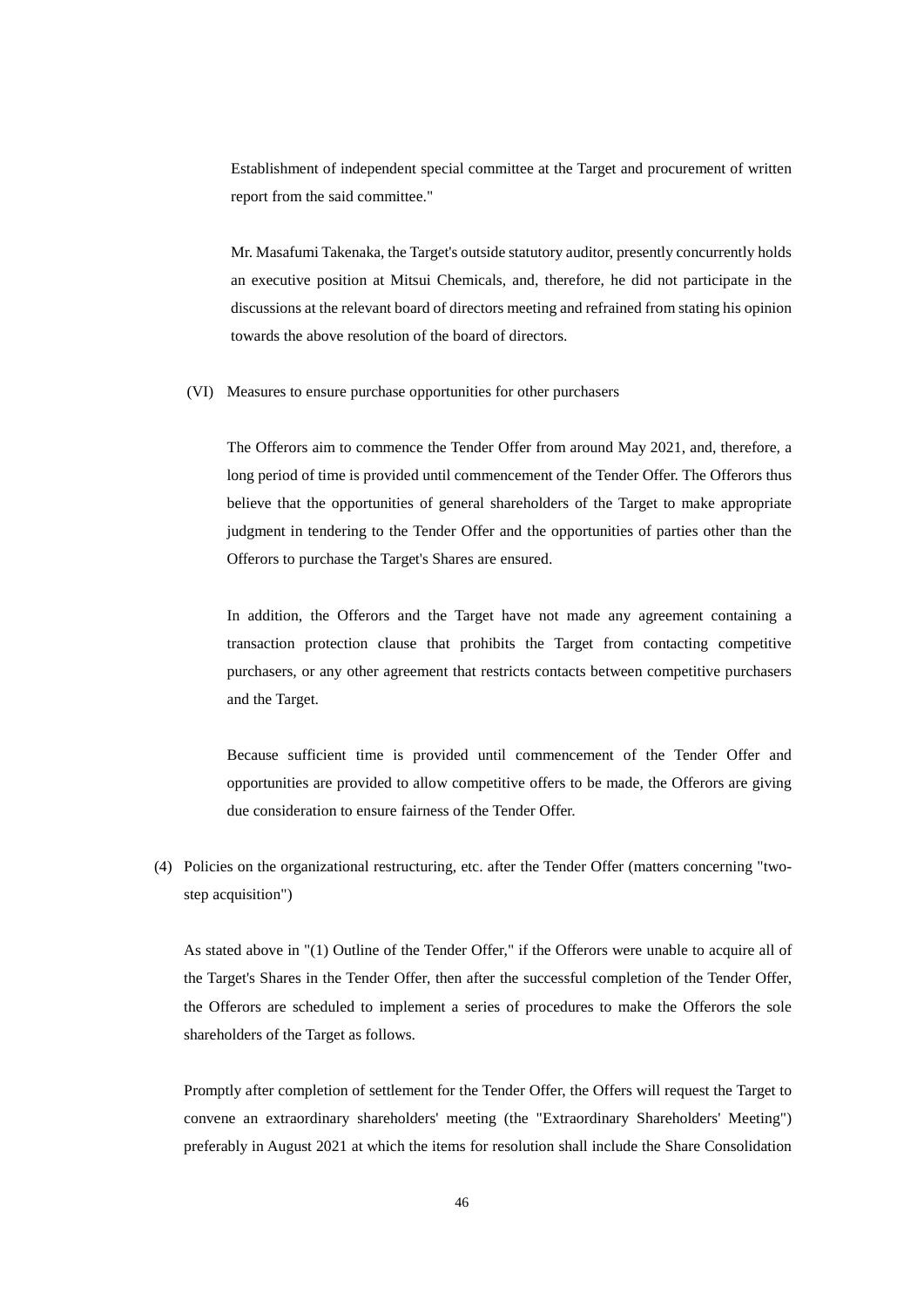and, on condition that the Share Consolidation takes effect, partial amendment of the articles of incorporation to abolish the provision concerning unit shares. In this regard, the Offerors intend to vote in support of both of the above proposals. If the proposal for the Share Consolidation is approved at the Extraordinary Shareholders' Meeting, then on the date on which the Share Consolidation takes effect, the shareholders of the Target will own the Target's Shares in the number corresponding to the ratio of the Share Consolidation that was approved at the Extraordinary Shareholders' Meeting. If any fraction of a share less than one share results from the Share Consolidation, the shareholder will be paid a sum payable to such shareholder by selling to the Target or to the Offerors the Target's Shares equivalent to the total number of such fractional shares (fractional shares resulting from aggregating those fractional shares shall be discarded) in accordance with the procedures stipulated in Article 235 of the Companies Act and other relevant laws and regulations. With respect to the sale price of the Target's Shares equivalent to such total number of fractional shares, the Offerors are scheduled to set this price in such a way as to make sure that, as a result of selling these shares, the amount of money to be paid to each shareholder of the Target who did not tender in the Tender Offer (excluding the Offerors and the Target) shall be the same as the price that shall be obtained by multiplying the Tender Offer Price by the number of the Target's Shares owned by such shareholder, and request the Target to file with the court to obtain permission for voluntary sale. The provisions of the Companies Act that protect the rights of the minority shareholders in connection with the Share Consolidation stipulate that when a share consolidation is implemented and fractional shares in the number of shares arise as a result of share consolidation, the shareholders of the Target may request the Target to purchase all fractional shares of the Target Company that they own at a fair price and that they may file with the court to determine the price of the Target's Shares pursuant to Article 182-4 and Article 182-5 of the Companies Act and other relevant laws and regulations. If such filing is made with the court, the purchase price will ultimately be determined by the court.

The ratio of consolidation of the Target's Shares is undecided as of the date of this Press Release, however, the Target shall be requested to decide such ratio based on the number of the Target's Shares owned by the Offerors after the Share Consolidation to result in the Offerors being the sole shareholders of the Target's Shares (excluding the treasury shares owned by the Target). The specific procedures and the time of implementation shall be agreed through discussions with the Target and are scheduled to be promptly announced by the Target as soon as they are fixed.

The Offerors are also scheduled to implement procedures so that after the Share Consolidation, Mitsui Chemicals' and Mitsui & Co.'s percentage of voting rights held in the Target after it is privatized will be 51% and 49%, respectively. The specific procedures are undecided as of the date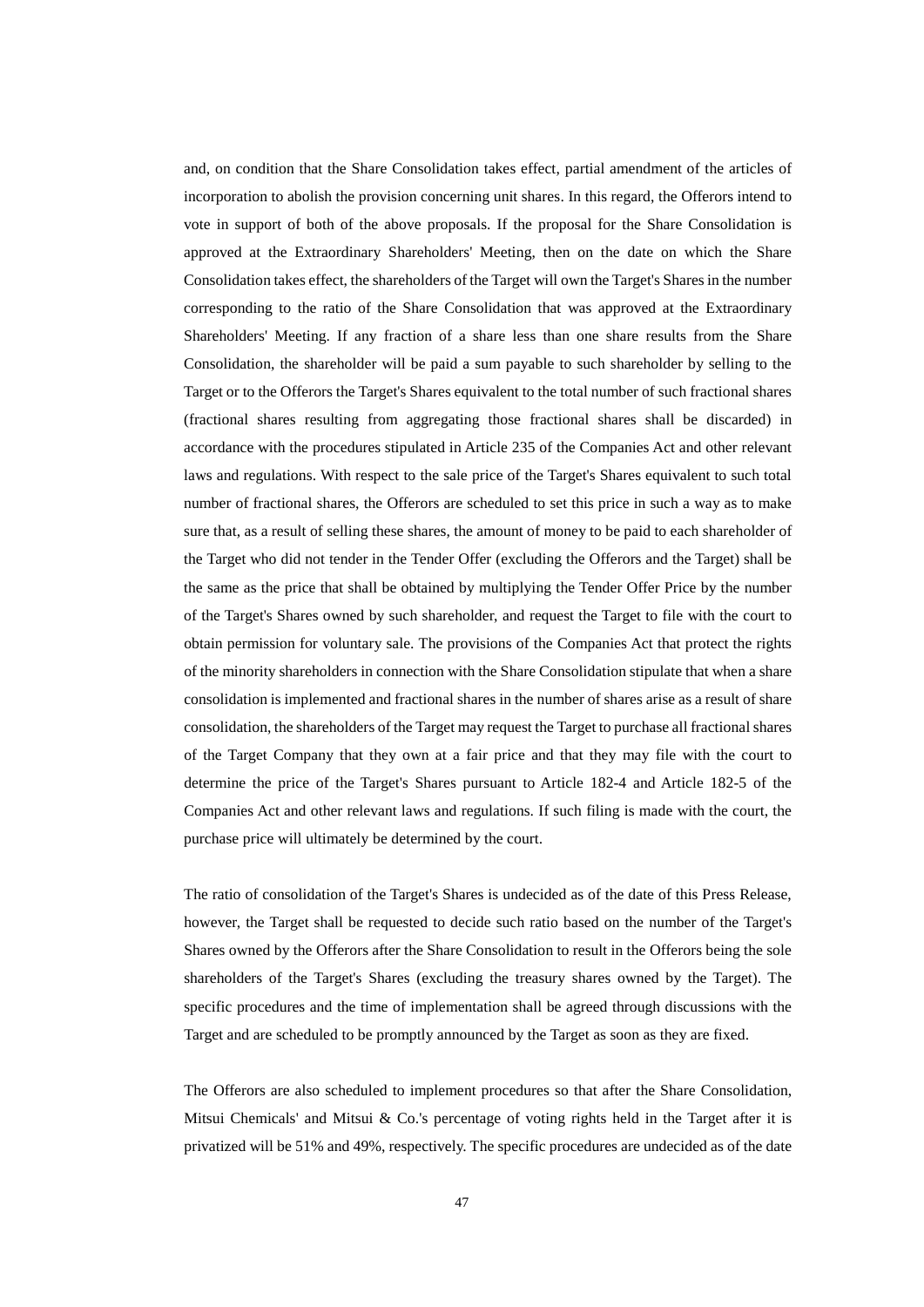of this Press Release and they are scheduled to be decided by taking into account the situation of ownership, etc. of the Target's Shares by the Offerors and the Target's shareholders other than the Offerors after the Tender Offer. Regardless of which procedure is chosen, the transaction is scheduled to be implemented at a price that will not undermine uniformity of the tender offer price.

The Tender Offer is not a solicitation for the Target's shareholders to vote in support of the proposals at the Extraordinary Shareholders' Meeting. The Target's shareholders are also requested to confirm with professionals, such as tax accountants, at their responsibility concerning tax treatment for tendering in the Tender Offer or in each of the other procedures above.

# (5) Possibility of delisting and reason therefor

The Target's Shares are listed on the Second Section of the TSE as of the date of this Press Release. Because the Offerors did not set a maximum number of shares to be purchased in the Tender Offer, the Target's Shares may become delisted through the prescribed procedures in accordance with TSE's delisting criteria depending on the results of the Tender Offer. Also, even if such delisting criteria are not met as of the time of establishment of the Tender Offer, if the Tender Offer is established, the Offerors intend to implement a series of procedures to make the Offerors the sole shareholders of the Target thereafter as explained above in "(4) Policies on the organizational restructuring, etc. after the Tender Offer (matters concerning "two-step acquisition")" where in such case, the Target's Shares will be delisted through the prescribed procedures in accordance with TSE's delisting criteria. After the Target's Shares are delisted, the Target's Shares may no longer be traded on the Second Section of the TSE.

# (6) Matters concerning material agreements regarding the Tender Offer

# (I) Shareholders Agreement

As indicated above in "(II) Management policy after the Tender Offer" under "(2) Background and purposes of the Tender Offer and decision-making process leading to the consummation of the Tender Offer and management policy after the Tender Offer," as of the date of this Press Release, the Offerors executed the Shareholders Agreement containing the following contents concerning joint operation of the Target Group. In this regard, it is stipulated that the Shareholders Agreement, excluding general provisions and some other provisions, shall take effect when the Offerors become the sole shareholders of the Target (excluding the Target and persons who have rights to fractional shares) in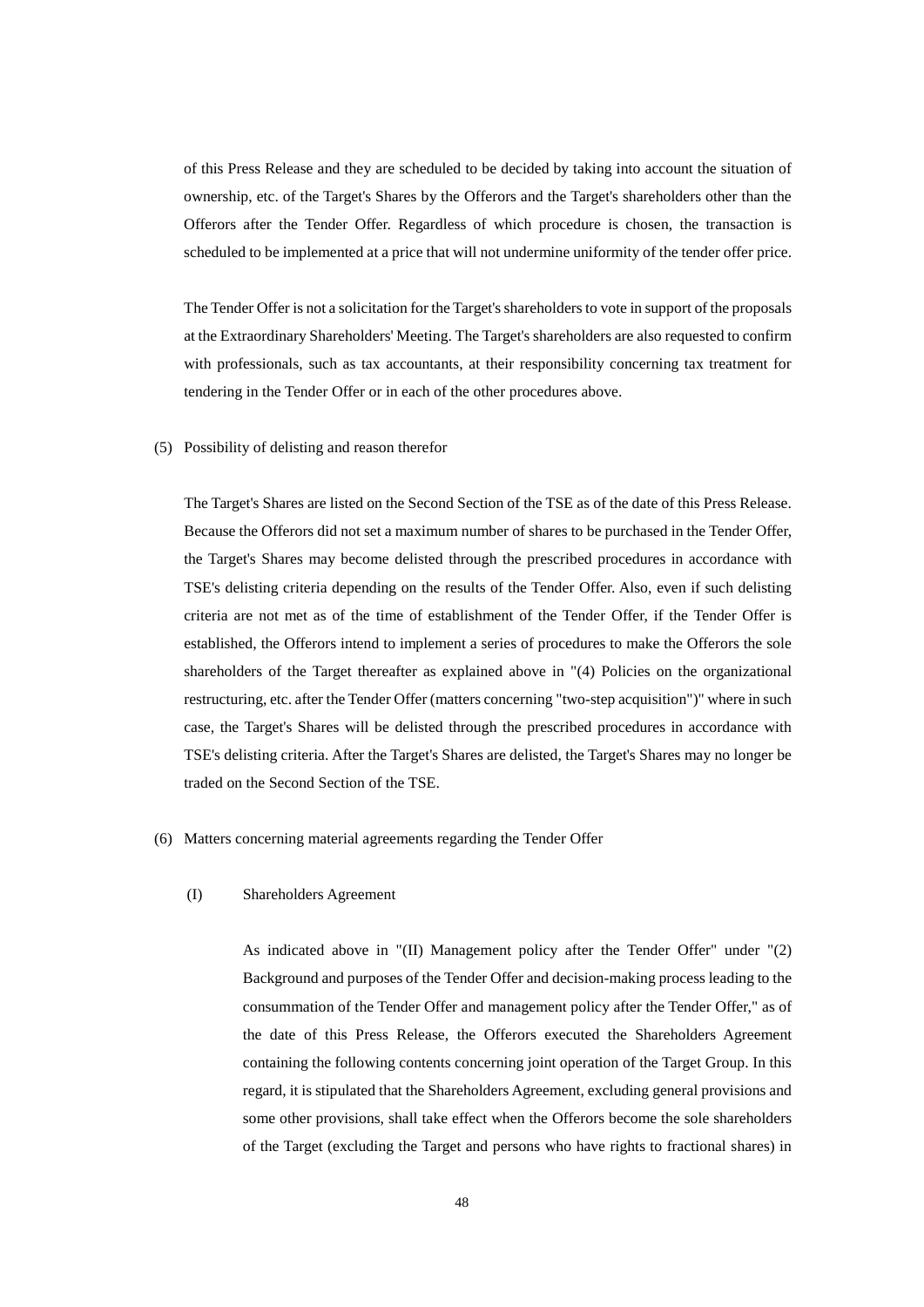accordance with the provisions of the Joint Tender Offer Agreement.

- (i) Matters concerning the organization and operation of the Target (to provide that after the Transaction is completed: (a) the Target shall have no more than seven (7) directors, the Offerors are entitled to appoint three (3) directors respectively, and one (1) director from the Target may be appointed by respecting the opinion of the representative directors of the Target, (b) the number of representative directors of the Target will be two (2) and Mitsui Chemicals is entitled to appoint the President and Representative Director and Mitsui & Co. is entitled to appoint the Vice President and Representative Director, (c) the Target's Audit & Supervisory Board shall be abolished and the Target shall have three (3) auditors, the Target is entitled to appoint one (1) full-time auditor and the Offerors are each entitled to appoint one (1) part-time auditor, (d) the Offerors shall establish a shareholder steering committee to smoothly and appropriately operate the business of the Target, and the members of this committee shall be comprised of the responsible persons of the Offerors and the persons appointed by he Offerors, and (e) matters that are subject to agreement with the Offerors concerning operation of the Target Group, etc. (amendment of important internal regulations, M&A transactions, capital strategies, major transactions, business plans and budgets, employment of key employees, instituting and settling litigations, and other important matters), etc.);
- (ii) Matters concerning the role, etc. of each party in operating the business of the Target Group (After completion of the Transaction, for the Offerors to support the Target Group in overall management, and enforce sales and marketing inside and outside of Japan to enhance the Target Group's enterprise value and maximize its profits, etc.);
- (iii) Matters concerning rights and obligations of the Offerors ((a) the rights and obligations of the Offerors when the Target Group requires financing (for example, while the Offerors have no obligations to provide financing to the Target Group, if the Target issues shares, the Offerors shall have a preemptive right to subscribe to those shares in accordance with its respective ratio of voting rights held in the Target as at the time of issuance of those shares), (b) obligations to report when material events concerning the Target Group occur, and (c) matters concerning the Target's dividend policy); and
- (iv) Matters concerning shares, etc. of the Target (in principle, to prohibit the transfer of the Target's Shares owned by the Offerors for a certain period, and preemptive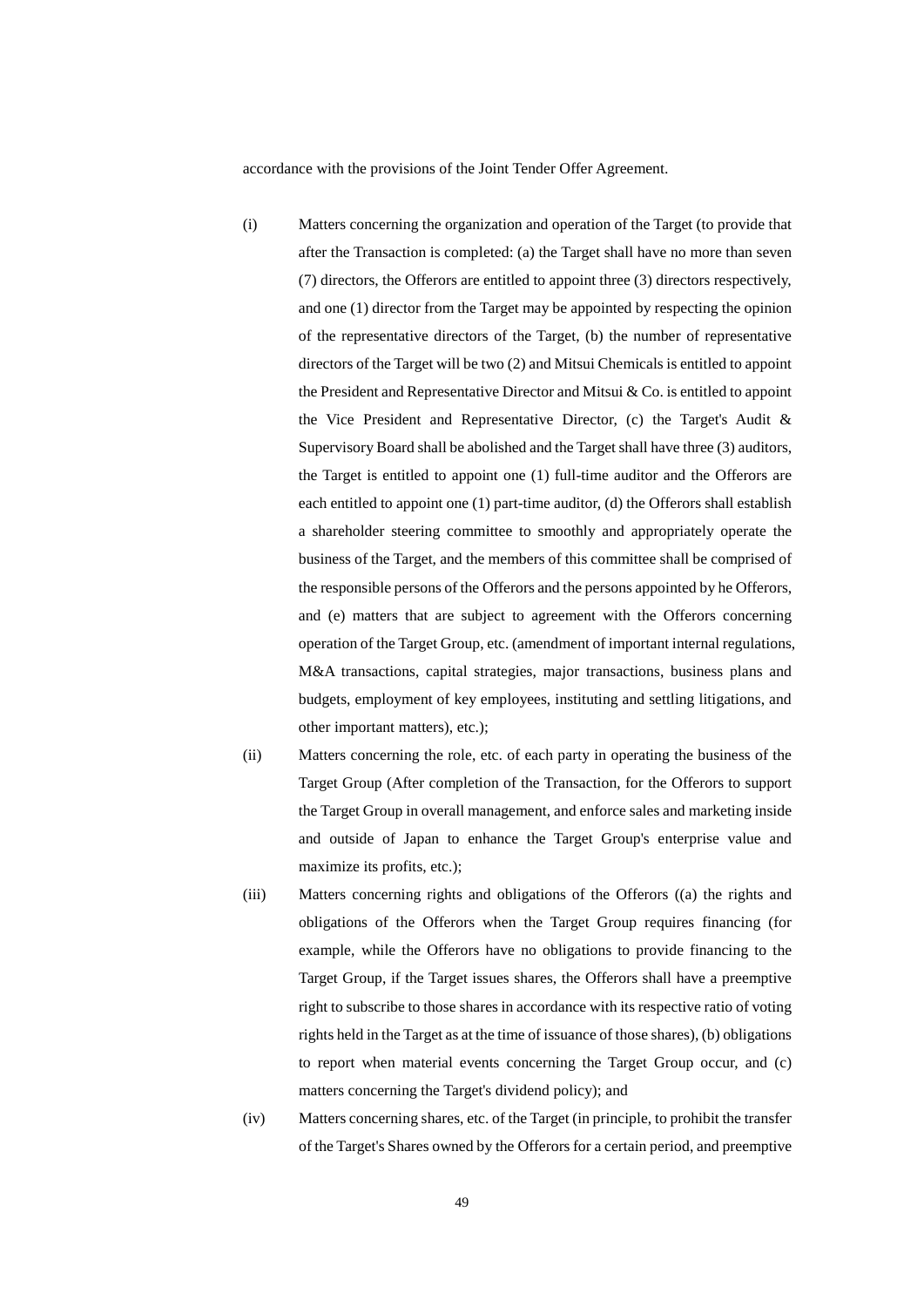purchase right and tag along right after lapse of a certain period, etc.).

## (II) Joint Tender Offer Agreement

As indicated above in "(1) Outline of the Tender Offer," the Offerors executed the Joint Tender Offer Agreement that includes the following contents as of the date of this Press Release.

- (i) The Offerors shall consummate the Tender Offer jointly;
- (ii) The commencement of the Tender Offer shall be conditional upon satisfaction of all of the following preconditions:
	- (a) The Special Committee established by the Target issued a written report in favor of the Target (i) supporting the Tender Offer, (ii) recommending the shareholders of the Target to tender in the Tender Offer, and (iii) implementing the Share Consolidation, and this report has not been withdrawn;
	- (b) The Target's board of directors, excluding directors who have, or may have, interest in the Offerors, reached an unanimous resolution to support the Tender Offer and to recommend the Target's shareholders to tender in the Tender Offer, and this resolution was publicly announced and no resolution has been made to withdraw this opinion or which conflicts with this opinion;
	- (c) It has been confirmed that there have been no material facts concerning the Target's business (those facts stipulated in Article 166, Paragraph 2 of the Act) that have not been publicly disclosed (as defined in Article 166, Paragraph 4 of the Act) by the Target;
	- (d) The Offerors have agreed between themselves on the contents of the disclosure documents to be filed or announced jointly by the Offerors by the date of public notice concerning commencement of the Tender Offer;
	- (e) Necessary procedures were performed, necessary arrangements were made, and waiting periods (if any) have lapsed (including to receive notice that no cease and desist order will be issued) pursuant to the antitrust laws of Japan, Europe, China, Taiwan, and Turkey with respect to the Transaction, and it is reasonably projected that no measures or procedures will be assumed that would prevent the implementation of the Transaction by the antitrust authorities and other judicial or administrative agencies concerning antitrust laws of those countries or regions;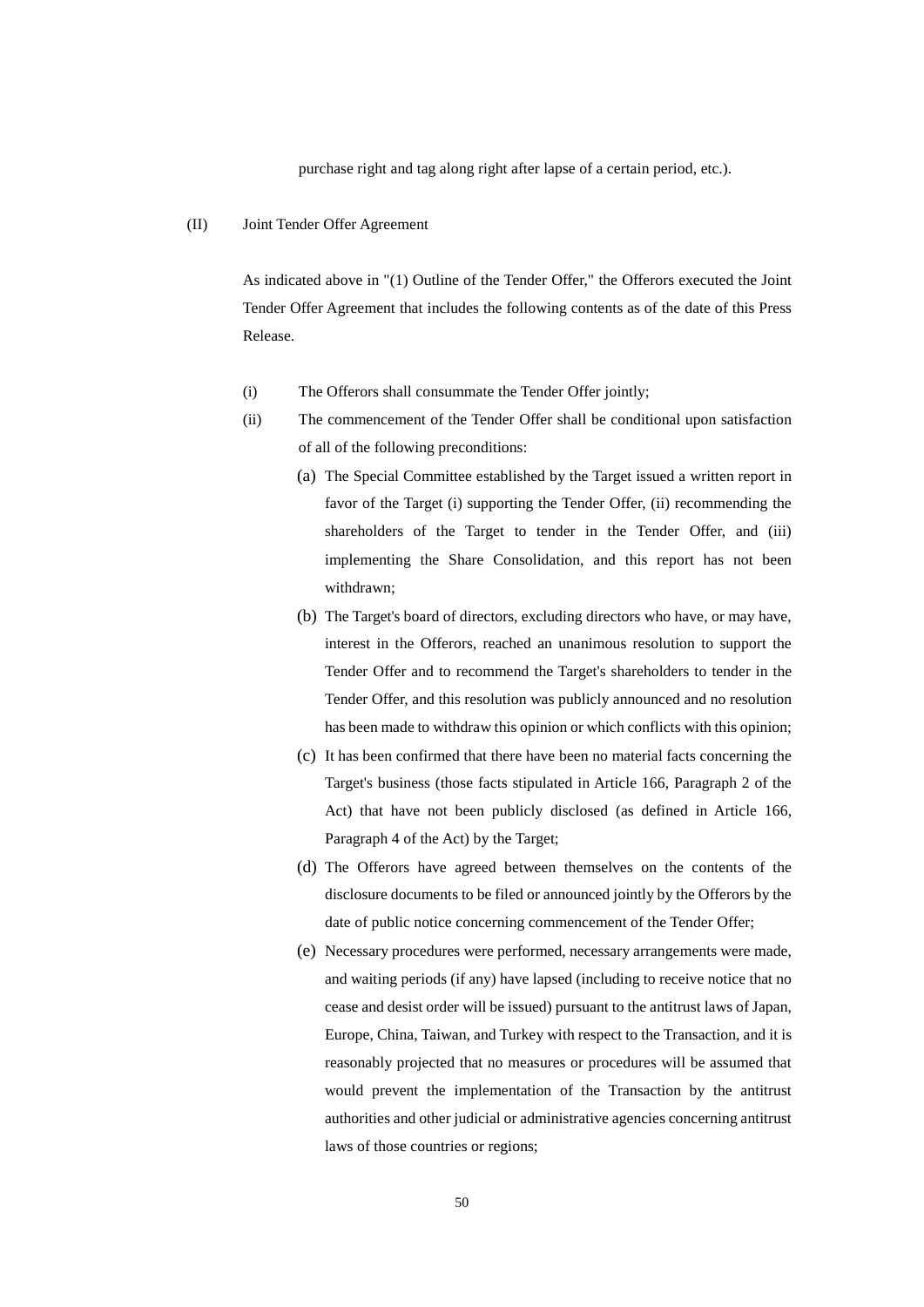- (f) There are no filings, litigation or procedures pending at judicial or administrative agencies that seek to restrict or prohibit any of the Transaction, and there is no judgment, or a concrete possibility of a judgment, by any judicial or administrative agency that restricts or prohibits any of the Transaction;
- (g) Written confirmations were received from the counterparties to the agreements executed by each company in the Target Group that are materially important for business stating that those counterparties will not exercise their rights upon execution and performance of the Joint Tender Offer Agreement, and these confirmations have not been rescinded (Note 1);
- (h) The Shareholders Agreement is executed between the Offerors and has been effective;
- (i) The representations and warranties (Note 2) made by the Offerors pursuant to the Joint Tender Offer Agreement are true and accurate in all material respects;
- (j) All obligations that must be performed or complied with by the Offerors by 3 PM on the business day immediately preceding the date of public notice of commencement of the Tender Offer pursuant to the Joint Tender Offer Agreement have been performed and complied with in all material respects; and
- (k) There has not been any material change in the business or property of the Target or any of its subsidiaries, nor has there been any other circumstance that would materially impede the achievement of the purpose of the tender offer as provided in the proviso to Article 27-11, Paragraph 1 of the Act.
- (iii) On condition that the Tender Offer is established and the settlement is completed, promptly as practically possible after the settlement is completed, procedures shall be assumed to cause Mitsui Chemicals and Mitsui & Co.'s percentage of voting rights held in the Target to become 51% and 49%, respectively.
- (iv) During the period from the date of execution of the Joint Tender Offer Agreement until completion of the Transaction, the Offerors shall exercise care as prudent managers to cause the Target Group to, in principle, engage in its ordinary business that it conducted prior to execution of the Joint Tender Offer Agreement.

(Note 1) The "counterparties to the agreements that are materially important for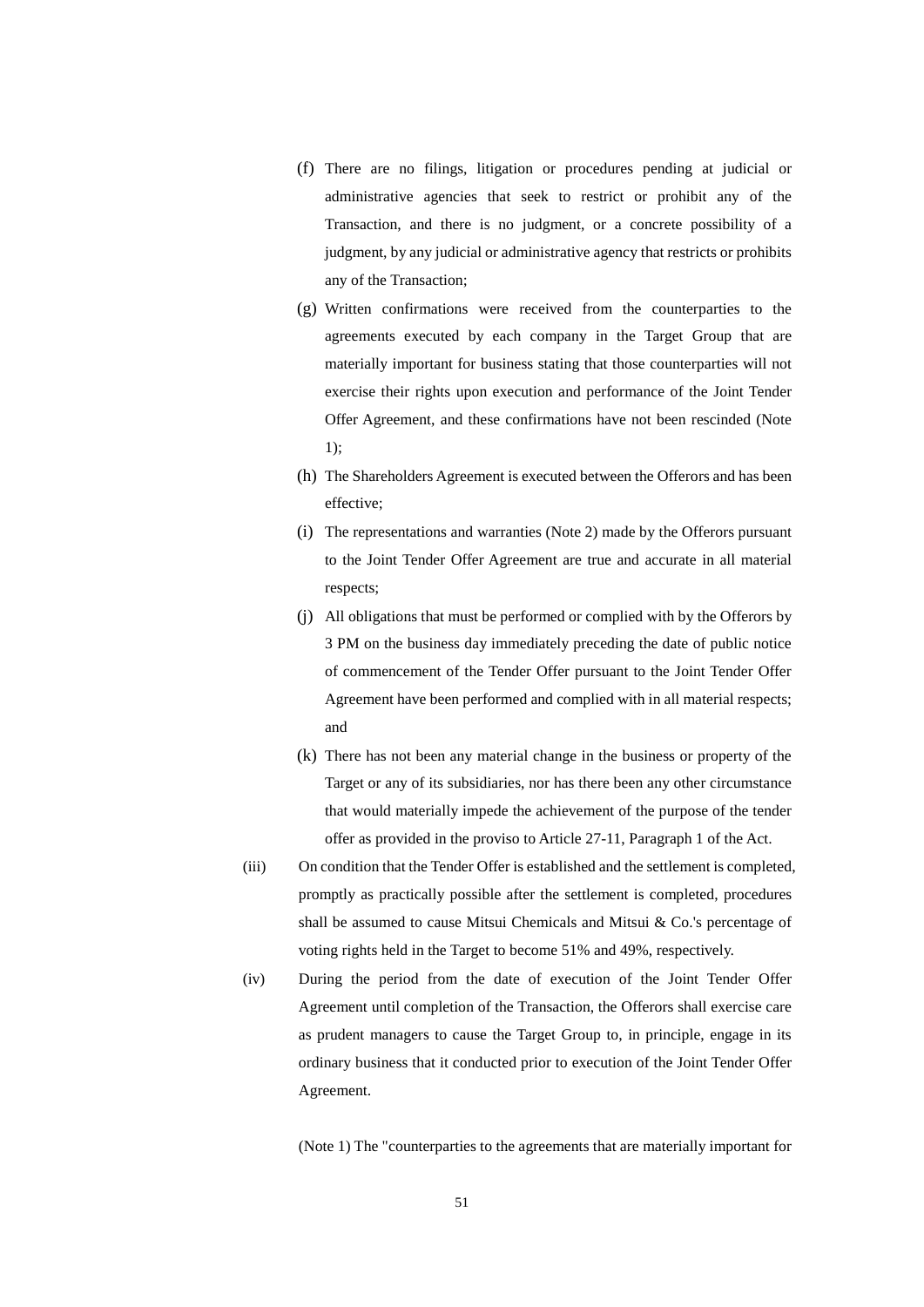business" will be determined by the Offerors based on the results of due diligence that were conducted or which may be further conducted in the future by the Offerors towards the Target.

(Note 2) The Offerors made the following representations and warranties with respect to themselves in the Joint Tender Offer Agreement: (a) that they are duly and effectively established and are existing and have necessary power and authority to conduct their business; (b) that the Shareholders Agreement and Joint Tender Offer Agreement have been duly executed and procedures required thereunder have been performed; (c) that they are in compliance with laws and regulations; (d) that there are no possibilities for compulsory execution; (e) that they acquired all necessary licenses and permits; (f) that they have legitimate and effective ownership in the Target's Shares without any encumbrances; and (g) that they have no transactions with anti-social forces.

# 2. Summary of tender offer

(1) Summary of the Target

| (i)   | Name                                | Honshu Chemical Industry Co., Ltd.                                                                                                                                                                                                                                                                                                                                                                                                                                                                                                                                 |
|-------|-------------------------------------|--------------------------------------------------------------------------------------------------------------------------------------------------------------------------------------------------------------------------------------------------------------------------------------------------------------------------------------------------------------------------------------------------------------------------------------------------------------------------------------------------------------------------------------------------------------------|
| (ii)  | Location                            | 3-9, Nihombashi 3-chome, Chuo-ku, Tokyo                                                                                                                                                                                                                                                                                                                                                                                                                                                                                                                            |
| (iii) | Name and title of<br>representative | President and CEO, Yuji Fukuyama                                                                                                                                                                                                                                                                                                                                                                                                                                                                                                                                   |
| (iv)  | Description of<br>business          | Manufacture and sale of materials for high-performance resins, such<br>as liquid crystal polymers, specialty polycarbonate resins and<br>specialty epoxy resins, as well as various chemicals that serve as<br>materials for electronic chemicals, pharmaceuticals and agricultural<br>chemicals                                                                                                                                                                                                                                                                   |
| (v)   | Amount of share<br>capital          | 1,500,500,000 yen                                                                                                                                                                                                                                                                                                                                                                                                                                                                                                                                                  |
| (vi)  | Date of<br>incorporation            | March 23, 1949<br>(Note) Originating from its predecessor, Yuraseiko & Company,<br>Honshu Chemical Industry Co., Ltd. (the "Former Company")<br>merged with Honshu Chemical Industry Co., Ltd. (the "New<br>Company") in July 1963 for the purpose of reducing the par value of<br>shares. In this merger, the Former Company was the absorbed<br>company and the New Company was the surviving company. For this<br>reason, the date of incorporation of the Target Company as registered<br>in its commercial register is March 23, 1949, which is the date that |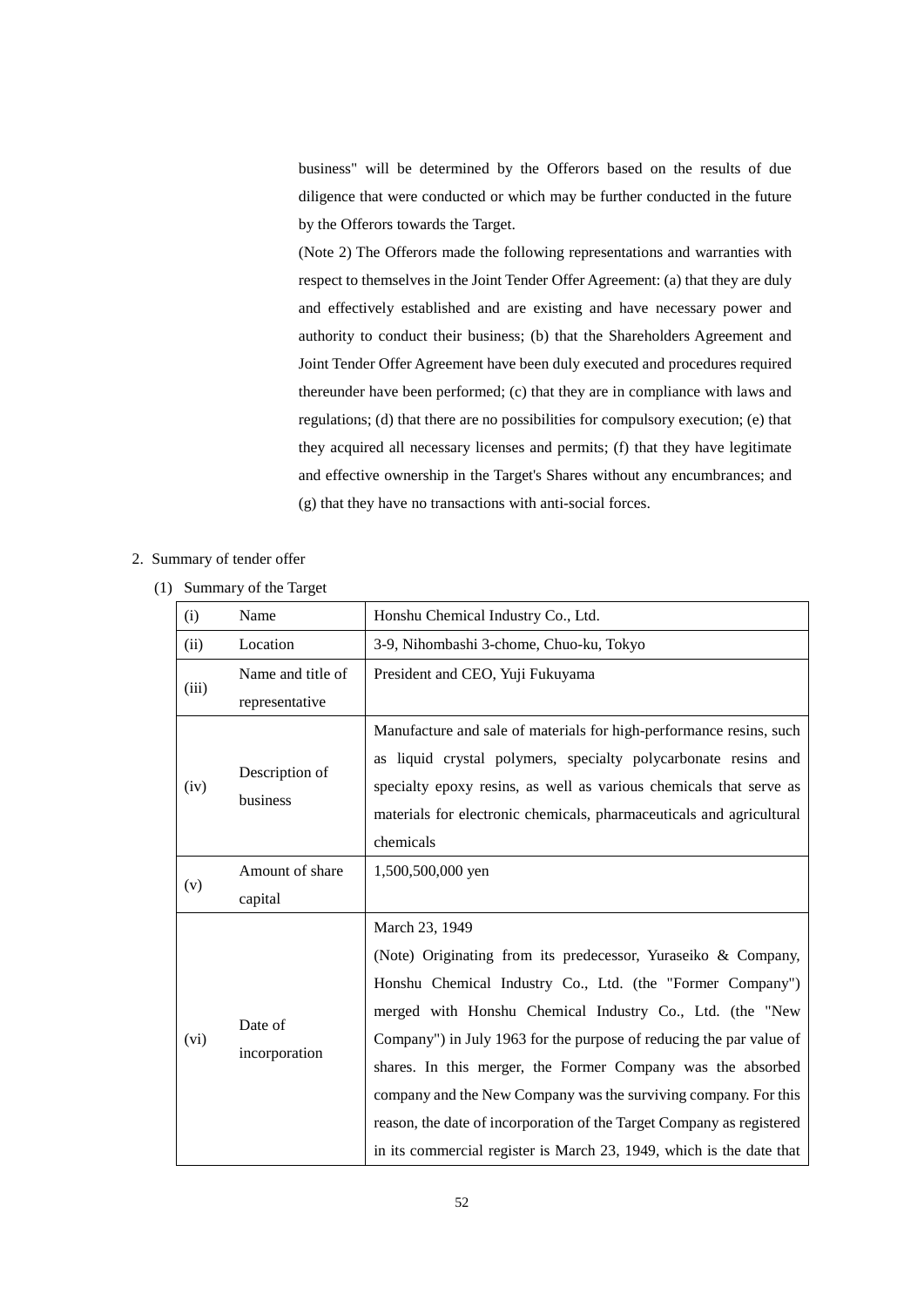|        |                    | New Company was registered.                                           |        |
|--------|--------------------|-----------------------------------------------------------------------|--------|
|        |                    | Mitsui & Co., Ltd.                                                    |        |
|        |                    | (Standing proxy: Trust & Custody Services Bank, Ltd.)                 | 26.99% |
|        |                    | Mitsui Chemicals, Inc.                                                | 26.99% |
|        |                    | BBH FOR FIDELITY LOW-PRICED STOCK FUND                                |        |
|        |                    | (PRINCIPAL ALL SECTOR SUBPORTFOLIO)                                   | 6.53%  |
|        |                    | (Standing proxy: MUFG Bank, Ltd.)                                     |        |
|        |                    | Osamu Taneda                                                          | 2.87%  |
|        |                    | BNY GCM CLIENT ACCOUNT JPRD AC ISG (FE-                               |        |
|        | Major              | AC)                                                                   | 2.77%  |
|        | shareholders and   | (Standing proxy: MUFG Bank, Ltd.)                                     |        |
| (vii)  | shareholding ratio | Japan Trustee Services Bank, Ltd. (Trust Account)                     | 2.43%  |
|        | (as of September   | The Master Trust Bank of Japan, Ltd. (Trust account)                  | 2.20%  |
|        | 30, 2020)          | STATE STREET BANK AND TRUST COMPANY                                   |        |
|        | (Note)             | 505224                                                                |        |
|        |                    | (Standing proxy: Mizuho Bank, Ltd., Settlement Service                | 1.74%  |
|        |                    | Dept.)                                                                |        |
|        |                    | Gakko-hojin Tanaka Ikuei-kai (incorporated educational                |        |
|        |                    | institution)                                                          | 1.22%  |
|        |                    | BBH FOR FIDELITY GROUP TRUSTBENEFIT                                   |        |
|        |                    | (PRINCIPAL ALL SECTOR SUBPORTFORIO)                                   | 1.09%  |
|        |                    | (Standing proxy: MUFG Bank, Ltd.)                                     |        |
| (viii) |                    | Relationships between the Offerors and the Target                     |        |
|        | Capital            | As of the date of this Press Release, the Offerors each own 3,098,000 |        |
|        | relationship       | shares of the Target's Shares (Shareholding Ratio: 26.99%).           |        |
|        |                    | One among four auditors of the Target concurrently serves as an       |        |
|        | Personal           | employee of Mitsui Chemicals. Mitsui Chemicals also dispatches        |        |
|        | relationship       | four employees to the Target and Mitsui $\&$ Co. dispatches two       |        |
|        |                    | employees to the Target.                                              |        |
|        |                    | The Target purchases raw materials from Mitsui Chemicals and sells    |        |
|        | <b>Business</b>    | products manufactured by consignment to the same. The Target          |        |
|        | relationship       | purchases raw materials from Mitsui & Co. and sells products to the   |        |
|        |                    | same.                                                                 |        |
|        | Status as related  | The Target is an equity method affiliate of each of the Offerors, and |        |
|        | party              | constitutes a related party of the Offerors.                          |        |

(Note) "Major shareholders and shareholding ratio (as of March 31, 2020)" is extracted from "Major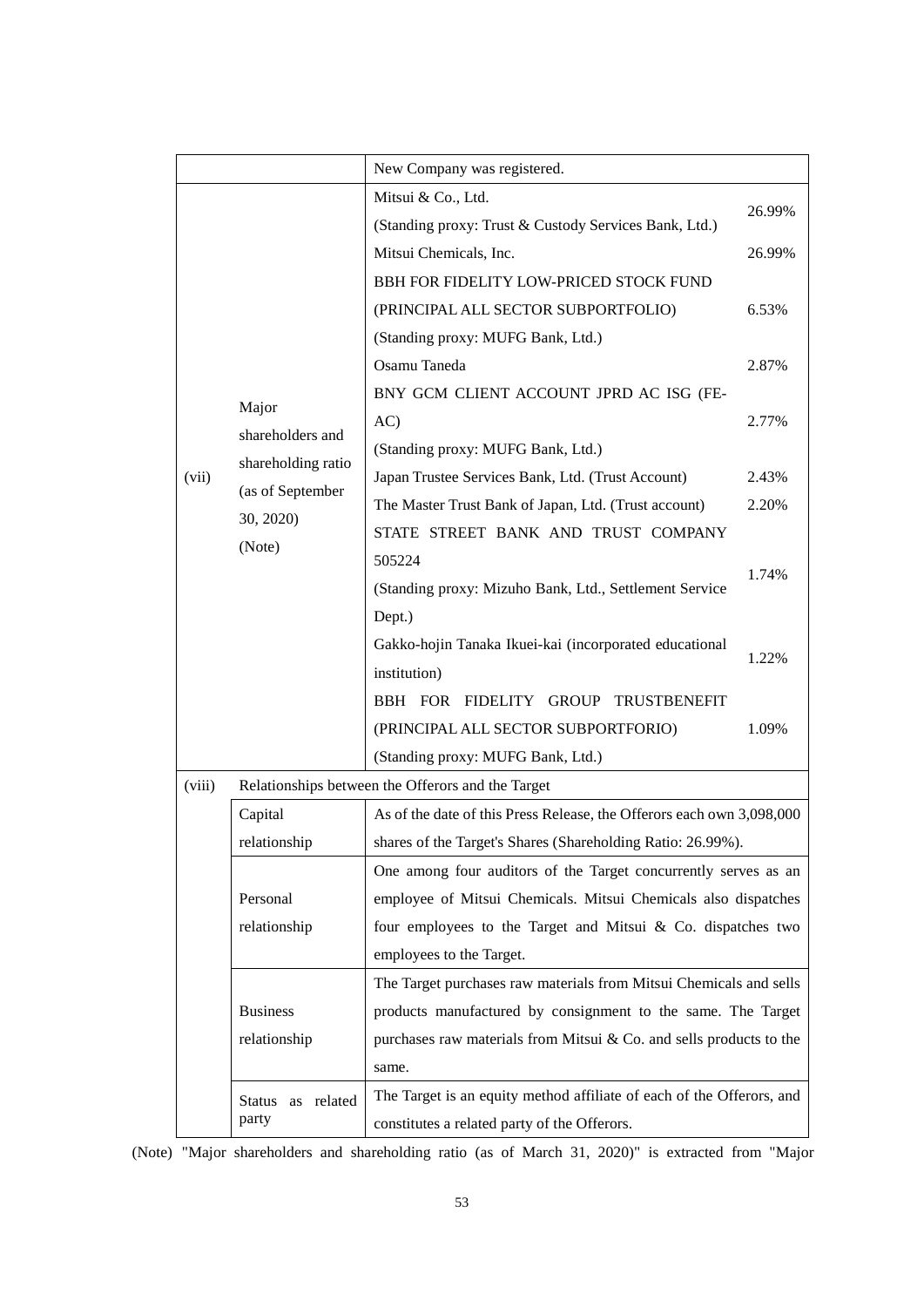Shareholders" in the Annual Securities Report for the 91st Fiscal Year filed on June 24, 2020 (the "Target's Annual Securities Report"). Trust & Custody Services Bank, Ltd. merged with JTC Holdings, Ltd. and Japan Trustee Services Bank, Ltd on July 27, 2020 and changed its trade name to Custody Bank of Japan, Ltd.

#### (2) Schedule

The Offerors plan to promptly implement the Tender Offer upon the satisfaction of (or waiver by the Offerors of) the Conditions. As of the date of this Press Release, the Offerors' target is to commence the Tender Offer in or around May 2021. However, as it is difficult to precisely estimate the time period required for the procedures by domestic and foreign antitrust authorities, the detailed schedule for the Tender Offer will be announced as soon as it is finalized. The Offerors are scheduled to set the period for the Tender Offer to the statutory minimum period of 20 business days. The law provides that if the Tender Offer Period is shorter than 30 business days, the Target may request that the Offerors set the Tender Offer Period to 30 business days. However, as indicated above in "(III) Establishment of independent special committee at the Target and procurement of written report from the said committee" under "(2) Background and purposes of the Tender Offer and decision-making process leading to the consummation of the Tender Offer and management policy after the Tender Offer" under "1. Purposes of the Tender Offer," the Special Committee decided that although the Tender Offer Period is set to the statutory minimum period of 20 business days, there is a long period of time from the time of announcement of the scheduled commencement of the Tender Offer through commencement of the Tender Offer, and therefore, the opportunities for general shareholders of the Target to make appropriate judgments as to tendering to the Tender Offer and the opportunities of parties other than the Offerors to purchase the Target's Shares are ensured, so the Offerors currently do not anticipate that the Target will seek an extension of the Tender Offer Period.

- (3) Price of tender offer
	- 1,830 yen per share of the common stock
- (4) Basis of calculation of the price of tender offer
	- (I) Basis of calculation

Mitsui Chemicals retained SMBC Nikko Securities, Mitsui Chemicals' financial advisor,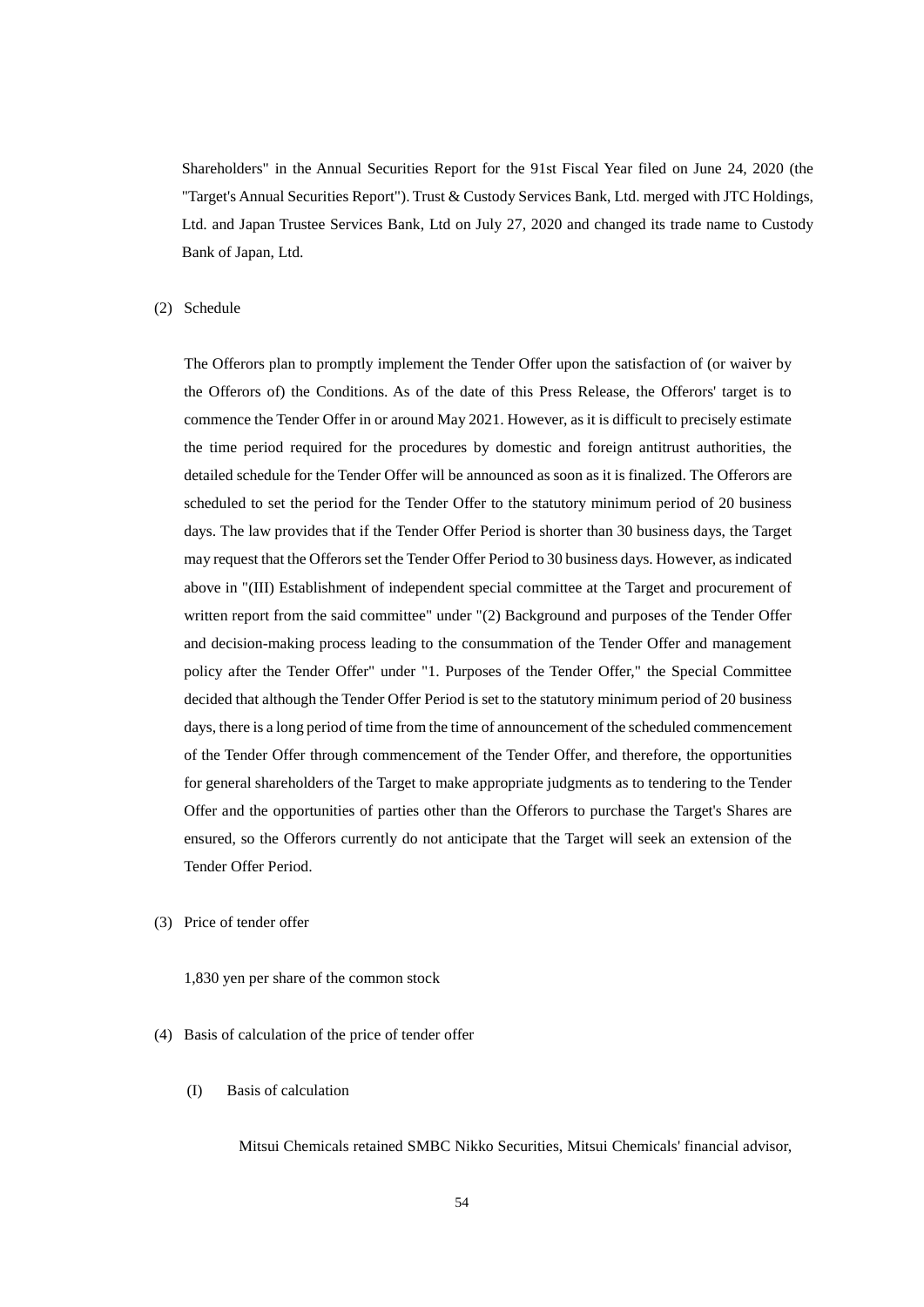to serve as the third-party valuator independent from the Offerors and the Target to calculate the stock value of the Target's Shares in order to determine the Tender Offer Price.

SMBC Nikko Securities considered several methods to apply in calculating the share value of the Target Shares from among multiple share value calculation methods. SMBC Nikko Securities decided to apply: (i) the average market price method given that the Target's Shares are listed on the Second Section of the TSE and thus the market price thereof is available; and (ii) the DCF Method to reflect the future business activities of the Target in valuation. Mitsui Chemicals procured the Share Valuation Report (SMBC Nikko Securities) from SMBC Nikko Securities on November 10, 2020. Mitsui Chemicals has not obtained an opinion concerning fairness of the Tender Offer Price (fairness opinion) from SMBC Nikko Securities.

According to the Share Valuation Report (SMBC Nikko Securities), the range of share value per share of the Target's Shares calculated through each of the above methods is as follows:

Average market price method: from 1,213 yen to 1,281 yen DCF Method: from 1,718 yen to 2,082 yen

Pursuant to the average market price method, as of the reference date of calculation on November 10, 2020, the share value range per share of the Target's Shares was calculated to be 1,213 yen to 1,281 yen, based on the simple average closing price of 1,274 yen for the most recent one (1) month through the reference date of calculation of the Target's Shares on the Second Section of the TSE (from October 12, 2020 until November 10, 2020), simple average closing price of 1,281 yen for the most recent three (3) months through the same date (from August 11, 2020 until November 10, 2020), and the simple average closing price of 1,213 yen for the most recent six (6) months through the same date (from May 11, 2020 until November 10, 2020).

Pursuant to the DCF Method, the share value range per share of the Target's Shares was calculated to be 1,718 yen to 2,082 yen, based on various elements, such as its business plan from its Fiscal Year ending March 2021 to its Fiscal Year ending March 2024 that were confirmed by the Offerors, and information generally disclosed to the public, and by discounting at a certain discount rate to the present value the free cash flow projected to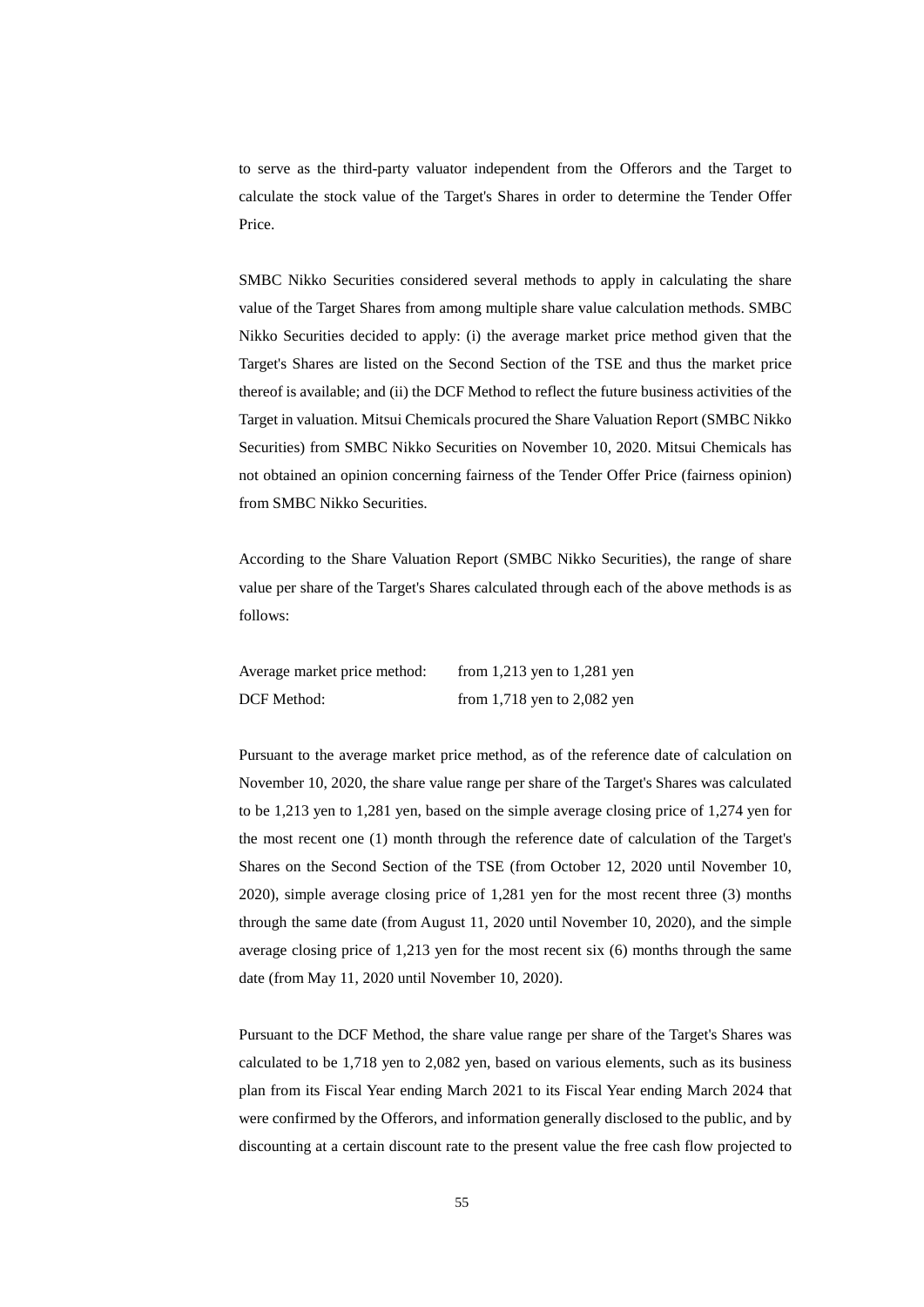be generated by the Target from on and after its Fiscal Year ending March 2021. The Target's future financial forecast that was referenced in the DCF Method does not include any fiscal year in which a significant increase in profits is anticipated. Also, because the synergistic effects that could be expected by executing the Transaction are difficult to estimate at present, the contents of the Target's business plan do not take into account the synergies with the Offerors through the Transaction.

Mitsui & Co. retained Nomura Securities, Mitsui & Co.'s financial advisor, to serve as the third-party valuator independent from the Offerors and the Target to calculate the stock value of the Target's Shares in order to determine the Tender Offer Price.

Nomura Securities considered several methods to apply in calculating the share value of the Target's Shares from among multiple share value calculation methods. Nomura Securities decided to apply: (i) the average market price method given that the Target's Shares are listed on the Second Section of the TSE; and (ii) the DCF Method to reflect the future business activities of the Target in valuation. Mitsui & Co. procured the Share Valuation Report (Nomura Securities) from Nomura Securities on November 10, 2020. Mitsui & Co. has not obtained an opinion concerning fairness of the Tender Offer Price (fairness opinion) from Nomura Securities.

According to the Share Valuation Report (Nomura Securities), the range of share value per share of the Target's Shares calculated through each of the above methods is as follows:

| Average market price method: | from 1,213 yen to 1,290 yen     |
|------------------------------|---------------------------------|
| <b>DCF</b> Method:           | from $1,358$ yen to $1,979$ yen |

Pursuant to the average market price method, as of the reference date of calculation on November 10, 2020, the share value range per share of the Target's Shares was calculated to be 1,213 yen to 1,290 yen, based on the closing price of 1,290 yen as of the reference date, simple average closing price of 1,284 yen for the most recent five (5) business days, simple average closing price of 1,274 yen for the most recent one (1) month, simple average closing price of 1,281 yen for the most recent three (3) months, and the simple average closing price of 1,213 yen for the most recent six (6) months, of the Target's Shares on the Second Section of the TSE.

Pursuant to the DCF Method, the share value range per share of the Target's Shares was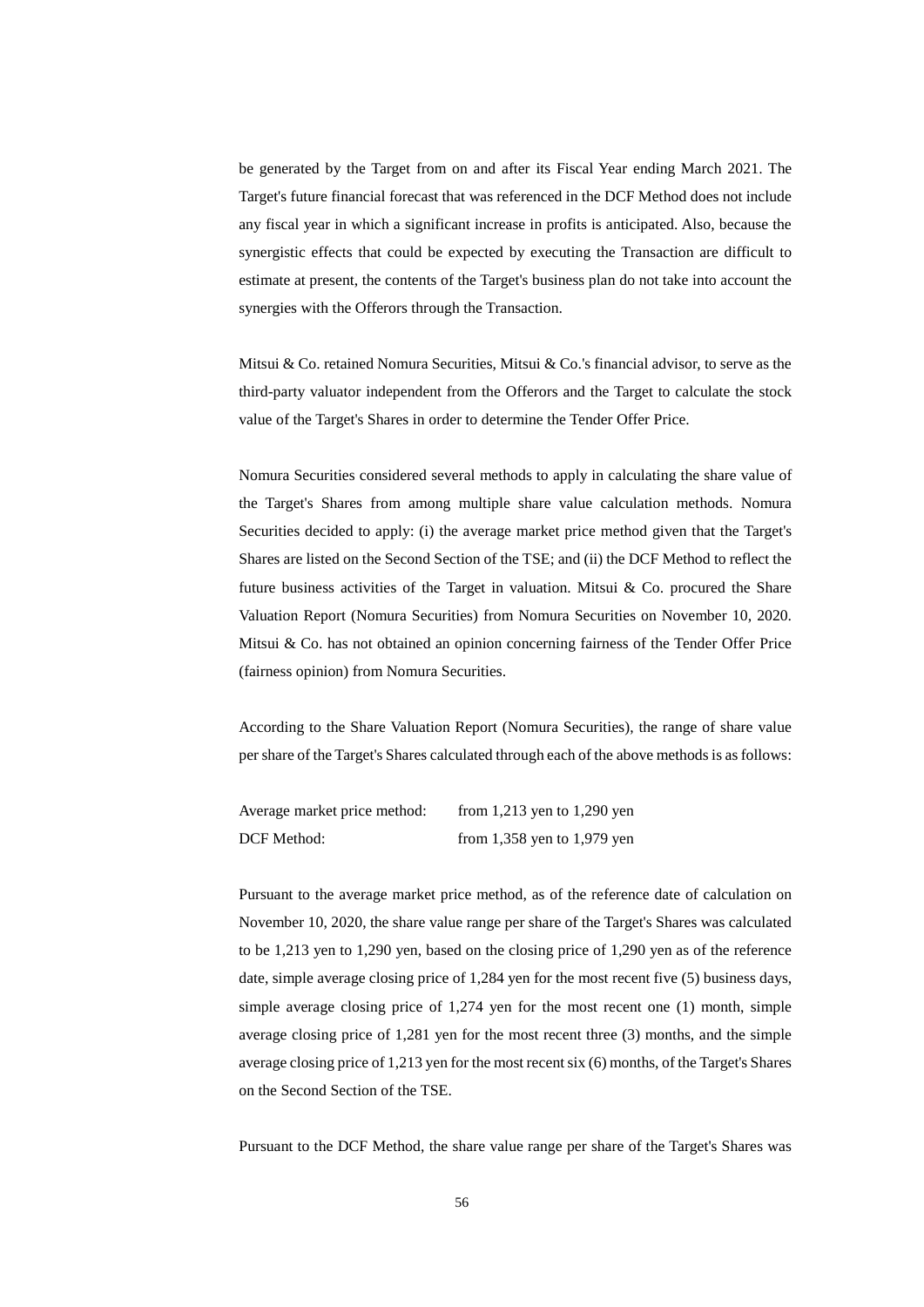calculated to be 1,358 yen to 1,979 yen based on the Target's enterprise value and share value based on various elements such as profits projected in the Target's business plan and investment plan from its Fiscal Year ending March 2021 to its Fiscal Year ending March 2024, which were confirmed by the Offerors, and information generally disclosed to the public, and by discounting at a certain discount rate to the present value the free cash flow projected to be generated by the Target from on and after its Fiscal Year ending March 2021. As a note, the Target's financial forecast based on the DCF Method does not include any fiscal year in which a significant increase in profits is projected. Also, because the synergistic effects that could be expected by executing the Transaction are difficult to estimate at present, the contents of the Target's business plan do not take into account the synergies with the Offerors through the Transaction.

The Offerors comprehensively considered the results of valuation indicated in the Share Valuation Report (SMBC Nikko Securities) and the Share Valuation Report (Nomura Securities) respectively procured from SMBC Nikko Securities and Nomura Securities on November 10, 2020, the results of due diligence conducted towards the Target during the period from mid-July 2020 until mid-September 2020, the actual examples of premiums granted in determining the tender offer price in past tender offers, i.e., by a party other than the issuer similar to the Tender Offer (examples of tender offer for equity method affiliate on the basis of becoming delisted), the trends in market price of the Target's Shares in the most recent six (6) months, whether the Target's board of directors are in support of the Tender Offer, and the prospects on tender towards the Tender Offer, and based on the results of discussions and negotiations with the Target, decided to set the Tender Offer Price at 1,830 yen per share as of the date of this Press Release

The Tender Offer Price of 1,830 yen is the price obtained by adding a premium of 41.86% on the closing price of 1,290 yen of the Target's Shares on the Second Section of the TSE on November 10, 2020, which is the business day immediately prior to the date of the public announcement of consummation of the Tender Offer, is the price obtained by adding a premium of 43.64% on the simple average closing price of 1,274 yen for the most recent month, is the price obtained by adding a premium of 42.86% on the simple average closing price of 1,281 yen for the most recent three (3) months, is the price obtained by adding a premium of 50.87% on the simple average closing price of 1,213 yen for the most recent six (6) months.

(II) Process of calculation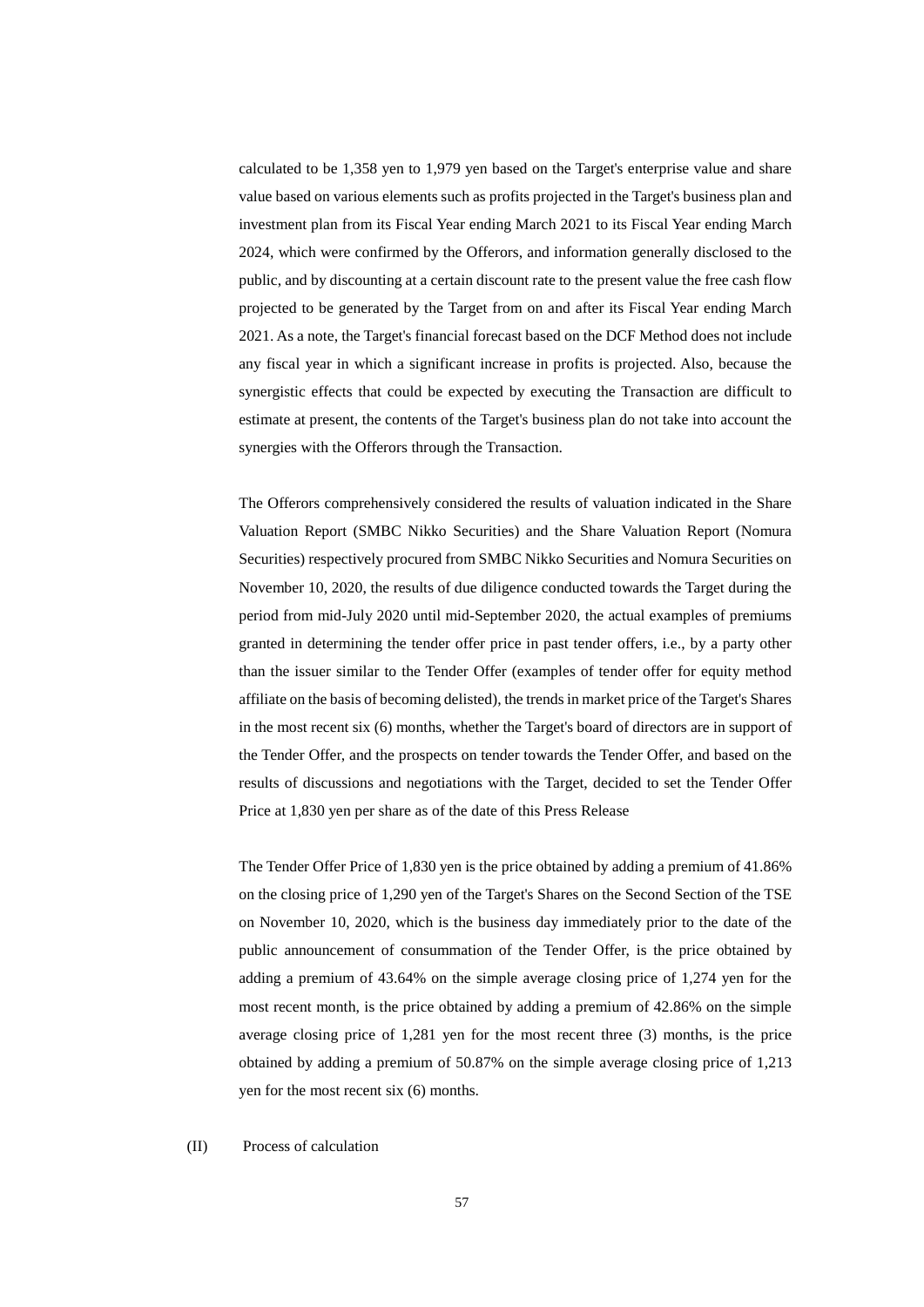(Background of decision to consummate the Tender Offer Price)

As indicated in "(2) Background and purposes of the Tender Offer and decision-making process leading to the consummation of the Tender Offer and management policy after the Tender Offer" under "1. Purposes of the Purchase," formal discussions and negotiations were conducted several times with the Target concerning the management system and business policies and terms for the Transaction since early July 2020. As a result of these discussions and negotiations, the Offerors and the Target reached the same view that in order to adapt to the difficult business environment in which customers' demands are diversifying and becoming more sophisticated, and to pursue growth strategies that have a sense of speed ahead of competitors, the best method to contribute to the enhancement of enterprise value of the Target is to have the Offerors jointly introduce various managerial resources more flexibly than in the past, and to change to a privatized system where the Offerors are the sole shareholders of the Target that allows decisions on strategies and policies and flexible managerial decisions based on middle to long-term perspective, and implement each of the above measures, and the Offerors each decided to jointly consummate the Tender Offer targeting all of the Target's Shares, and the Tender Offer Price was decided from the below circumstances.

(a) Names of third parties from whom opinion was heard in the process of calculation

Mitsui Chemicals referred to the Share Valuation Report (SMBC Nikko Securities) that was submitted from SMBC Nikko Securities, a third-party valuator independent from the Offerors and the Target in determining the Tender Offer Price. Mitsui Chemicals has not obtained an opinion concerning fairness of the Tender Offer Price (fairness opinion) from SMBC Nikko Securities.

Mitsui & Co. referred to the Share Valuation Report (Nomura Securities) that was submitted from Nomura Securities, a third-party valuator independent from the Offerors and the Target in determining the Tender Offer Price. Mitsui & Co. has not obtained an opinion concerning fairness of the Tender Offer Price (fairness opinion) from Nomura Securities.

(b) Summary of those opinions

SMBC Nikko Securities calculated the share value of the Target's Shares by applying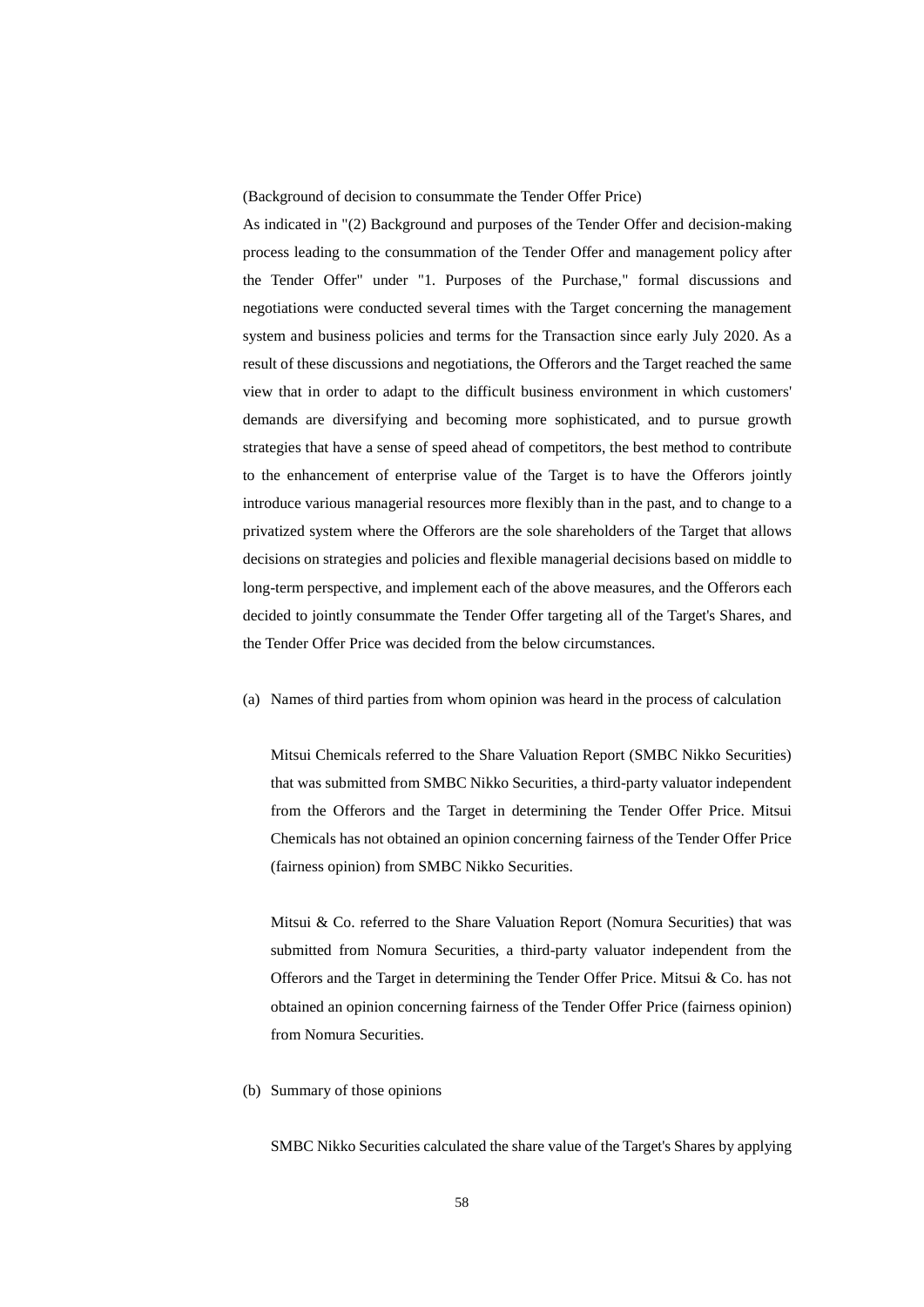each of the average market price method and the DCF Method and the range of share value per share of the Target's Shares calculated through each method is as follows:

| Average market price method: | from 1,213 yen to 1,281 yen     |
|------------------------------|---------------------------------|
| DCF Method:                  | from $1,718$ yen to $2,082$ yen |

Nomura Securities calculated the share value of the Target's Shares by applying each of the average market price method and the DCF Method and the range of share value per share of the Target's Shares calculated through each method is as follows.

| Average market price method: | from 1,213 yen to 1,290 yen |
|------------------------------|-----------------------------|
| <b>DCF</b> Method:           | from 1,358 yen to 1,979 yen |

## (c) Circumstances leading to the decision of the purchase price based on those opinions

As indicated above in "(I) Basis of calculation," in addition to the results of calculation set forth in the Share Valuation Report (SMBC Nikko Securities) and the Share Valuation Report (Nomura Securities) that the Offerors respectively procured from SMBC Nikko Securities and Nomura Securities on November 10, 2020, the Offerors comprehensively considered the results of due diligence conducted on the Target during mid-July 2020 to mid-September 2020, actual examples of premiums granted in determining the tender offer price in past tender offers, i.e., by a party other than the issuer similar to the Tender Offer (examples of tender offer for equity method affiliate or equity method subsidiary on the basis of becoming privatized), trends in market share price of the Target's Shares in the recent six (6) months, whether the Target's board of directors are in support of the Tender Offer, and prospects on tender towards the Tender Offer, and based on the results of discussions and negotiations with the Target, decided to set the Tender Offer Price at 1,830 yen per share.

## (III) Relationship with valuation agencies

SMBC Nikko Securities as a financial advisor and third-party valuator for Mitsui Chemicals is not a related party of the Offerors or of the Target, and does not have any material interest in the Transaction, including the Tender Offer.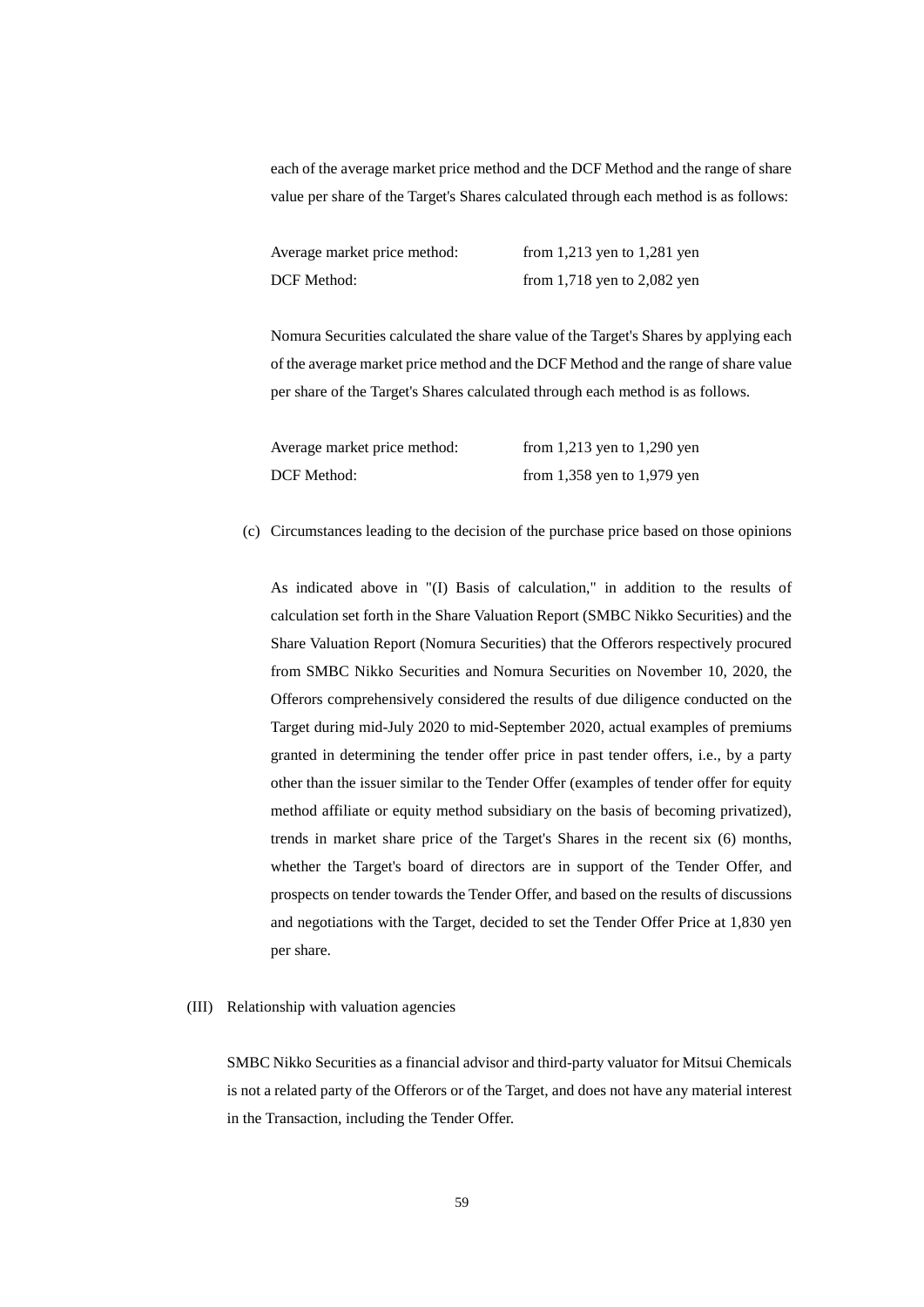Nomura Securities as a financial advisor and third-party valuator for Mitsui & Co. is not a related party of the Offerors or of the Target, and does not have any material interest in the Transaction, including the Tender Offer.

# (5) Number of shares to be purchased

| Number of tendered shares to | Minimum number of tendered | Maximum number of shares |
|------------------------------|----------------------------|--------------------------|
| be purchased                 | shares to be purchased     | to be purchased          |
| 5,280,846 shares             | 1,455,200 shares           |                          |

- (Note 1) If the total number of the Tendered Shares is less than the minimum number of tendered shares to be purchased in the Tender Offer (1,455,200 shares), the Offerors will purchase none of the Tendered Shares. If the total number of the Tendered Shares is no less than the minimum number of tendered shares to be purchased in the Tender Offer, the Offerors will purchase all of the Tendered Shares.
- (Note 2) The number of tendered shares to be purchased is the maximum number of the Target's Shares (5,280,846 shares) that the Offerors will acquire by the Tender Offer. This maximum number is obtained by deducting the number of treasury shares owned by the Target as of September 30, 2020 (23,154 shares), the number of shares owned by Mitsui Chemicals on the same date (3,098,000 shares), and the number of shares owned by Mitsui & Co. as of the same date  $(3,098,000)$  shares) from the total number of issued shares of the Target as of the same date (11,500,000 shares) as stated in the Target's Quarterly Earnings Briefing. The above number of tendered shares to be purchased is a tentative number based on information as of the same date, and this is subject to change depending on changes after the same date. Therefore, the actual number of tendered shares to be purchased, which is determined based on the latest available information as of the time of commencement of the Tender Offer, may be different from the above number of tendered shares to be purchased.
- (Note 3) Shares less than one unit are also subject to the Tender Offer. If a shareholder exercises the right to claim for purchase of shares less than one unit pursuant to the Companies Act, the Target may purchase its shares during the Tender Offer Period in accordance with statutory procedures.
- (Note 4) The treasury shares owned by the Target are not scheduled to be acquired through the Tender Offer.
- (Note 5) The method to determine the number of Tendered Shares to be purchased respectively by Mitsui Chemicals and Mitsui & Co. if the Tender Offer is established is undecided as of the date of this Press Release. This method shall be decided by the time the Tender Offer commences through consultation between the Offerors.
- (6) Change in shareholding ratio after the Tender Offer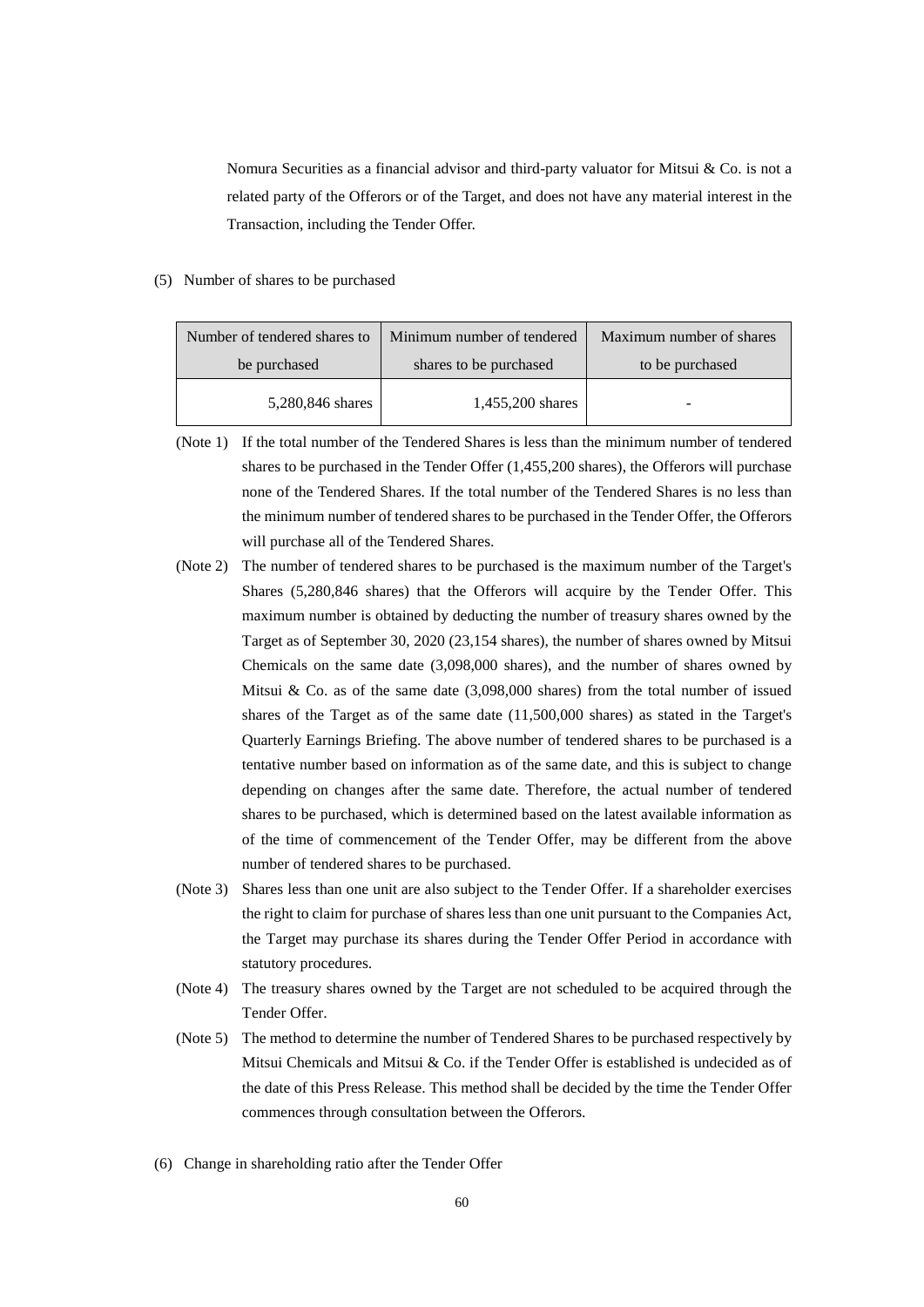| Number<br>of<br>voting<br>rights<br>pertaining to the shares held by<br>the Offerors before the Tender<br>Offer                 | 61,960        | (Shareholding Ratio before the Tender Offer<br>53.99%)                 |
|---------------------------------------------------------------------------------------------------------------------------------|---------------|------------------------------------------------------------------------|
| Number<br>of<br>voting<br>rights<br>pertaining to the shares held by<br>special related parties before<br>the Tender Offer      | To be decided | (Shareholding Ratio before the Tender Offer<br>To be decided)          |
| Number<br>of voting<br>rights<br>pertaining to the shares held by<br>the Offerors after the Tender<br>Offer                     | 114,768       | (Shareholding Ratio<br>after<br>Tender<br>the<br>Offer<br>$100.00\%$ ) |
| Number<br>voting<br>of<br>rights<br>pertaining to the shares, etc.<br>held by special related parties<br>after the Tender Offer | $\Omega$      | (Shareholding Ratio<br>after<br>Tender<br>the<br>Offer<br>$0.00\%$ )   |
| Total number of voting rights<br>all shareholders of the<br>of<br>Target                                                        | 114,674       |                                                                        |

- (Note 1) "Number of voting rights pertaining to the shares held by special related parties before the Tender Offer" and their "Shareholding Ratio before the Tender Offer" are undecided as of the date of this Press Release. This will be investigated and disclosed before commencement of the Tender Offer. As the shares held by each special related party (excluding the Target's Shares held by the Offerors that mutually constitute a special related party of the other and the treasury shares held by the Target) are also subject to the Tender Offer, the "Number of voting rights pertaining to the shares, etc. held by special related parties after the Tender Offer" is indicated as 0.
- (Note 2) "Total number of voting rights of all shareholders of the Target" is the number of the voting rights of all shareholders as of March 31, 2020 as indicated in the Target's Annual Securities Report. However, because less than unit shares are also subject to purchase in the Tender Offer, "Shareholding Ratio before the Tender Offer" and "Shareholding Ratio after the Tender Offer" are calculated based on the denominator of voting rights (114,768) pertaining to the number of shares (11,476,846 shares) obtained by deducting the treasury shares (23,154 shares) held by the Target as of September 30 2020 from the total number of issued shares (11,500,000 shares) as of the same day as indicated in the Target's Quarterly Earnings Briefing.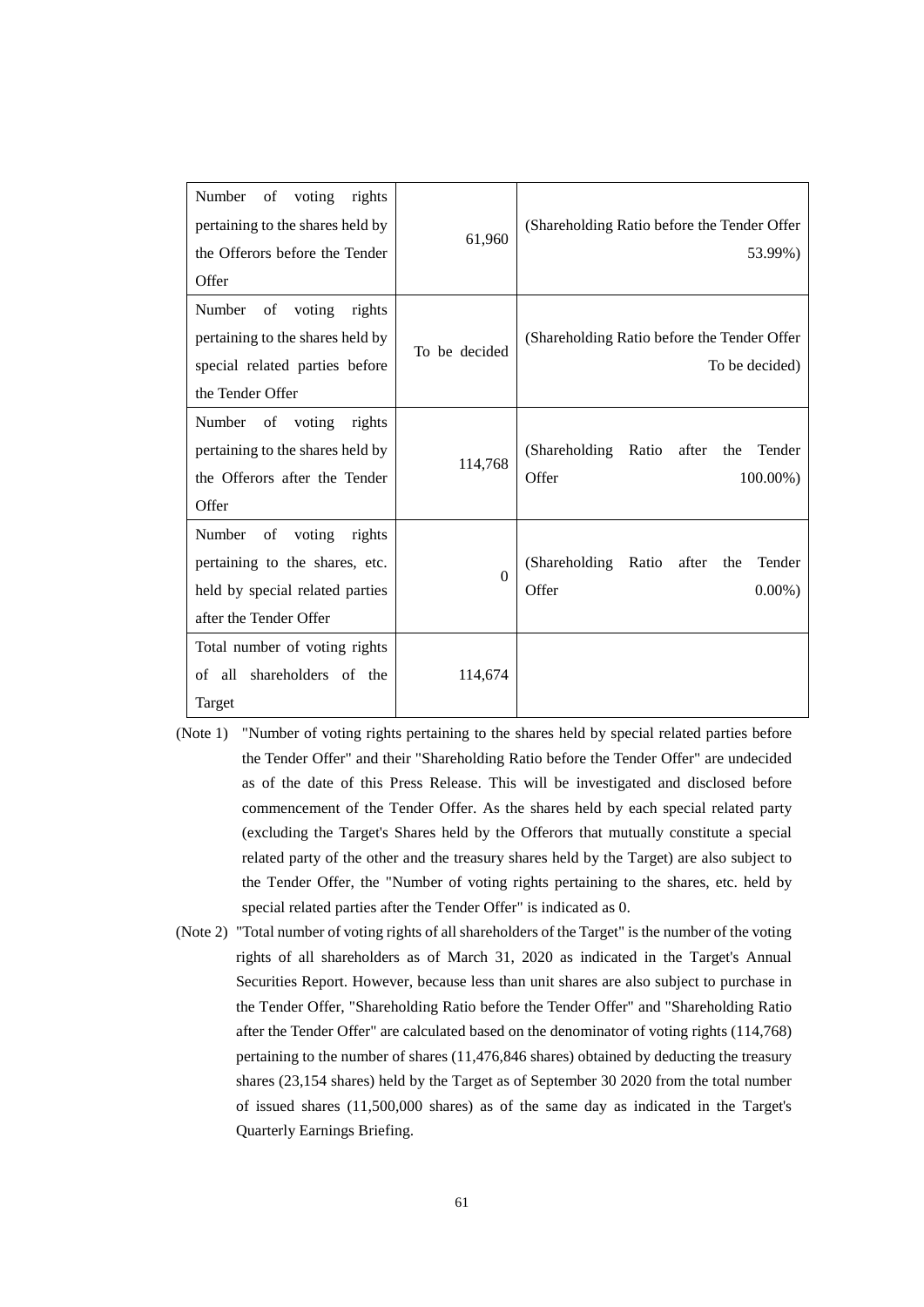- (Note 3) "Shareholding Ratio before the Tender Offer" and "Shareholding Ratio after the Tender Offer" are indicated by rounding to the second decimal place.
- (7) Aggregate tender offer price (estimate) 9,663,948,180 yen
	- (Note) The aggregate tender offer price indicated is the amount obtained by multiplying the number of shares scheduled to be purchased in the Tender Offer (5,280,846 shares) by the Tender Offer Price (1,830 yen). The aggregate tender offer price is subject to change if any change occurs after today and the actual number of shares scheduled to be purchased changes.
- (8) Other conditions and method of the Tender Offer
	- (I) The conditions and their contents in each item of Article 27-13, Paragraph 4 of the Act, if any

If the total number of the Tendered Shares is less than the minimum number of tendered shares to be purchased in the Tender Offer (1,455,200 shares), the Offerors will purchase none of the Tendered Shares. If the total number of the Tendered Shares is no less than the minimum number of tendered shares to be purchased in the Tender Offer, the Offerors will purchase all of the Tendered Shares.

(II) Other conditions and method of the Tender Offer

Method of settlement, date of public notice on commencement of the Tender Offer, and other conditions and method of the Tender Offer shall be announced as soon as the details are fixed. SMBC Nikko Securities is scheduled to be appointed as the tender offer agent.

(III) Others

The Tender Offer is not, and will not be, made, directly or indirectly, in or to the U.S., or by using the U.S. Postal Service or any other means or instruments of interstate or foreign commerce (including, but not limited to telephone, telex, facsimile, e-mail, and internet communication), or through any facilities of a securities exchange in the U.S. No one may tender shares in the Tender Offer by any means or instruments above, or through any facility above, or from the U.S.

In addition, the tender offer registration statement or other related documents are not, and may not be, sent or delivered by the postal service or any other means in, to, or from the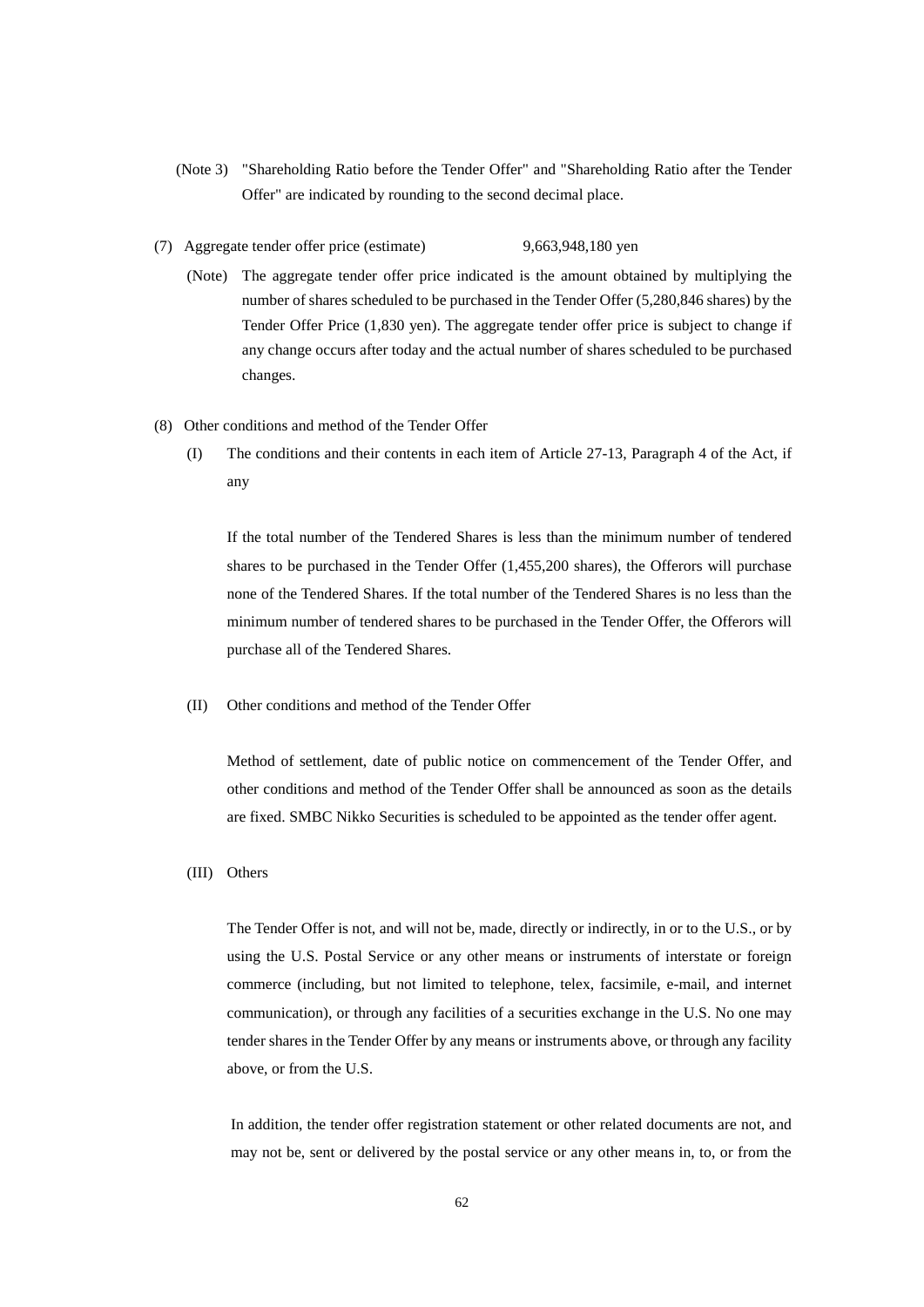U.S. Any tender of shares in the Tender Offer that directly or indirectly breaches any of the restrictions above will not be accepted.

Each person who tenders shares in the Tender Offer (or the standing proxy in the case of non-resident shareholders) is required to represent and warrant the following: (i) the person is not located in the U.S. at the time of tendering shares or sending the tender offer acceptance form; (ii) the person did not receive or send any information regarding the Tender Offer or any document regarding the purchase within, to or from the U.S.; (iii) the person did not use, directly or indirectly, the U.S. Postal Service or any other means or instruments of interstate or foreign commerce (including but not limited to telephone, telex, facsimile, e-mail and internet communication) or facilities of a securities exchange in the U.S. with respect to the purchase or to signing or delivering the tender offer acceptance form; and (iv) the person is not acting as an attorney, a trustee or a mandatary without discretion for any other person (except for the case where the latter provides all instructions for the purchase outside the U.S.).

3. Policies after the Tender Offer and perspectives

For our policies after the Tender Offer, see "(2) Background and purposes of the Tender Offer and decision-making process leading to the consummation of the Tender Offer and management policy after the Tender Offer," "(4) Policies on the organizational restructuring, etc. after the Tender Offer (matters concerning "two-step acquisition")" and "(5) Possibility of delisting and reason therefor" under "1. Purposes of the Purchase" above.

# 4. Others

(1) Agreements between the Offerors and the Target or its directors and officers, and the details thereof

According to the Target's Press Release, it was resolved at the Target's board of directors' meeting held on the date of the Press Release that if the Tender Offer is commenced, the Target will express its opinion in favor of the Tender Offer and the Target will recommend the shareholders of the Target to tender in the Tender Offer. For the details of the process of decision-making by the board of directors of the Target, see "(V) Unanimous approval of all disinterested directors of the Target and the opinion of all auditors that they have no objection" under "(3) Measures to ensure the fairness of the Tender Offer, such as measures to ensure the fairness of the Tender Offer Price and measures to avoid conflicts of interest" under "1. Purposes of the Purchase" above.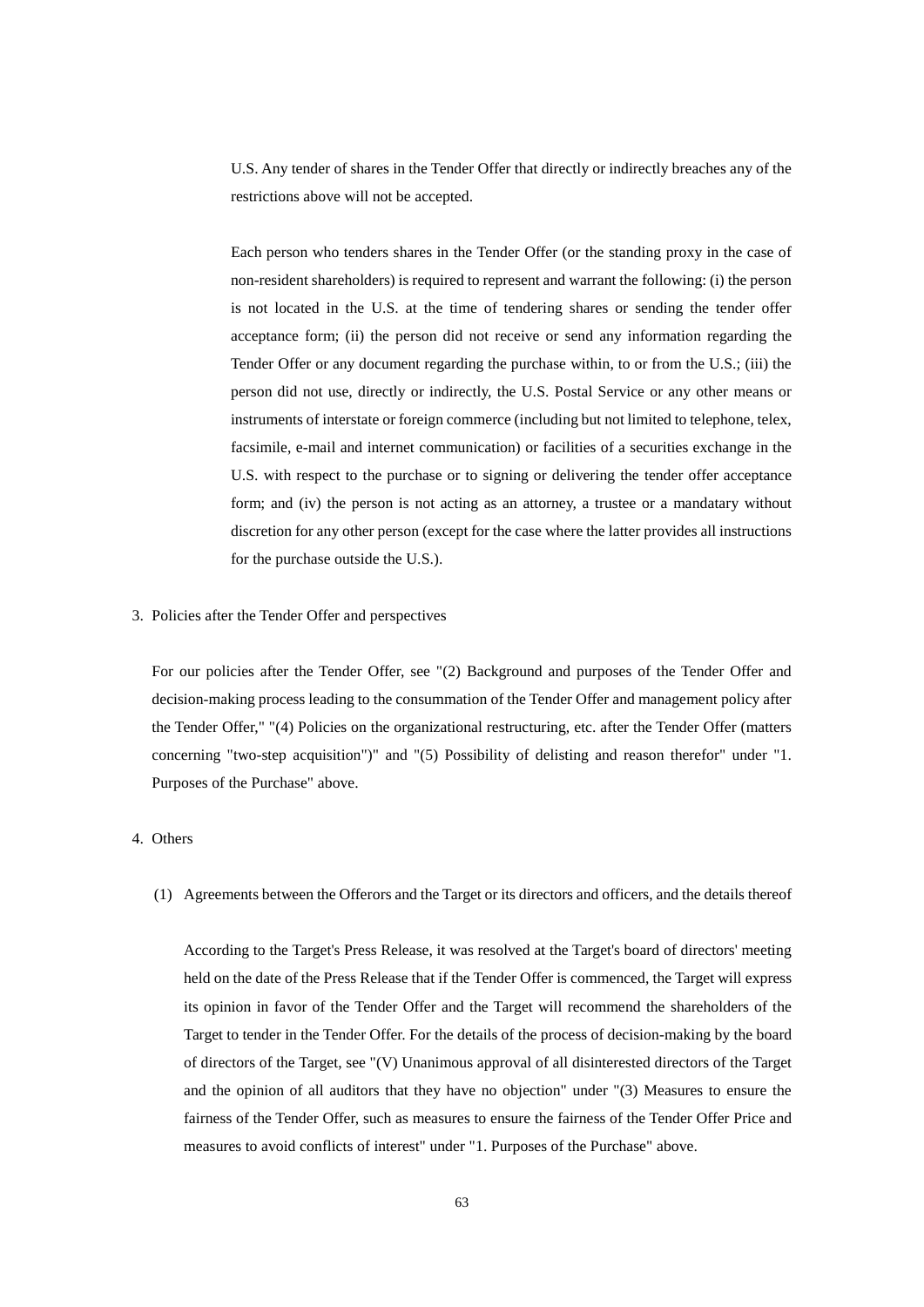- (2) Other information considered to be necessary for investors to determine whether to tender their shares in the Tender Offer
	- (I) Publication of "Consolidated Financial Results for the Six Months Ended September 30, 2020 (Japanese GAAP)"

The Target announced its "Consolidated Financial Results for the Six Months Ended September 30, 2020" on November 6, 2020, which is summarized as follows. The contents of these financial results were not audited by an audit corporation pursuant to Article 193- 2, Paragraph 1 of the Act. The following summary of the announcement is an extract from of the contents announced by the Target. Please see the actual financial results for details.

| Six month results                          | For the Six Months ended September 30, 2020 |
|--------------------------------------------|---------------------------------------------|
|                                            | (from April 1, 2020 to September 30, 2020)  |
| Net sales                                  | 9,704 million yen                           |
| Cost of sales                              | 6,763 million yen                           |
| Selling.<br>general<br>and                 | 1,134 million yen                           |
| administrative expenses                    |                                             |
| Non-operating income                       | 26 million yen                              |
| Non-operating expenses                     | 36 million yen                              |
| attributable<br><b>Net</b><br>income<br>to | 1,088 million yen                           |
| owners of parent                           |                                             |

(i) Consolidated profit and loss

(ii) Consolidated per share information

| Six month results    | For the Six Months ended September 30, 2020 |
|----------------------|---------------------------------------------|
|                      | (from April 1, 2020 to September 30, 2020)  |
| Net income per share | 94.81 yen                                   |
| Dividends per share  | $12.00$ yen                                 |

(II) Publication of "Notice concerning revision of dividend forecast (no dividends to be paid) for the year ending March 31, 2021"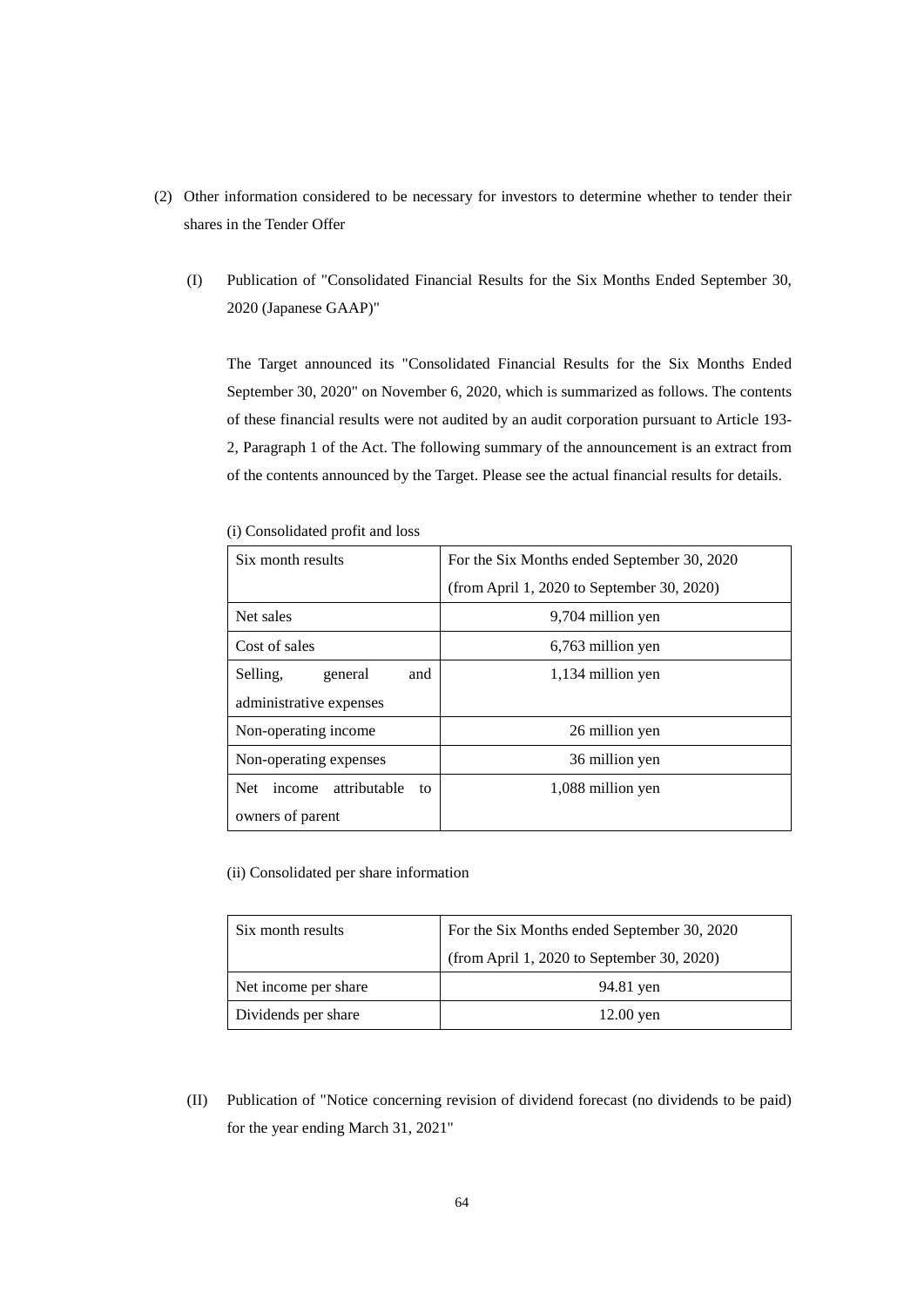The Target revised its dividend forecast for the year ending March 31, 2021 as announced on November 6, 2020 at its board of directors meeting held on the date of this Press Release because the Offerors are scheduled to commence the Tender Offer for the Target's Shares and resolved that no dividends will be paid for the year ending March 31, 2021. For details, see "Announcement concerning revision of dividend forecast (to payment of no dividends) for the year ending March 31, 2021" announced by the Target on the date of this Press Release.